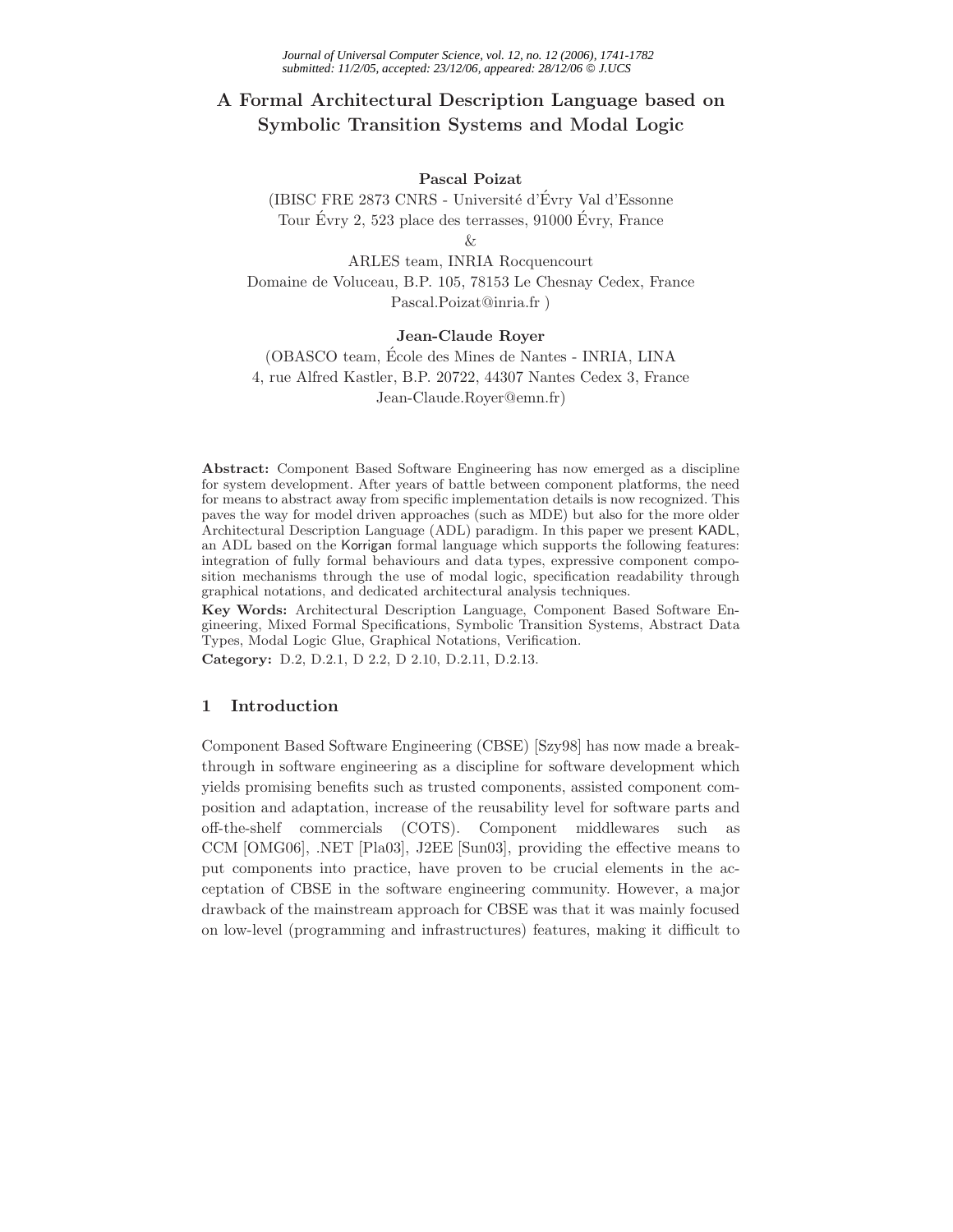reason on the problematic issues hidden behind the CBSE promised - and yet not all achieved - results. This was mainly due to the increasing number of component middlewares or frameworks, either general ones (CCM, .NET, J2EE) or specific/extensions ones (*e.g.*, Real-Time CORBA, Lightweight CCM, Fractal). The search to solutions to this *middleware jungle* led to different, yet complementary, proposals such as separation of concerns (Aspect Oriented Programming, Aspect-Oriented Software Design) [KLM+97, FECA05] or Model Driven Engineering (MDE) [Béz05]. They promote the return to the development of abstract models before programs (or implementation specific models) and a clear separation between the functional (business, platform independent) and the more technical or implementation related aspects of software systems.

This need for abstraction, at least in the first steps of the development process, can be adequately supported by Architectural Description Languages (ADL) [MT00], modelling languages focusing on the composition and interaction aspects of component based systems. To design component systems one needs first a *structuring approach* that supports both *decomposition oriented* modelling (decomposing requirements and systems into subparts) and *composition oriented* modelling (building composites from more simple building blocks). ADLs address this issue by providing adequate concepts for the modelling of system architectures, namely components, connectors and configurations.

*Components* abstract basic composition units of data or computation, with well-specified *interfaces*, made up of interacting points called *ports*, and with explicit dependencies. It is currently accepted that component interfaces can be described at four different levels: signature (provided/required operations or services, with arguments and return values), behaviour (protocols constraining the order of service calls), semantics (of the operations or services) and quality of service (QoS) [CMP06]. *Connectors* are architectural elements modelling interaction (*e.g.*, communication) between components which then play different *roles* for these connectors. *Configurations*, or architectures, are made up of components, connectors and bindings between interfaces (or ports) and roles. Higher-level concepts, such as architectural patterns (reusable abstract configurations) and architectural families or styles (restricting configurations to fixed types of components, connectors and bindings) then build on this simple ADL ontology, described in Figure 1.

Formal methods are mandatory to verify properties of models before transforming them into code. On a wider scale, formal methods provide abstract and non ambiguous model description languages, they are also essential to build tools, to prototype or to test systems. Model driven approaches should integrate some degree of formalism, if not be completely formal. An important feature of ADLs is their formal ground. Without it, ADLs are only *box-and-line* notations. Formal ADLs have proven very efficient to support both the design, verification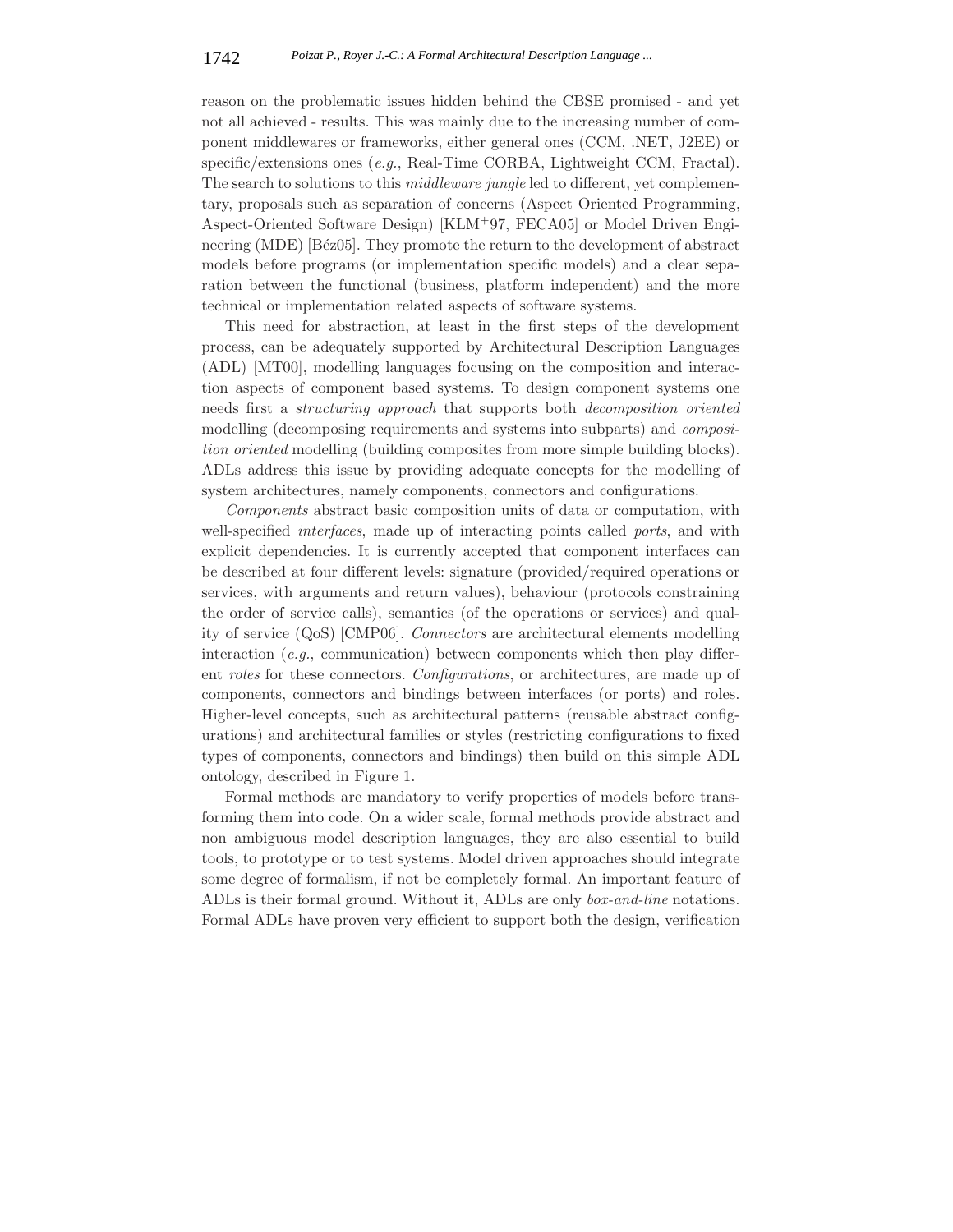

**Figure 1:** Simplified ADL Metamodel (UML notation)

and deployment activities of software architecture and component based engineering [MT00, BI03, PRS04, CPS06], yet mainly taking into account only the first two component interface levels (signature and behaviours).

With the increase of systems' complexity, the need for a separation of concerns with reference to static (data types, components signature and semantics interfaces) and dynamic (behaviours, communication, components behavioural interfaces) aspects appeared. This issue has been addressed in the formal methods community by the *mixed specification* approach where different aspect models are defined in different specification units. These approaches can be classified into homogeneous and heterogeneous ones [Poi00]. *Homogeneous* approaches encompass all aspects in a single formal framework, *e.g.*, LTL [RL97], rewriting logic [Mes92] or TLA [Lam94]). This makes model integration, definition of consistency criteria and verification easier, but at the cost of a lower expressiveness, adequacy or readability for at least one of the aspects. This is the case with the formal ADLs, *e.g.*, those based on process algebras such as Wright [AG97] or Darwin [MK96]. On the opposite, *heterogeneous* approaches rely on the use of different domain specific languages dedicated to each of the aspects. Examples are LOTOS [ISO89], SDL [IT02] or approaches combining process algebras with the Z specification language (*e.g.*, OZ-CSP [Smi97] or CSP-OZ [Fis97]). This is also reflected in semi-formal modelling languages such as UML [OMG05] where static and dynamic aspects are dealt with by different diagrams (class diagrams, state diagrams, component and interaction diagrams). In these later approaches, the (formal) links and consistency between the aspects are not defined, trivial, or lead to combinatorial problems when verifying the models resulting from the integration of the domain specific ones (the well-known state explosion problem). This limits either the possibilities of reasoning on the whole system or the expressiveness of the formalism. Moreover, whatever is the approach used to deal with mixed specification models, the development of CBSE requires formal specification languages taking also into consideration expressive means to define connections between components in software architectures.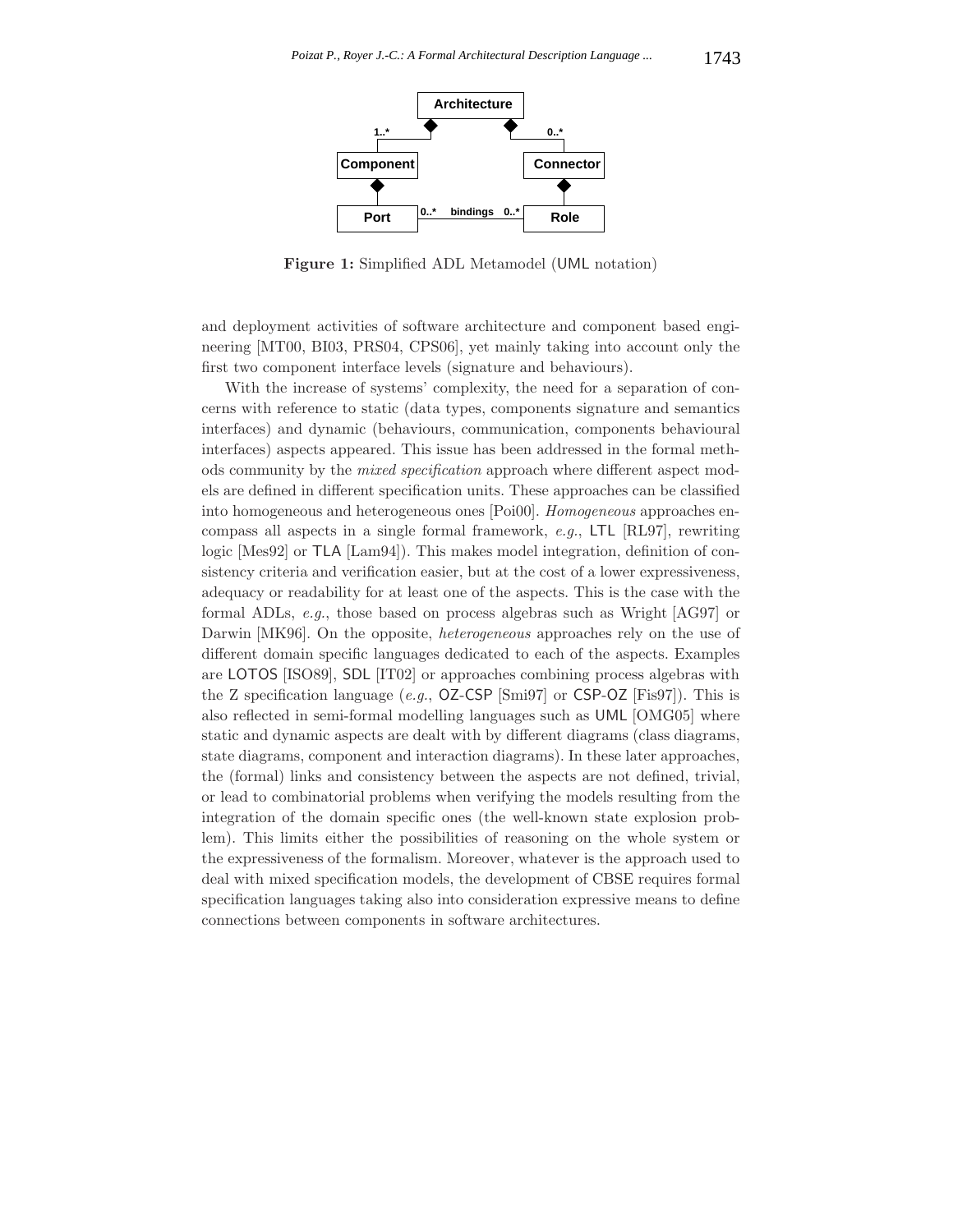Korrigan [Poi00] is a formal mixed specification language which integrates two domain specific languages: algebraic specifications for the static aspect and Labelled Transition Systems (LTS) for dynamic aspects. Both are integrated into a unifying semantic framework, Symbolic Transition Systems (STS). Communication and interaction between component models in Korrigan is achieved at a high expressiveness level thanks to modal logic.

In [CPR01b] we have presented the principles of the Korrigan model without entering into the detail of its semantics, the focus was rather on a dedicated tool-equipped framework. Verification was there addressed through model transformation, using LOTOS as a possible target language, and thereafter taking advantage of this language tool boxes, *e.g.*, CADP [GLM01]. Prototyping code generation from Korrigan models to Java had been also defined, translating separately static models into pure Java and dynamic models and communication into the Active Java dialect.

Since then, works have addressed extensions of Korrigan, mainly in the CBSE context, and accordingly of its operational and denotational semantics [ABP04, MPR04, PNPR05]. Specification integration principles originating from Korrigan have also made the definition of a generic framework for the integration of formal data types into UML state diagrams possible [APS07]. Our main objective here is to present the *state of the art* status for Korrigan operational semantics and address its relation to CBSE through the definition of KADL, an ADL based on Korrigan principles. KADL inherits STS as the means to describe component behavioural interfaces and modal logic as the way to express component communication.

In [CPR01b], we raised as a perspective the need for verification techniques dedicated specifically to STS. The available verification means for Korrigan, presented in [CPR01b], relied on non symbolic specification languages and their LTS based models, which led to state explosion when using these languages tools on models where data types are not bounded, *e.g.*, integers restricted to [1, 2, 3]. This was clearly not satisfactory when verifying interacting components as they may typically present incompatibilities only for some exchanged values (*e.g.*, here 4). KADL is therefore equipped with dedicated verification techniques for STS in the context of component architectural descriptions.

To our knowledge, this is the first approach to propose a formal ADL, dealing with all three first component interface levels (signature, behaviours and semantics), taking into account both static and dynamic aspects, and with dedicated verification techniques avoiding the state explosion problem in presence of non bounded data types. The article is organised as follows. Section 2 first sets formal foundations up and then the KADL formal architectural language is presented in Section 3. Verification techniques are addressed in Section 4. Section 5 details relations between our ADL and existing ones, and finally Section 6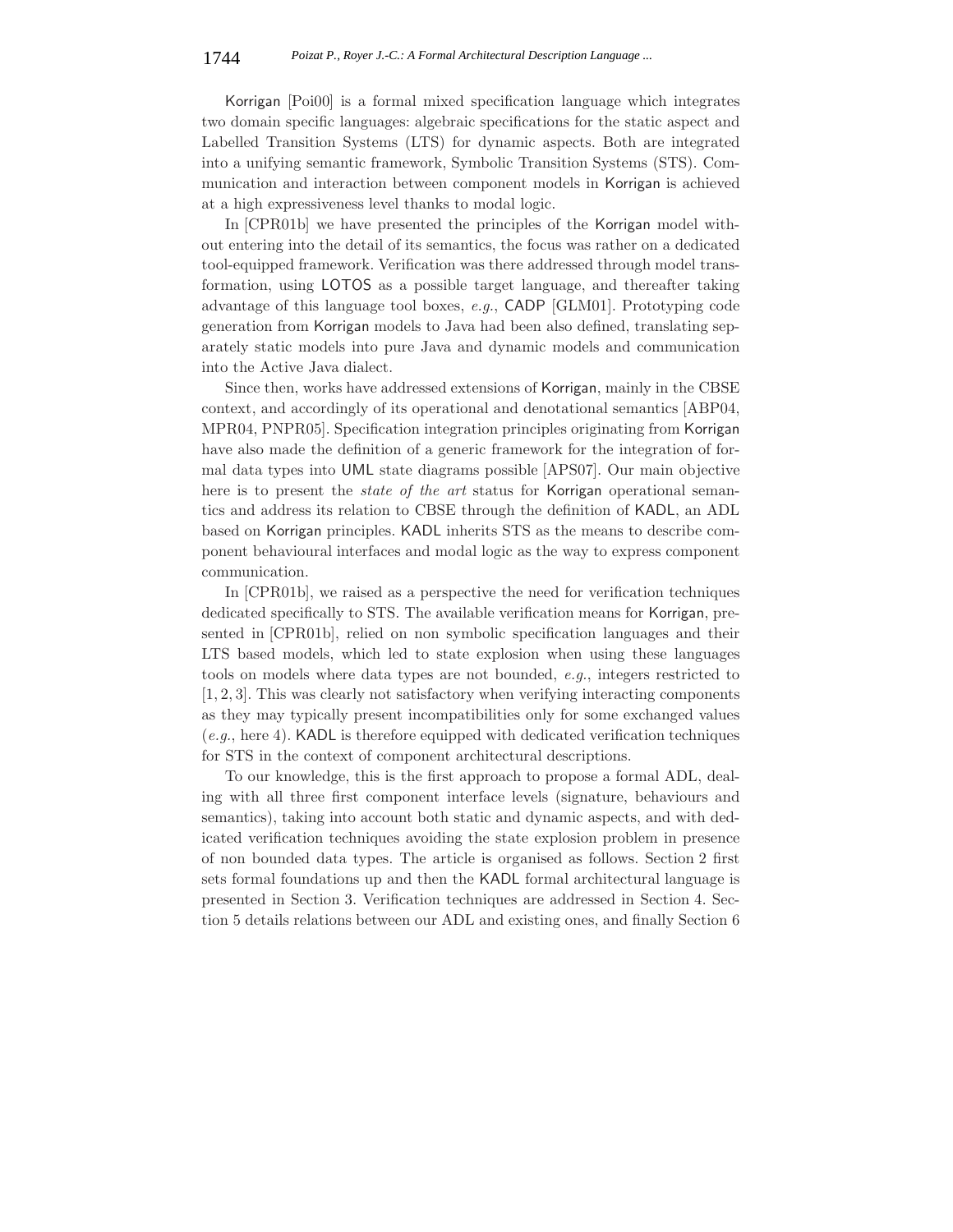concludes the article. All through the article we use the ATM benchmark case study [DOP00] for explanation and demonstration purposes. The comprehensive case study development in KADL, together with the verification results, can be found in a Technical Report [PR06].

## **2 Formal Model**

In this Section we present the Korrigan language and its operational semantics. They support the definition of the KADL ADL, Section 3 and dedicated verification techniques, Section 4.

## **2.1 Metamodel**

The core of the Korrigan metamodel is presented in Figure 2, using as usual the UML class diagram notation [OMG05]. Concepts (or types) are denoted by classes (boxes). Abstract classes (*e.g.*, *Integration View*) are distinguished from concrete ones (*e.g.*, STS) using *italic*. Relations between concepts are depicted using UML associations (links). Here, two different ones are used: generalization (arrows with a white triangle head) and composition (links with black lozenges). Generalization corresponds to an *is-a* relationship. It is related to the inheritance and subtyping concepts of programming languages. Composition corresponds to a *part-of* relationship. It denotes that instances of a (composite) class are made up of other class instances.



**Figure 2:** Korrigan Metamodel (UML notation)

Our model is based on the abstract *View* concept which is used to describe in a unifying way the different aspects of a component using integration and composition structuring. A view may either be an *Integration View* or a Composition View. *Views* have a well-defined Interface built on Event Ports. *Integration*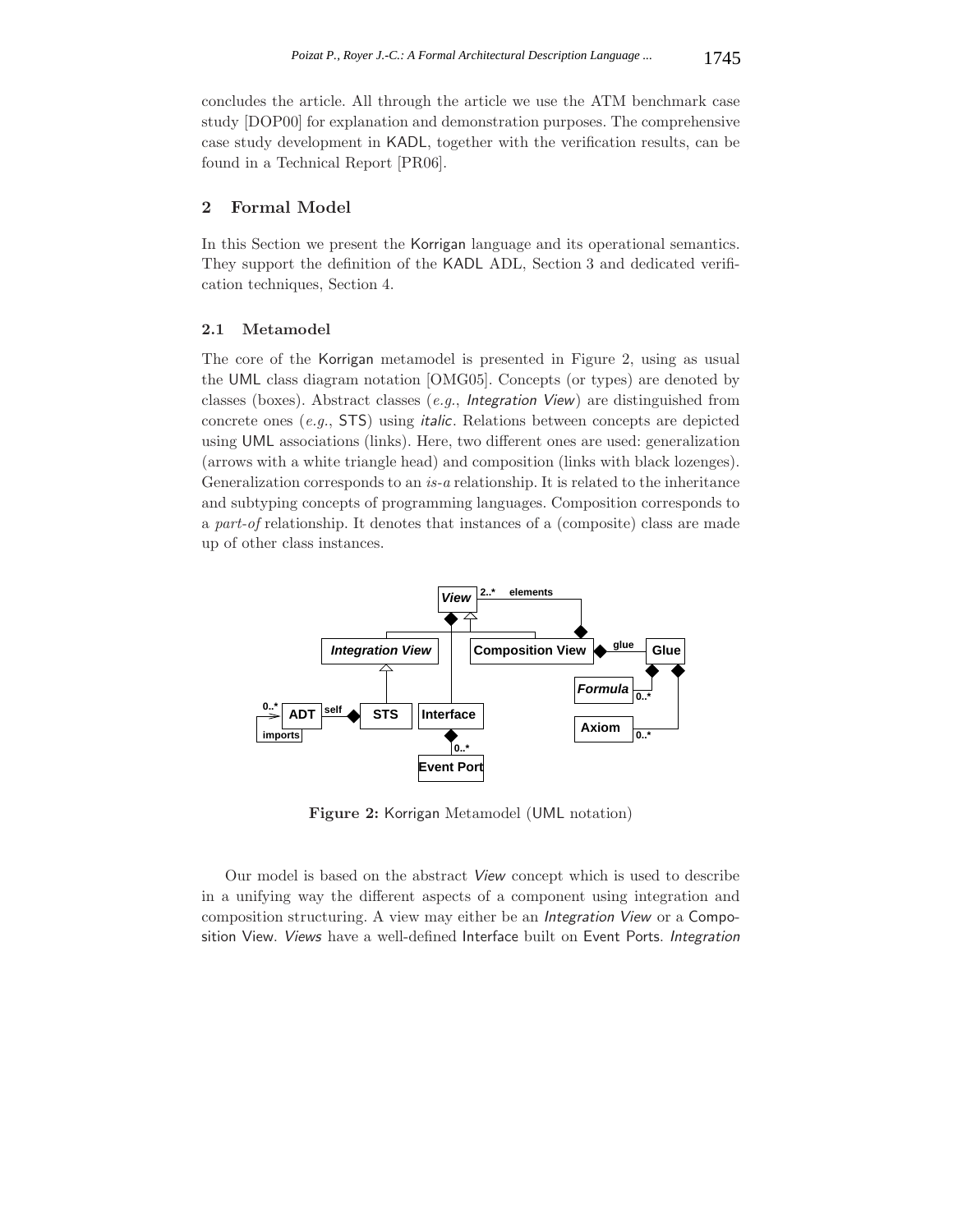*View* is an abstraction that expresses the fact that, in order to design a (simple, basic) primitive component, it is useful to be able to express its different aspects (here the static and dynamic aspects, with no exclusion of further aspects that may be identified later on). This integration is concretely achieved using Symbolic Transition Systems (STS) which are transition systems equipped with an underlying Abstract Data Type (ADT), denoted in the transition system using self. *Integration Views* follow a *dynamic encapsulation* principle: their static aspects may only be accessed through their dynamic aspect. Component composition is achieved through Composition Views, made up of several subcomponents (denoted by elements). The subcomponents of a composite can be of any kind of *View*. The coordination or communication between the subcomponents is expressed in a Glue using both algebraic specification Axioms and modal logic *Formulas*.

## **2.2 Interfaces**

Components, both primitive and composite ones, have well-defined interfaces which describe the way they can interact within systems. These interfaces are sets of *event ports*, some form of dynamic signature made up of names with offer parameters (as in LOTOS [ISO89]) and interaction typing (as in SDL [IT02]). A value emission of a D data type is noted !D and a value receipt ?D.

Communication can be synchronous or asynchronous. Moreover, the communication in composites can be hidden or not. Hidden communication is used to ensure that the external environment of composites will not be able to communicate with them using specific (internal, hidden) ports. An event port may correspond either to a provided service (events received from the component environment), to a required service (events sent to the component environment) or to a synchronizing mechanism (rendez-vous, inherited from LOTOS). Only value receipts can be made on provided services, and only value emissions on required ones. Rendez-vous enables one to use both value emissions and value receipts, but it is restricted to synchronous communication.

Interaction typing means that component types may be associated to event ports thanks to the TO and FROM keywords. This enables one to state that any component to be glued on this signature has to satisfy (at least) a given protocol. This makes the support for a simple form of inheritance possible, see 2.3.5

*Example 1 System Requirements.* In this article we will demonstrate the use of KADL on a formal methods benchmark, the ATM or Till System [DOP00]. This system's requirements are as follows.

*The* system *is composed of several* tills *which can access a* central resource *containing the detailed records of customers' bank accounts. A* till *is used by inserting a card and typing in a Personal Identification Number (PIN) which is encoded by the till and*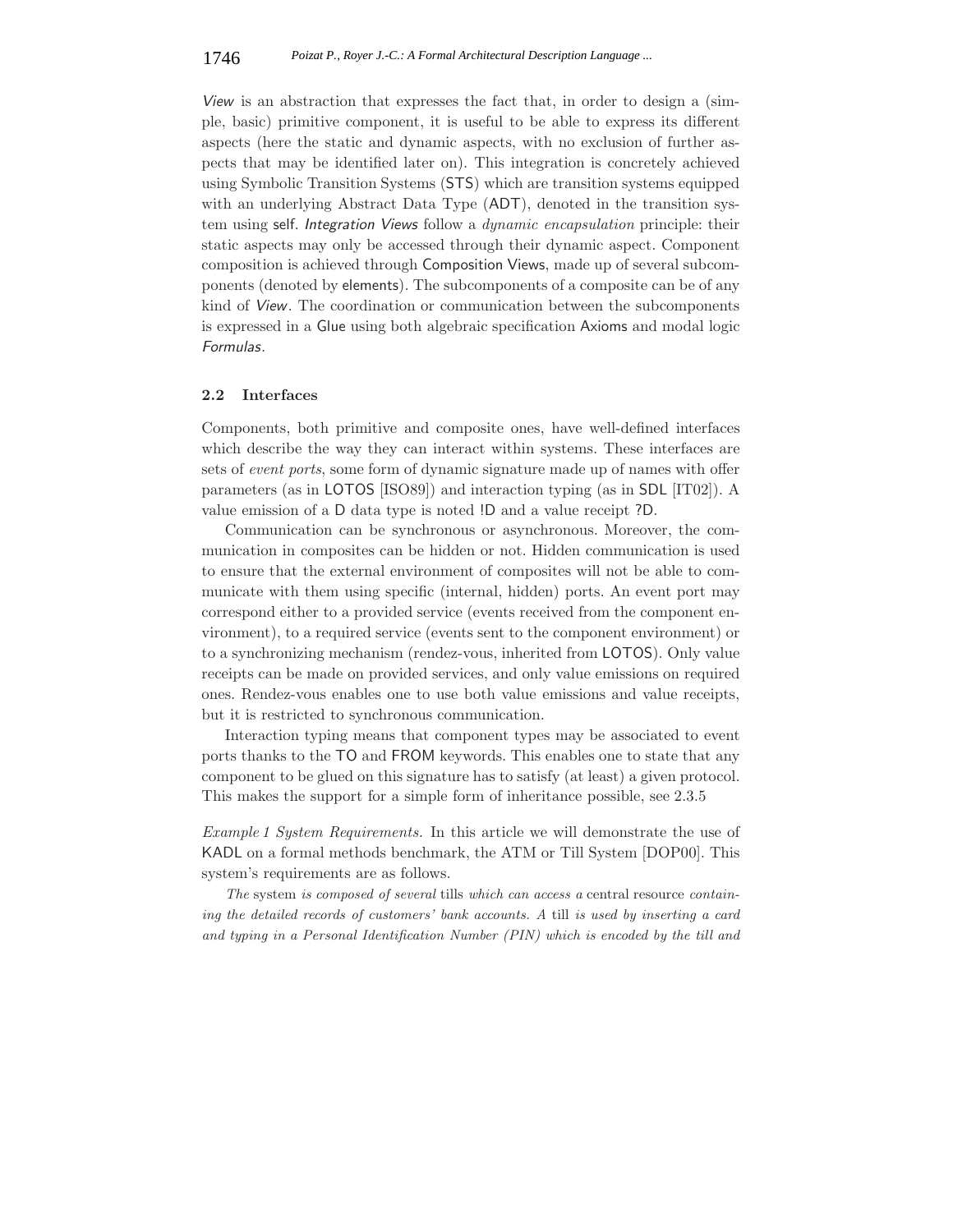*compared with a code stored on the card. After successfully identifying themselves to the system, customers may either (i), make a cash withdrawal or (ii), ask for a balance of their account to be printed. Information on accounts is held in a* central database *and may be unavailable in case of network failure. In such a case, actions (i) and (ii) may not be undertaken. If the database is available, any amount up to the total in the account may be withdrawn. Withdrawals are subject to a daily limit, which means that the total amount withdrawn within a day has to be stored on cards. Daily limits are specific to each customer and are part of their bank account records. Another restriction is that a withdrawal amount may not be greater than the value of the till local stock.*

*Tills may keep "illegal" cards, i.e., cards which have failed a key checking. Each till is connected to the* central *by a specific* line*, which may be up or down. The central handles multiple and concurrent requests. Once a user has initiated a transaction, it is eventually completed and preferably within some real time constraint. A given account may have several cards authorized to use it.*

With reference to the original case study we add the following extensions: a management of the local stock of cash within tills, and a daily limit which is specific to each customer. In 3.5, we will also consider an extension of the network using a multiplexer. We do not take into account the real time constraints.

*Example 2 Interface.* The *interface* of a till is the following one. Inputs (provided services) are card ?Card to insert the user card, pin ?PinNumber to enter the PIN, getSum ?Money to enter the desired cash amount, add ?Money to allow an operator to add money to the till available amount, and rec ?Msg to receive a message from the bank connection. Outputs (required services) are card !Card to eject the card, cash !Money to give money, and send !Msg to send a message on the bank connection.

## **2.3 Integration Views**

Primitive components are sequential components described with two aspects: a data type description of their functional operations and a behavioural protocol. Both are integrated within an integration view. In this section we will present a concrete instantiation of integration views, namely Symbolic Transition Systems (STS).

## **2.3.1 Data Type Models**

Data types models are defined using algebraic specifications, yielding Algebraic Data Types (ADT). Model oriented specifications (B machines or Z schemas) may be used in replacement or in conjunction with these algebraic specifications following the [APS07] principles. In [PNPR05] we have also done experiments using Java classes.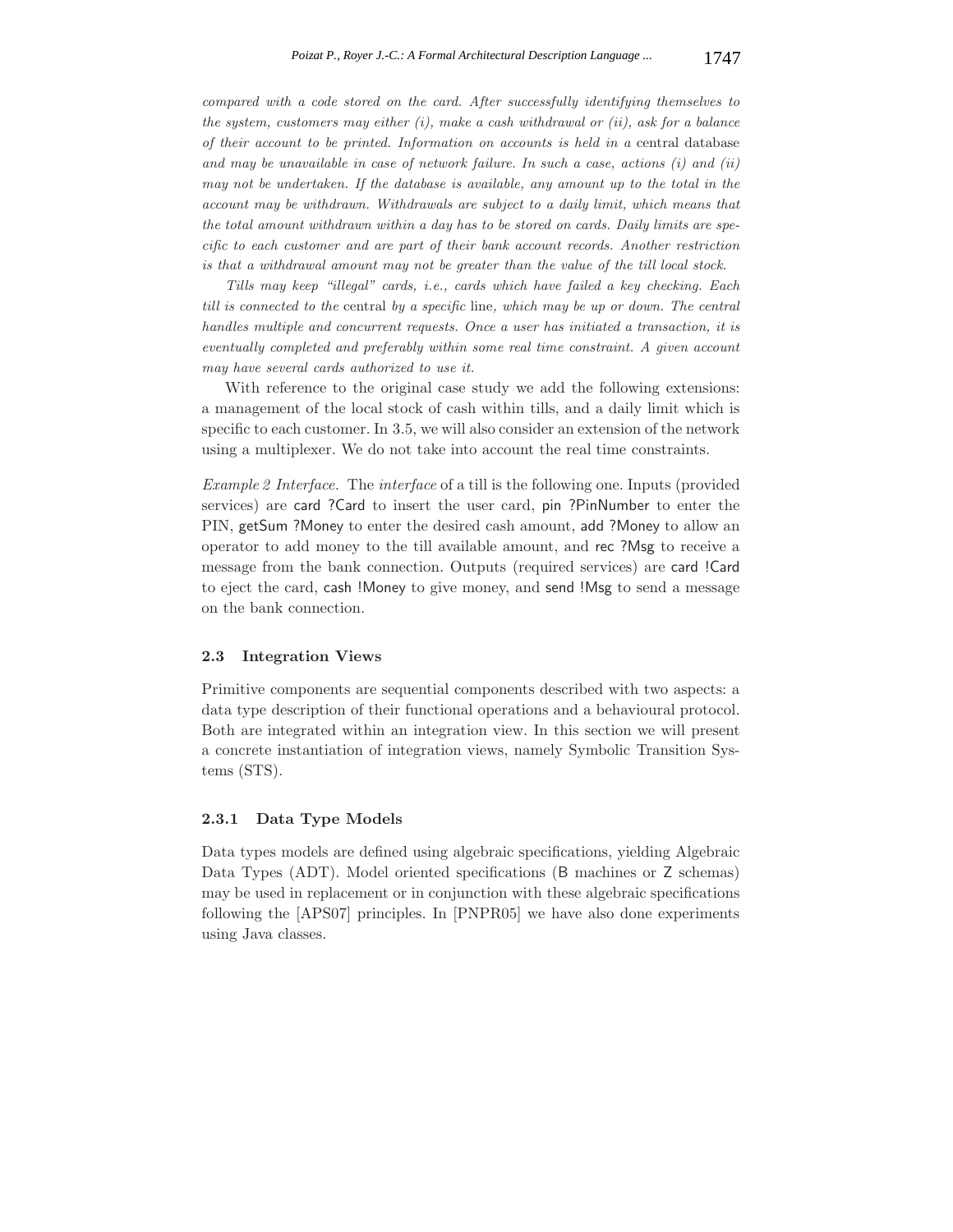Here we give only the necessary insight into algebraic specifications. More details are given in [AKBK99]. Algebraic specifications abstract concrete implementation languages such as Java, C++, or Python. A *signature* (or static interface)  $\Sigma$  is a pair  $(S, F)$  where S is a set of *sorts* (type names) and F a set of function names equipped with *profiles* over these sorts. If R is a sort, then  $\Sigma_R$  denotes the signature  $(S, F_R)$ , with  $F_R$  the subset of functions from F with result sort being  $R$ .  $X$  is used to denote the set of all variables. From a signature  $\Sigma$  and from X, one may obtain *terms*, denoted by  $T_{\Sigma,X}$ . The set of *closed terms* (also called ground terms) is the subset of  $T_{\Sigma,X}$  without variables, denoted by  $T_{\Sigma}$ . An *algebraic specification* is a pair  $(\Sigma, Ax)$  where Ax is a set of axioms between terms of  $T_{\Sigma,X}$ . r  $\downarrow$  denotes the normal form (assumed to be unique) of the ground term  $r$ .  $[R]$  denotes the set of all normal form terms of sort  $R$  and  $r: R$  means that r has type R.  $r(u)$  denotes the application of r to u.

*Example 3 Data Type Model (ADT).* The Card ADT, Figure 3, is used to specify the properties of cards which are read by the tills.

```
Sort Card
Imports Boolean, Natural, PinNumber, Money, Card, Ack, Info
Opns
/* generator of Card */
                  : Ident x Money x Money x PinNumber x Date -> Card
/* other Card constructors */
noCard : Card /* no card */
updateDailyLimit : Card x Money x Date -> Card /* update daily limit */
/* accessors */
id : Card -> Ident /* client id */<br>max : Card -> Money /* daily limit
max : Card -> Money /* daily limit */<br>sum : Card -> Money /* daily amount *
sum : Card -> Money /* daily amount */<br>
code : Card -> PinNumber /* PIN code */
code : Card -> PinNumber /* PIN code */<br>
last : Card -> Date /* last withdra
                                                          /* last withdraw */
/* axiom variables */
Variables i:Ident; m,s,s1:Money; c:PinNumber; d,d1:Date
Axioms
id (newCard(i, m, s, c, d)) = imax (newCard(i, m, s, c, d)) = m
sum (newCard(i, m, s, c, d)) = scode(newCard(i, m, s, c, d)) = clast(newCard(i, m, s, c, d)) = dd=d1 => updateDailyLimit(newCard(i, m, s, c, d), s1, d1)
                             newCard(i, m, s+s1, c, d)<br>(newCard(i, m, s, c, d), s1, d1)
d!=d1 => updateDailyLimit(newCard(i, m, s, c, d), = newCard(i, m, s1, c, d1)
                             newCard(i, m, s1,
```
**Figure 3:** Card ADT

In addition to the ADT of data types used in components or exchanged in communications, a *specific ADT* is given for each component. It describes the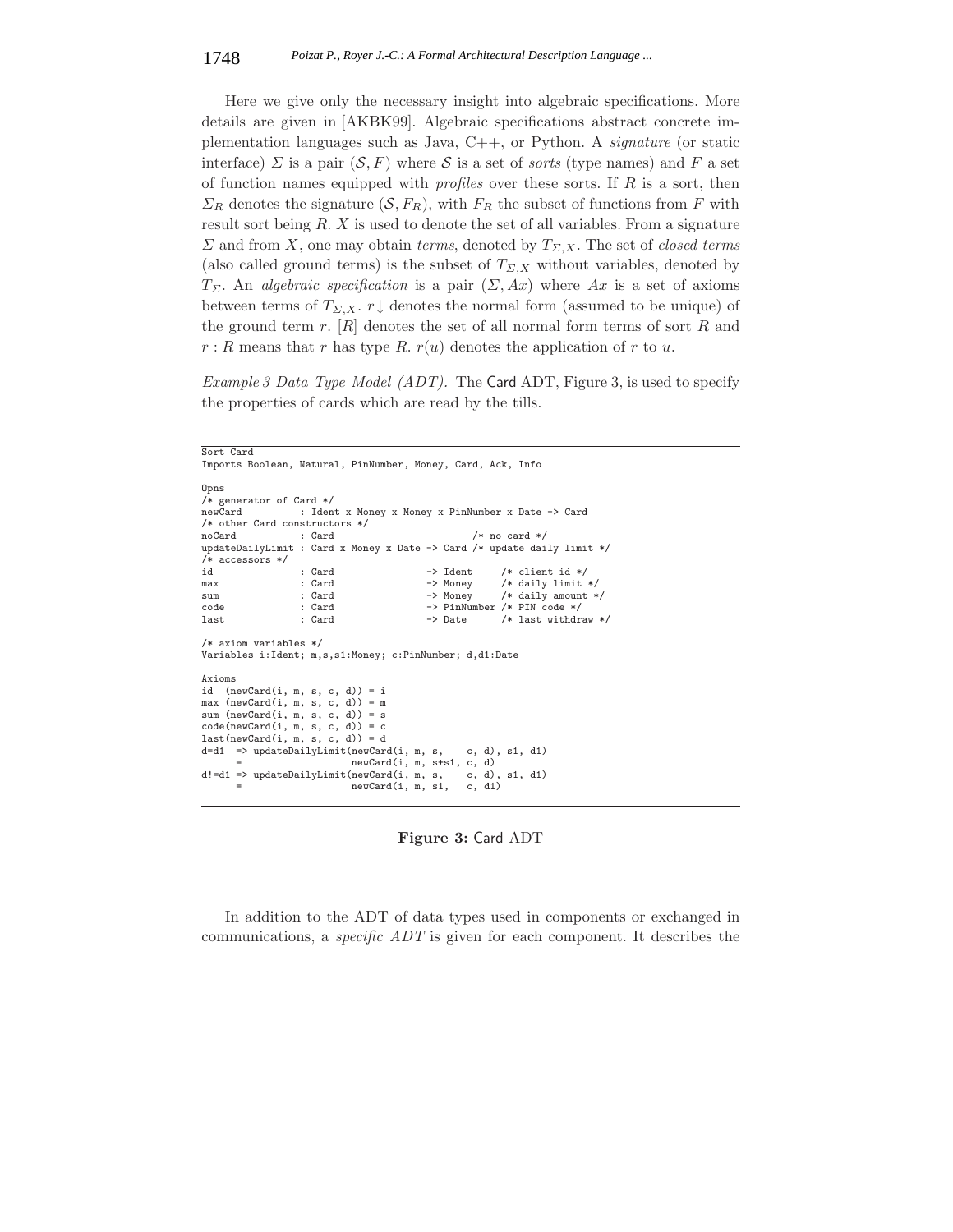semantics of the functional operations of the component. The behavioural model of components (their transitions) may use this ADT to denote relations between the component interactions (inputs or outputs events) and its operations. A dedicated sort corresponding to the STS is called *sort of interest*, and a term of this sort is denoted by self in the STS. We here consider a simple approach where (i) actions are explicitly given in behaviours and then defined in the ADT, and (ii) the axioms are fully given by the specifier. In [Roy03] we present a more automated approach which enables one to derive part of the operations semantics, namely profiles and left-hand part of axioms, from the behaviours.

*Example 4 Component ADT.* The Till ADT, Figures 4 and 5, is the ADT which defines the functional operations available in the tills. We omit the imported ADT (but for Card, Fig. 3) due to lack of place.

Imports Boolean, Natural, PinNumber, Money, Card, Ack, Info Opns  $/*$  generator of Till  $*/$ <br>newTill : Monev x Ca : Money x Card x PinNumber x Money x Date x Natural -> Till /\* other Till constructors \*/ addCash : Till x Money -> Till /\* cash adding \*/<br>insertCard : Till x Card -> Till /\* card insertion insertCard : Till x Card -> Till /\* card insertion \*/ pin : Till x PinNumber -> Till /\* PIN entry \*/ getSum : Till x Money -> Till /\* withdrawal choice \*/ giveCash : Till -> Till /\* cash output \*/<br>keepCard : Till -> Till /\* keeping the ca keepCard : Till -> Till /\* keeping the card \*/<br>giveCard : Till -> Till /\* returning the card giveCard : Till  $\rightarrow$  Till /\* returning the card \*/<br>clock : Till  $\rightarrow$  Till /\* clock increasing \*/ -> Till /\* clock increasing \*/ /\* accessors \*/ /\* other observers \*/ /\* guards \*/ amount : Till -> Money msgValidity : Till -> Info pinOK : Till -> Boolean card : Till -> Card retry : Till -> Boolean<br>fail : Till -> Boolean code : Till -> PinNumber fail : Till -> Boolean<br>sum : Till -> Money fail : Till -> Boolean sum : Till -> Money<br>date : Till -> Date : Till, Ack -> Boolean counter : Till -> Natural

**Figure 4:** Till ADT (operations)

## **2.3.2 Behavioural Models**

Sort Till

The behavioural protocols of components, integrating these components data types, are described in a finite way thanks to Symbolic Transition Systems (STS). STS have appeared under different forms in the literature [IL01, CMS02, CPR00, JJRZ05] as a solution to the state (and transition) explosion problem. However, this problem is essentially not a problem of modelling and specifying systems, but one of verifying such systems, mainly with model checking. In this Section,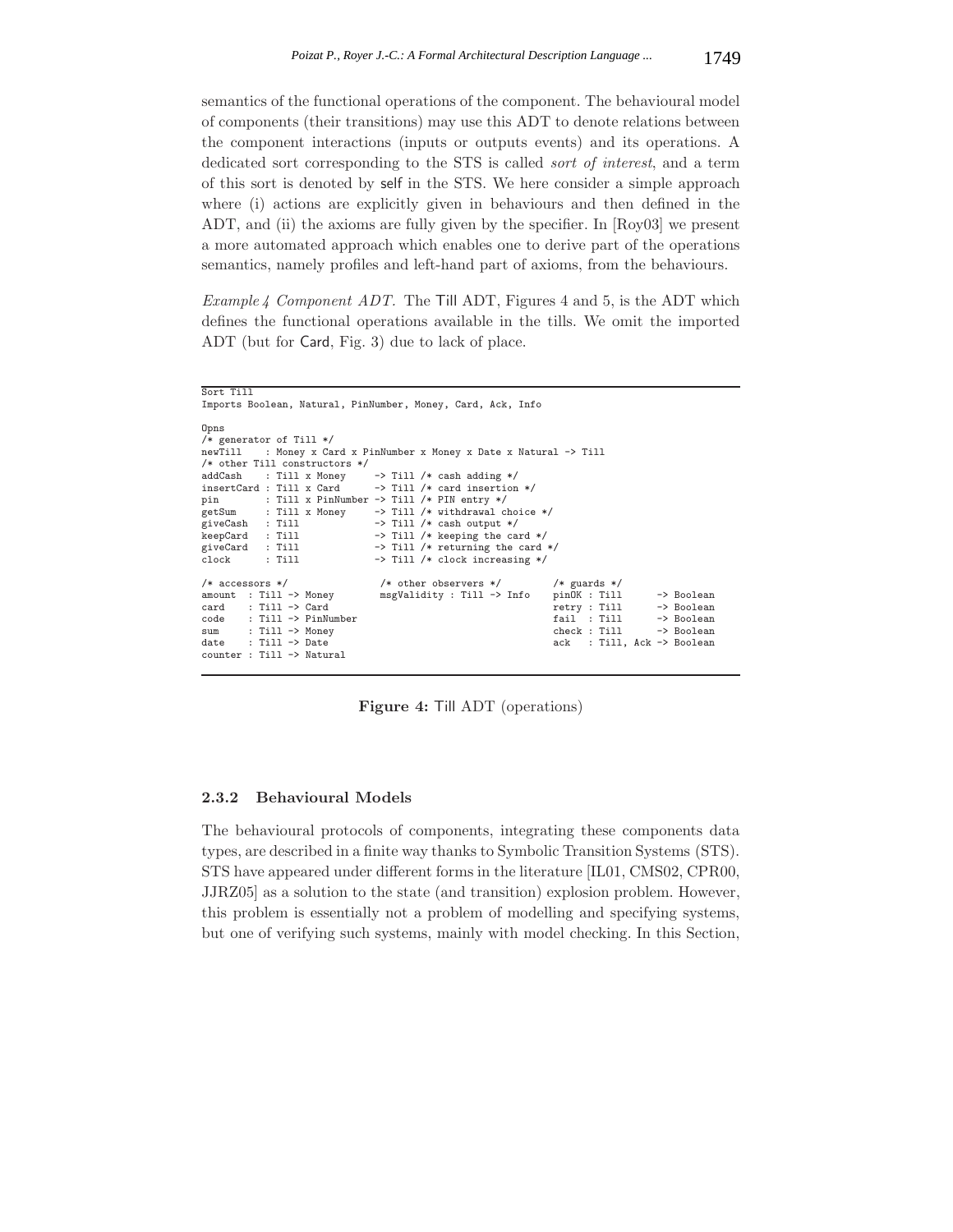# Variables

```
a,sum,a2,sum2:Money; c,c2:Card; code,code2:PinNumber; r:Ack; today,today2:Date ; cpt:Natural;
self:Till
```
Axioms

```
addCash (newTill(a,c,code,sum,today,cpt),a2) = newTill(a+a2,c,code,sum,today,cpt)
insertCard(newTill(a, c, code, sum, today, cpt), c2) = newTill(a, c2, code, sum, today, 0)<br>pin (newTill(a,c.code,sum,today,cpt),code2)=newTill(a,c.code2.sum,today.cp
pin (newTill(a,c,code,sum,today,cpt),code2)= newTill(a,c,code2,sum,today,cpt+1)<br>getSum (newTill(a,c,code,sum,today,cpt),sum2) = newTill(a,c,code,sum2,today,cpt)
               (newTill(a, c, code, sum, today, cpt), sum2) = newTill(a, c, code, sum2, today, cpt)giveCash (newTill(a,c,code,sum,today,cpt)) =
                             \begin{aligned} \texttt{newTill}(\texttt{a-sum},\texttt{updateDailyLimit}(\texttt{card}(\texttt{self}),\texttt{sum},\texttt{today}),\texttt{code},\texttt{sum},\texttt{today},\texttt{cpt})\\ \texttt{a}, \texttt{c}, \texttt{code}, \texttt{sum}, \texttt{today}, \texttt{cpt}) \quad = \texttt{newTill}(\texttt{a}, \texttt{noCard}, \texttt{code}, \texttt{sum}, \texttt{today}, \texttt{cpt}) \end{aligned}giveCard (newTill(a,c,code,sum,today,cpt))<br>keepCard (newTill(a,c,code,sum,today,cpt))
keyCard (newTill(a,c,code,sum,today,cpt)) = newTill(a,noCard,code,sum,today,cpt)<br>clock (newTill(a.c.code.sum.today.cpt)) = newTill(a.noCard.code.sum.inc(today).cpt)
               (newTill(a, c, code, sum, today, cpt))/* constant for initialisation */
new = newTill(0,noCard,0,0,0,0)
/* accessors */
amount (newTill(a,c,code,sum,today,cpt)) = a<br>card (newTill(a,c,code,sum,today,cpt)) = ccard (newTill(a, c, code, sum, today, cpt)) = c<br>code (newTill(a.c.code.sum,totalv, cpt)) = c(newTill(a, c, code, sum, today, cpt)) = codesum (newTill(a,c,code,sum,today,cpt)) = sum
date (newTill(a,c,code,sum,today,cpt)) = today
counter (newTill(a,c,code,sum,today,cpt)) = cpt
/* compute the message to allow withdraw */
msgValidity(self) = newInfo(id(card(self)),sum(self))
/* pin code control: ok, wrong and wrong+3 tests */<br>pinOK(self) = equals(crypt(code(self)), code(ca:
                         \texttt{equals}(\texttt{crypt}(\texttt{code}(\texttt{self})), \texttt{code}(\texttt{card}(\texttt{self}))) AND counter(self) <= 3
retry(self) = NOT equals(crypt(code(self)), code(card(self))) AND counter(self) < 3
fail(self) = NOT equals(crypt(code(self)), code(card(self))) AND counter(self) >= 3
/* local controls of the till and the card */
check(self) = (sum(self) \leq amount(self))AND (
                              (equals(last(card(self)), date(self))
                           AND
                              (sum(card(self)) + sum(self) \leq max(card(self))))OR
                              (NOT equals(last(card(self)), date(self))
                           AND
                              (sum(self) \leq max(card(self)))\lambda/* acknowledgment from the bank */
ack(self,r) = is0k(r)
```
**Figure 5:** Till ADT (axioms)

we focus on modelling issues. Verification will be addressed in Section 4. The description of an STS may be given either in a graphical form (Fig. 6) or in a textual form [PNPR05] (better suited for tool processing).

*Example 5 Behavioural Model (STS).* The behavioural model of tills is given in Figure 6.

A transition such as cash !sum / giveCash(self) means that the till emits a sum of money. After this, the giveCash operation is used to decrease correspondingly the amount of money available in the till and update the daily limit of the card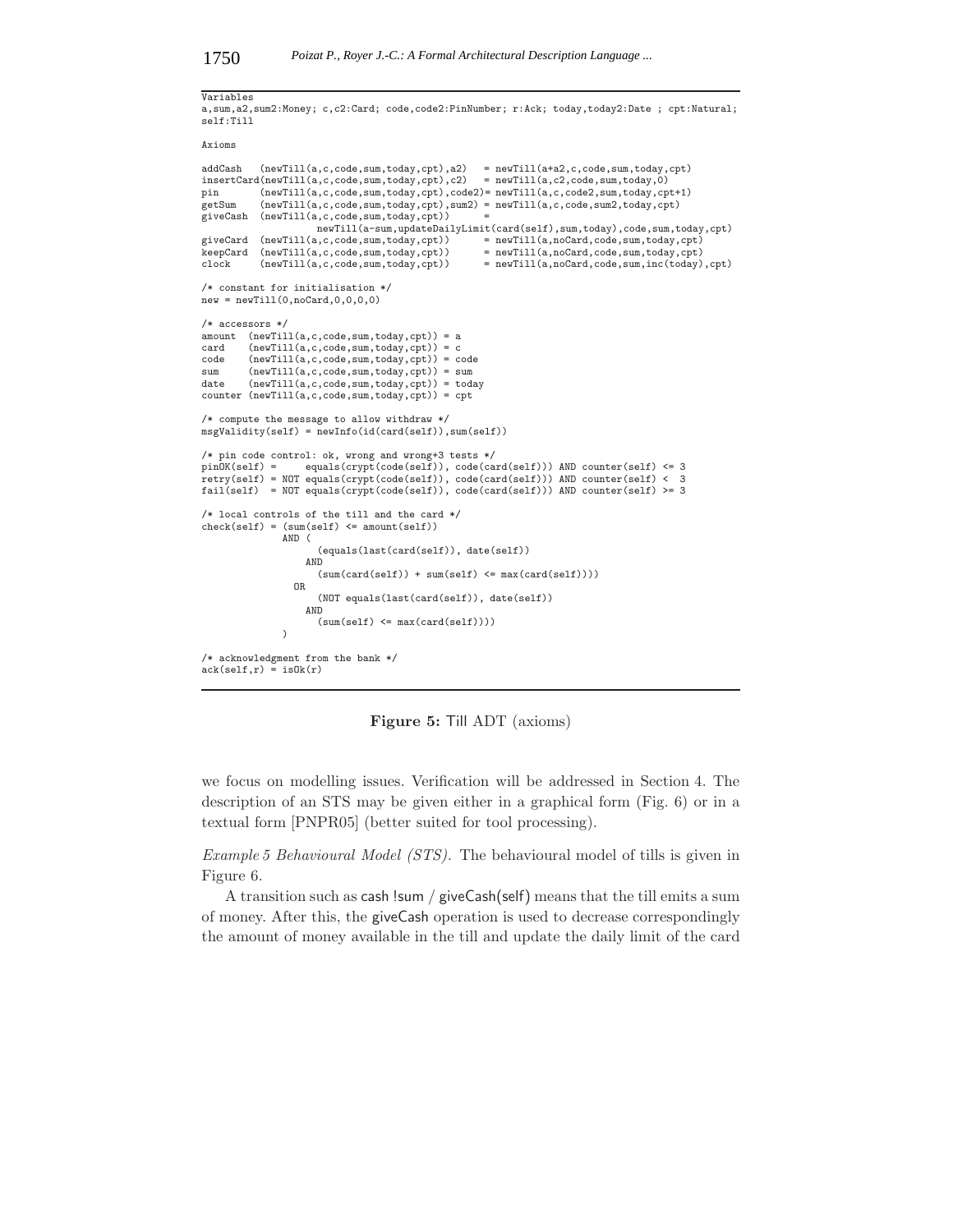

**Figure 6:** Till Behavioural Model (STS)

as specified by the giveCash axiom, Figure 5.

Our STS have the following features. First of all, they rely on both a static description of a data type (denoted by self) and a dynamic event-oriented one. Transitions have the form: [guard] event / action. guard is a predicate on self and possibly received values which has to yield true for the transition to be fireable. event is a communication event (a communication port name together with reception variables denoted using ? or/and emission terms denoted using !). action is the action to be done when the transition is fired. Both the guard and the action part can be empty. A  $\tau$  action can be used to denote non observable (internal) events. In Figure 6 this is used for example to denote the passing of time.

The main interest with these transition systems is that (i) using open terms in transitions (received variables), they ensure conciseness (and finiteness) of behavioural models, and (ii) using an open term in states (self), they define equivalence classes (one per state) and hence strongly relate the dynamic and the static (algebraic) representation of a data type.

**Definition 1 STS.** An STS is a tuple  $M = (D, (\Sigma, Ax), S, L, s^0, T)$  where:

- $(\Sigma, Ax)$  is an algebraic specification,
- $D$  is a sort called *sort of interest* defined in  $(\Sigma, Ax)$ ,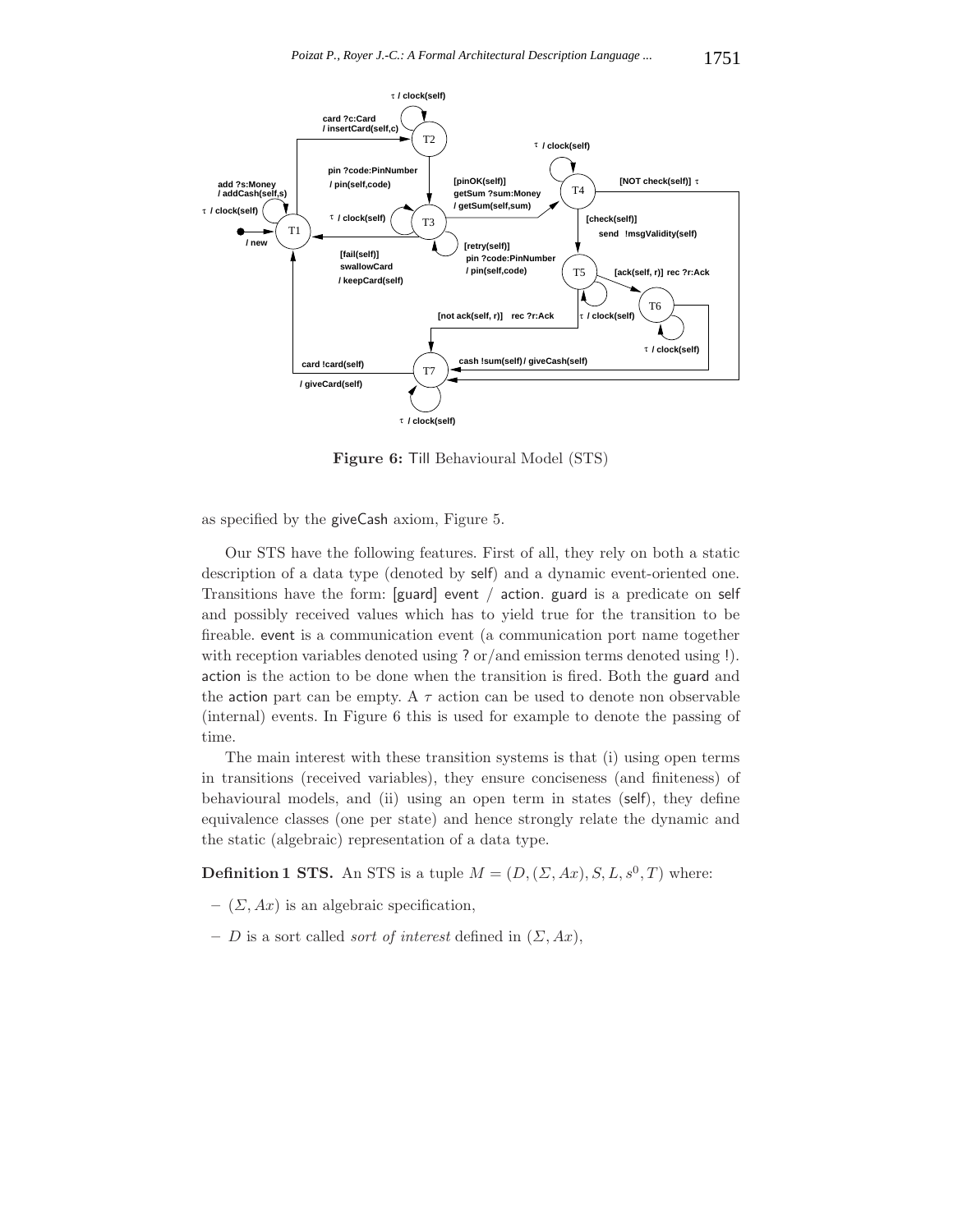- $S = \{s_i\}$  is a countable set of states,
- $-L = \{l_i\}$  is a countable set of event labels,
- $− s<sup>0</sup> ∈ S$  is the initial state, and
- $T \subseteq S \times T_{\Sigma_{Boolean}, X} \times Event(L) \times T_{\Sigma_{D}, X} \times S$  is a set of transitions.

Note that *countable* means that the set may be infinite but can be enumerated.

*Events* (*Event*(*L*)) denote atomic activities that occur in the components. Events are either: *i*) hidden (or internal) events:  $\tau$ , *ii*) silent events: *l*, with  $l \in L$ , *iii*) emissions: l!e, with  $e \in T_{\Sigma}$ ,  $\{seff\}$  and  $l \in L$ , or *iv*) receptions: l?x : R with  $x \in X \backslash \{\text{self}\}, R$  a sort available from  $(\Sigma, Ax)$  and  $l \in L$ . Internal events denote internal actions of the components which may have an effect on its behaviour, yet without being observable from its context. Silent events are pure synchronizing events, while emissions and receptions naturally correspond, respectively, to requested and provided services of the components. To simplify we only consider binary communications here, but emissions and receptions may be extended to n-ary emissions and receptions. STS transitions are tuples  $(s, \mu, \epsilon, \delta, t)$  for which s is called the source state, t the target state,  $\mu$  the guard,  $\epsilon$  the event and  $\delta$ the action. Each action is denoted by a term with variables where at least self occurs. A do-nothing action is simply denoted by self. In the forthcoming figures, transitions will be labelled as follows:  $[\mu] \in / \delta$ .

## **2.3.3 Semantics**

The semantics of STS is formalised using configuration graphs. They are obtained applying both the unfolding of receptions and the reduction of ground terms to their normal forms. The process of reducing a ground term is an abstract and operational way to denote term evaluation, the value being the normal form.

**Definition 2 Unfolding.** The unfolding of an STS  $M = (D, (\Sigma, Ax), S, L, s^0, \Sigma)$ T), in  $v^0 \in T_{\Sigma_D}$ , is the STS  $G(M, v^0) = (D, (\Sigma, Ax), S', L, (s^0, v^0), T')$ . The sets  $S' \subseteq S \times D$  and T' are inductively defined by the rules:

- $(s^0, v^0) \in S'$
- $-$  for each  $(s, v) \in S'$ 
	- if  $(s, \mu, \tau, \delta, t) \in T$  and  $\mu(v) \downarrow = true$  then  $s' = (t, \delta(v)) \cup \in S'$  and  $((s, v), true, \tau, \text{self}, s') \in T'$ ;
	- if  $(s, \mu, l, \delta, t) \in T$  and  $\mu(v)$  $= true$  then  $s' = (t, \delta(v)) \cup \in S'$  and  $((s, v), true, l, self, s') \in T'$ ;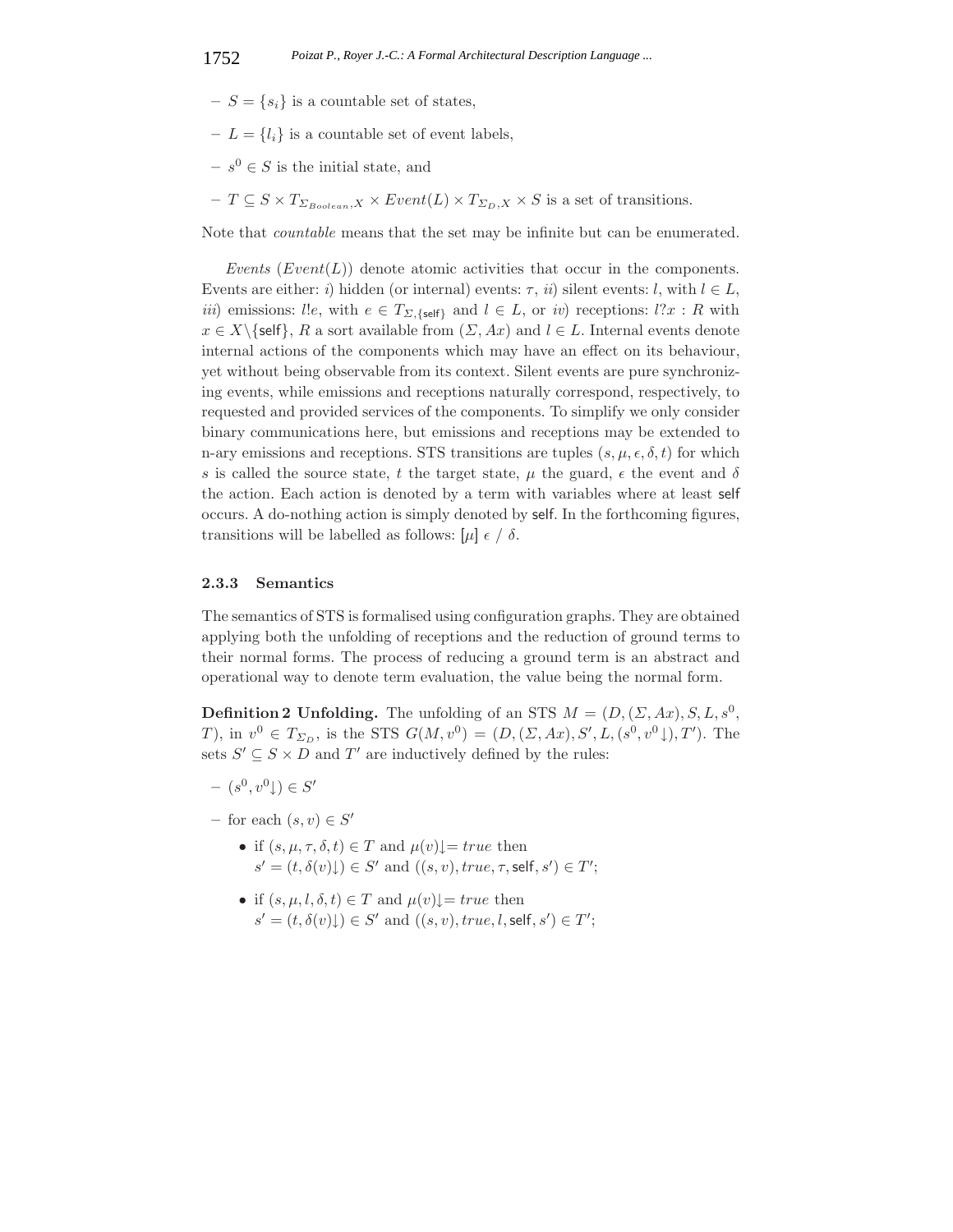- if  $(s, \mu, l, \delta, t) \in T$  and  $\mu(v)$  $= true$  then  $s' = (t, \delta(v) \downarrow) \in S'$  and  $((s, v), true, l!e(v) \downarrow, self, s') \in T'$ ;
- if  $(s, \mu, l?x : R, \delta, t) \in T$  then for each  $r : R$  such that  $\mu(v, r) \downarrow = true$ , there is  $s' = (t, \delta(v, r) \downarrow)) \in S'$  and  $((s, v), true, l!r, \text{self}, s') \in T'.$

Pairs (s, v) are called *configurations* where s is the *control state*. Let M be an STS. Its unfolding in a  $v^0$  term,  $G(M, v^0)$ , is called a *configuration graph*. A configuration graph is a particular STS without reception, where guards are all equal to true, emission terms are in normal form and actions are do-nothing actions denoted by self.

## **2.3.4 Comparison with Statecharts**

STS may be (graphically speaking) related to Statecharts [Har87] (or UML state diagrams [OMG05]). However, there are differences:

- **–** *Syntactically*, Statecharts are more expressive as STS have no concurrent states, histories, stub or junctions. Histories can be achieved using specific variables in the data type underlying the STS. STS have no need for concurrent states: an STS is a sequential component; concurrency, and communication, are achieved through composition using several communicating STS and the computation of a structured STS from subcomponent STS, see Section 2.4. Several hierarchical state notations have been defined for our STS [Poi00] but they are still more simple than the Statecharts ones (*e.g.*, transition crossing over states is forbidden) to avoid exponential complexity when flattening the behavioural models which is a drawback of Statecharts when verification is the issue [DMY02].
- **–** *Semantically*, communication between STS is basically synchronous. However, we have been able to take into account asynchronous communication (which is important in a component based context) in STS either using specific variables in the underlying data type [MPR04] or directly in the STS semantics, which then gets more complicated [APS07]. Therefore, we choose here to present the purely synchronous communication semantics to be more simple. Concurrency is asynchronous in STS (as in process algebras such as CSP or LOTOS). In contrast to this, Statecharts rely on a more complex *run to completion step* principle. There is a strong link between an STS and its corresponding data type. An STS may be seen as a graphical representation of an abstract interpretation of an algebraic data type [Roy03]. More generally the integration of STS with formal data types is formally well defined.
- **–** From the *design process point of view*, STS may be built using conditions which enable one to semi-automatically derive them from requirements, as presented in [CPR99].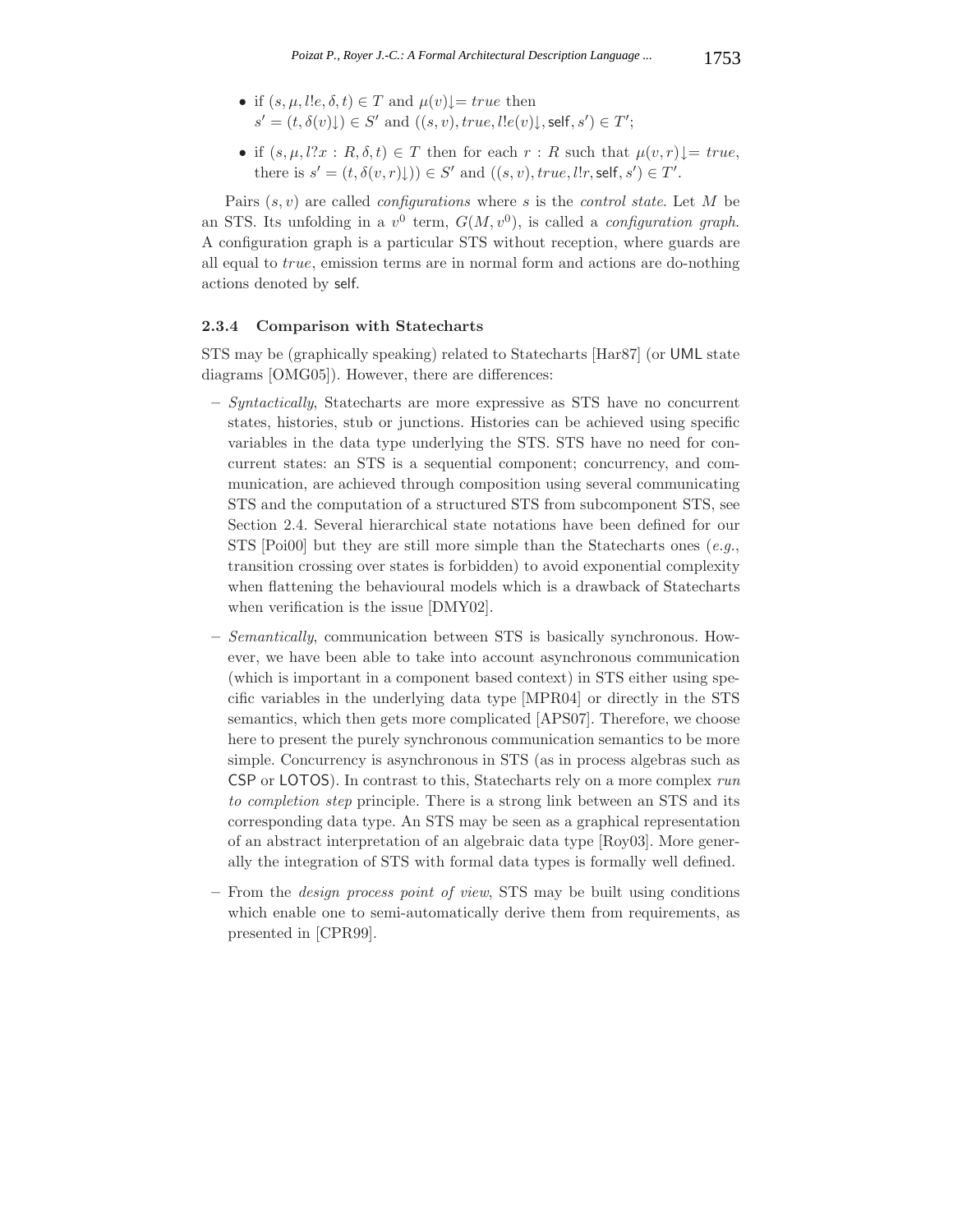#### **2.3.5 Inheritance**

In software engineering, inheritance is one of the key concepts that enable reuse. Inheritance enables one to add operations (or methods), and to add or strengthen constraints. It may also be used to perform overloading and masking. Here, a simple form of inheritance is provided for STS. Inheritance mechanisms are restricted to the adding of new states and new transitions in behaviours. Overloading and masking are forbidden since they yield semantic complexity. These rather strict inheritance constraints however simplify the dynamic descriptions of views, allow subtyping and ensure some kind of behavioural compatibility. Here, inheritance semantically corresponds to trace inclusion (the traces of the super-view are a subset of the traces of the sub-view). More complex behavioural relations could be used, *e.g.*, [Nie95, Sou96, PV02, CVZ06] but would have to be extended for STS.

## **2.4 Composition Views**

Integration views are used to define atomic primitive components. Composition views are introduced to define composites as a set of (sub)components (either primitive or composite ones) and to explicit composition constraints between these subcomponents.

## **2.4.1 Composition Models**

Compositions (or composites) are made up of a set of identified (over some domain Id) subcomponents,  $\{i : M_i, i \in Id\}$ , and glue rules which enable one to specify relations between the subcomponents. This glue is made up of:

- $-$  a set of axioms,  $Ax_{\Theta}$ , to define relations between the subcomponents functional operations, between one subcomponent guard and another subcomponent operation or relations between the composite functional operations and its subcomponents ones. More generally, these axioms are used to denote constraints on the composite static aspect;
- **–** modal logic state formulas to define relations between the subcomponents behaviours or relations between the composite behaviour and its subcomponents ones. These formulas are:
	- a modal logic state formula,  $\overline{\psi}^1$ , to impose constraints (*e.g.*, an invariant) on the states of the composite, possibly in terms of the states of the subcomponents;

In the sequel, we use over-lined notations, *e.g.*,  $\overline{S}$ , to denote elements related to a composition.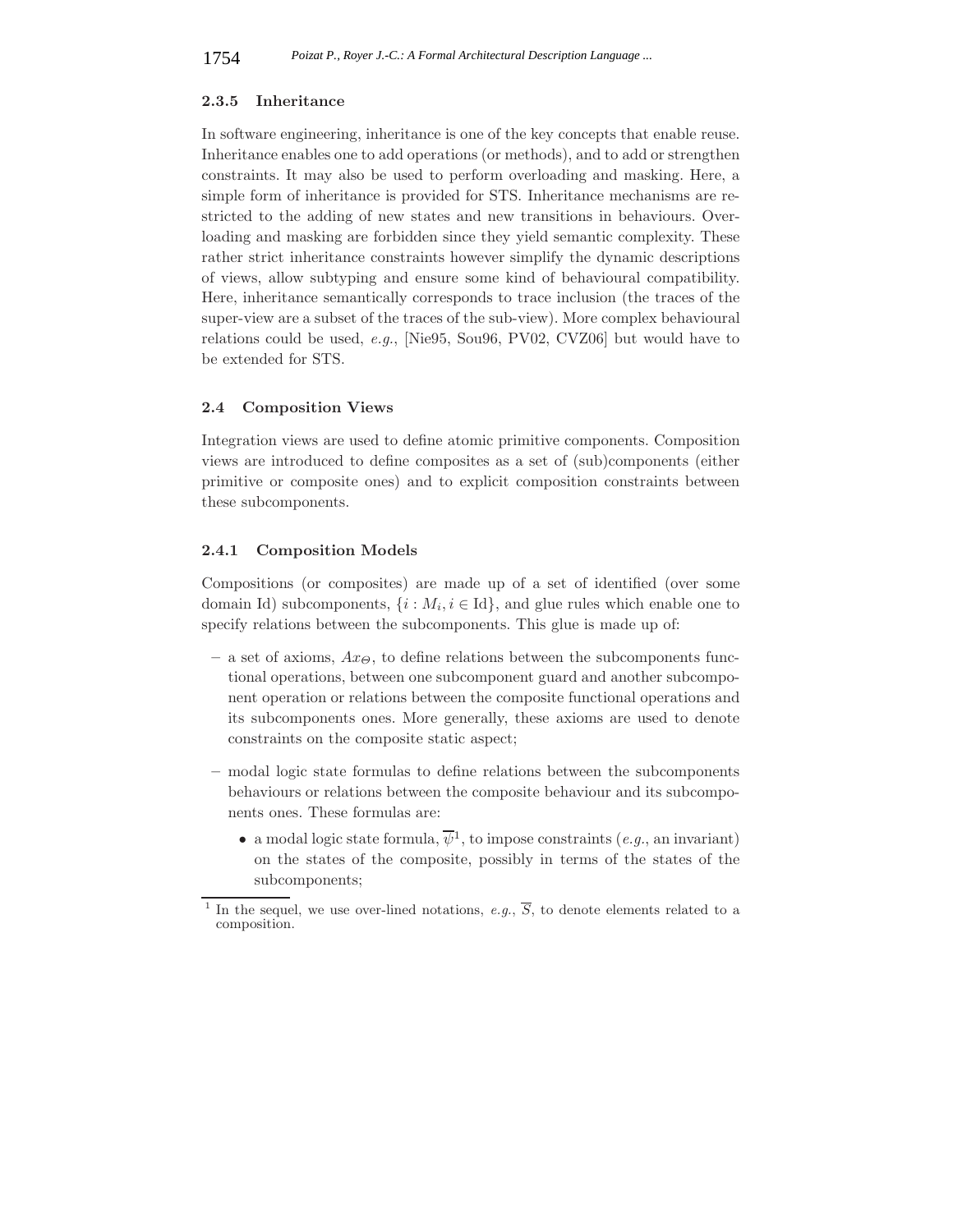- a modal logic state formula,  $\overline{\psi_1}$ , to impose additional constraints on initial states;
- a set of modal logic transition formulas,  $\overline{\lambda}$ , to impose communication related constraints in terms of the transitions of the subcomponents.

More generally, these formulas are used to denote constraints on the composites dynamic aspect. The  $\overline{\lambda}$  set corresponds typically to the bindings in usual ADLs, yet being more expressive (see 2.4.3 below), while state formulas and axioms have no counterpart in such ADLs.

**Modal Logics.** Modal logics are very powerful means to express properties of systems. Among them, different temporal logics exist. These logics deal with evolving truth values (using temporal modal operators) for properties on states of the dynamic models. There is a first separation between linear (LTL) and branching time (CTL, CTL∗) logics. Such temporal logics have then been extended to take actions into account (ACTL, TLA, HML). We advocate that these logics are also expressive means to coordinate entities. Note that to keep the computation of the semantics of composites simple, we restrict like HML to a logic were the temporal modalities are limited to the next operators (EX and AX in CTL). State formulas correspond to invariants (AG in CTL). The idea is to be able first to denote whole sets of objects that are to be glued (in the STS models these objects are states and transitions). This denotation is achieved using logic formulas, with a set-theoretic semantics: given a set  $S$  and a formula  $f$ , the semantics of f over S is the subset of S elements which satisfy f. Then, the logic must also take into account coordination and be able to lift the properties of the subcomponents of a composition up to the composition. This is achieved using indexed formulas.

**Syntax.** We first define means to express the properties of transitions. This is achieved using *transition formulas* which are defined as:

$$
\lambda ::= \mathbf{true} \mid l \mid \neg \lambda \mid \lambda_1 \wedge \lambda_2
$$

where a l is an event pattern, *i.e.*, an event name and direction (*e.g.*, e? or e!). Such patterns are used to match a subset of the transitions. In our model, patterns correspond to transition labels  $(e.g.,$  pattern  $e$ ? matches all the  $e$ ? transitions). Properties of states are expressed using *state formulas*:

$$
\psi ::= P | \mathbf{true} | \mathbf{@} s | [\lambda] \psi | \neg \psi | \psi_1 \land \psi_2
$$

where  $P$  is a state property (any first order formula which is defined over self in the  $\Sigma_{\text{Boolean}}$  of the STS the formula will be applied to), s a state identifier, and  $\lambda$  a transition formula. Temporal modalities are inspired from HML. [ $\lambda$ ] $\psi$  means that any outsourcing transition that satisfies  $\lambda$  will lead to a state that satisfies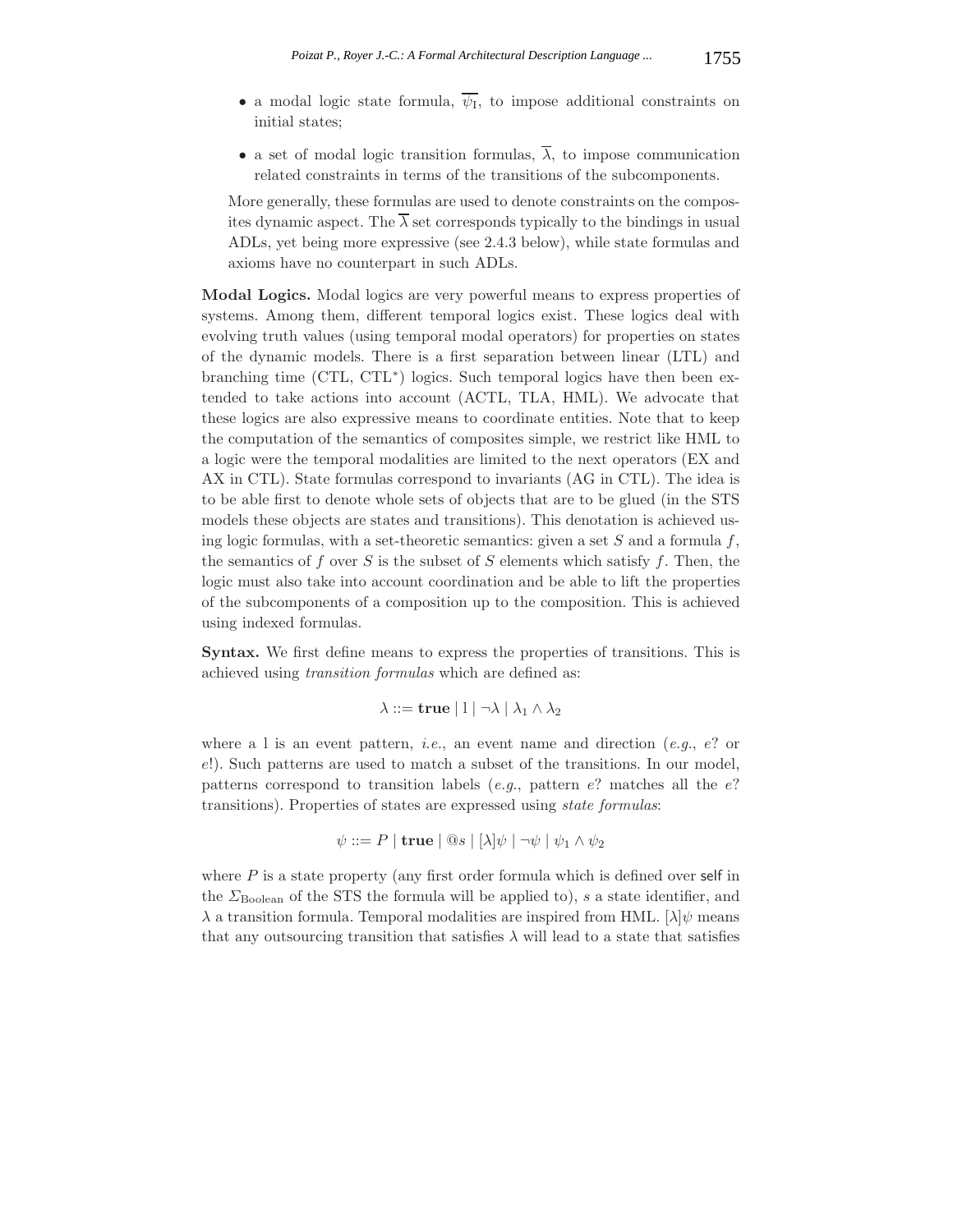$\psi$ .  $\langle \lambda \rangle \psi$ , which may be defined as  $\neg \lbrack \lambda \rbrack \neg \psi$ , means that there is one outsourcing transition that satisfies  $\lambda$  which leads to a state that satisfies  $\psi$ .

Transition and state formulas express properties of basic entities. They are then lifted to compositions (and hence glue) using *composition-oriented transition formulas* and *composition-oriented state formulas*:

$$
\overline{\lambda}::=\mathbf{true} \mid c.\lambda \mid \neg\overline{\lambda} \mid \overline{\lambda}_1 \wedge \overline{\lambda}_2 \qquad \quad \overline{\psi}::=\mathbf{true} \mid c.\psi \mid \neg\overline{\psi} \mid \overline{\psi}_1 \wedge \overline{\psi}_2
$$

with  $c$  being the identifier of one of the composition components. In any type of formula,  $\vee$ ,  $\Rightarrow$ , and  $\Leftrightarrow$  can be defined as usual.

Compositions may use a syntactic sugar: the *range* operator. This is a way to denote a set of values, either as an interval (i:[1..N]) or by enumerating the values  $(i:\{e_1,\ldots,e_n\})$ . The range operator may be associated either with a universal quantifier  $(\forall)$  or with a disjunction quantifier  $(\oplus)$ . With  $\phi$  being any kind of formula and  $\phi[v/i]$  denoting the substitution of i by v in  $\phi$ , their meaning is the following one:

$$
\forall i : [1..N] \phi_i \Leftrightarrow \phi[1/i] \land ... \land \phi[N/i]
$$

$$
\oplus i : [1..N] \phi_i \Leftrightarrow (\phi[1/i] \land \neg \phi[2/i] \land ... \land \neg \phi[N/i])
$$

$$
\lor ... \lor
$$

$$
(\neg \phi[1/i] \land \neg \phi[2/i] \land ... \land \phi[N/i])
$$

For example, the following formula:

 $\forall i : [1..N]$ (server.send  $\Leftrightarrow$  client.i.receive)

is a shorthand for:

 $(server send \Leftrightarrow client.1.receive) \wedge \ldots \wedge (server.send \Leftrightarrow client. N.receive)$ 

Examples of our modal logic formulas, used to glue components, are given in 2.4.3.

**Definition 3 Composite.** A composite is a tuple  $C = (\text{Id}, \{i : M_i, i \in \text{Id}\},\)$  $Ax_{\Theta}, \overline{\psi}, \overline{\psi_1}, \overline{\lambda}$  where:

- **–** Id is a set of identifiers,
- $\{i : M_i, i \in \text{Id}\}\$ is a set of STS (Def. 1),
- $Ax_{\Theta}$  is a set of axioms,
- $-\overline{\psi}$  and  $\overline{\psi_1}$  are composition state formulas, and
- $-\overline{\lambda}$  is a set of composition transition formulas.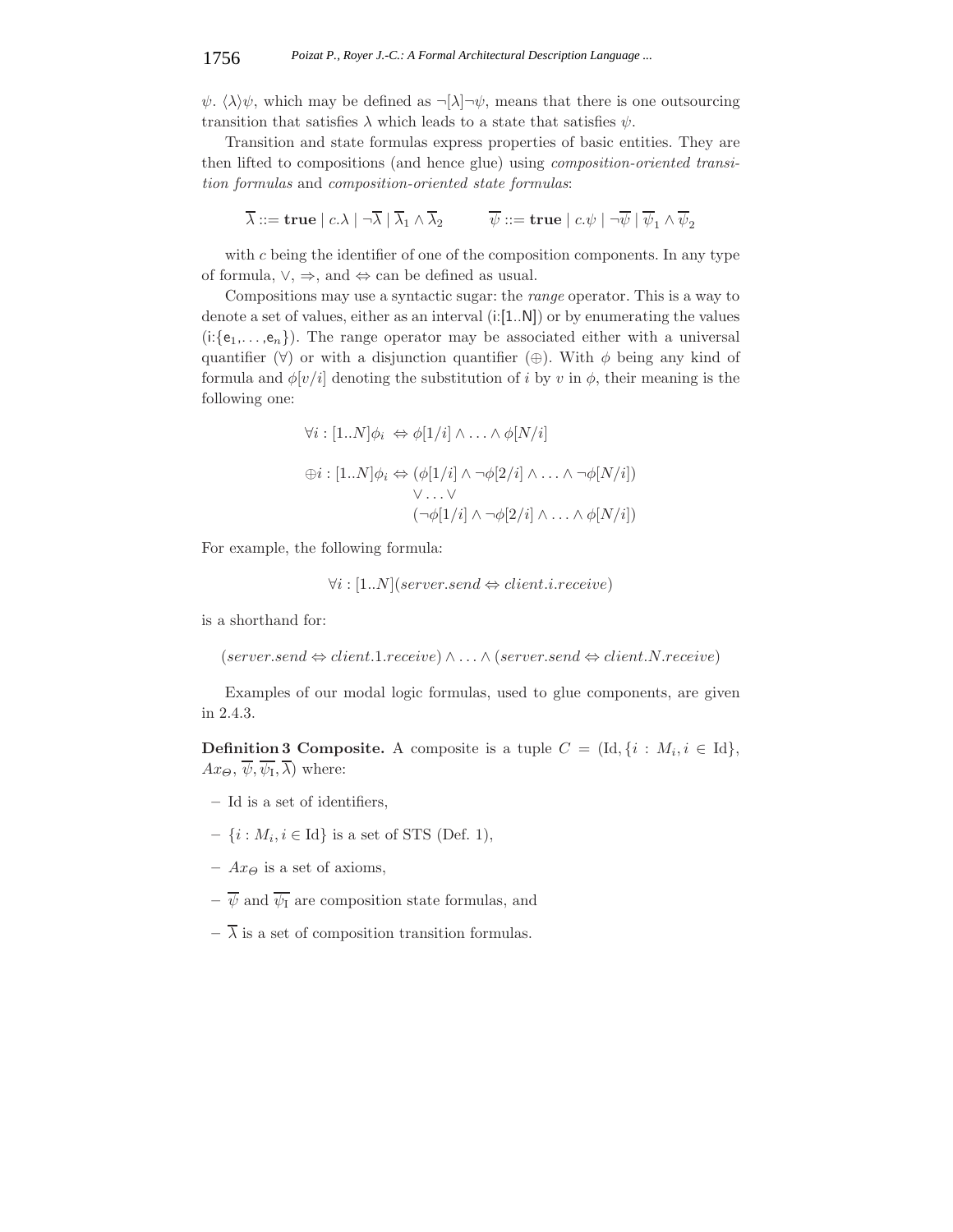#### **2.4.2 Semantics**

The semantics of transition and state formulas are defined given a model (an STS)  $M = < D$ ,  $(\Sigma, Ax)$ ,  $S$ ,  $S_0$ ,  $v_0$ ,  $T >$  and denote respectively sets of transitions and sets of states. In the following, we use  $S(M)$  to denote the S part of an STS model M,  $T(M)$  to denote its T part, label(t) to denote the label of a t transition, source(t) to denote its source state, and target(t) to denote its target state.

The semantics of transition formulas is defined as:

$$
\|\mathbf{true}\|_{M} = T(M)
$$
  
\n
$$
\|1\|_{M} = \{t \in T(M) \mid \text{label}(t) = 1\}
$$
  
\n
$$
\|\neg \lambda\|_{M} = \|\mathbf{true}\|_{M} \setminus \|\lambda\|_{M}
$$
  
\n
$$
\|\lambda_{1} \wedge \lambda_{2}\|_{M} = \|\lambda_{1}\|_{M} \cap \|\lambda_{2}\|_{M}
$$

**true** denotes all transitions, whereas a formula l denotes only the transitions that have this label. Then, other formulas denotations are obtained from these two base definitions using a set-theoretical approach (difference for  $\neg$  and intersection for  $\wedge$ ). Given a model M, a transition t of this model and a transition formula  $\lambda$ , we have  $M \models_t \lambda$  iff  $t \in \|\lambda\|_M$  and  $M \models_t \lambda$  iff  $M \models_t \lambda$  for every t in  $T(M).$ 

The semantics of state formulas is defined in the same way as:

$$
||P||_M = \{s \in S \mid P(s)\}
$$
  
\n
$$
||\mathbf{true}||_M = S(M)
$$
  
\n
$$
||\mathbf{Q}s||_M = s
$$
  
\n
$$
||[\lambda]\psi||_M = \{s \in S(M) \mid \forall t \in ||\lambda||_M \text{ . source}(t) = s \Rightarrow \text{target}(t) \in ||\psi||_M\}
$$
  
\n
$$
||\neg\psi||_M = ||\mathbf{true}||_M \setminus ||\psi||_M
$$
  
\n
$$
||\psi_1 \wedge \psi_2||_M = ||\psi_1||_M \cap ||\psi_2||_M
$$

A state property denotes all states for which it is true. A formula  $[\lambda]\psi$  denotes (source) states such that all (target) states related by transitions of the  $\lambda$ denotation are in the  $\psi$  denotation. Other denotations are defined in the same way than transition formulas. Given a model  $M$ , a state  $s$  of this model and a state formula  $\psi$ ,  $M \models_s \psi$  iff  $s \in ||\psi||_M$  and  $M \models \psi$  iff  $M \models_s \lambda$  for every s in  $S(M).$ 

A binding formula on state,  $\frac{a}{\Box} x \cdot \psi$  with x being a variable and  $\psi$  a state formula, is also defined. Its semantics given a model M and a state s is  $M \models_{\mathfrak{s}} \mathfrak{I}$ ∃  $x.\psi$  iff  $M \models_s \psi[s/x]$ , where  $\psi[s/x]$  denotes the substitution of x by s in  $\psi$ . The following formula,  $\stackrel{\circ}{\exists} x \cdot \langle a \rangle \mathbb{Q} x$ , denotes for example all states for which there is a loop transition labelled by a.

We may now define global models obtained from a composition. In a first step, we do not take into account the gluing properties, that is we define a free global model.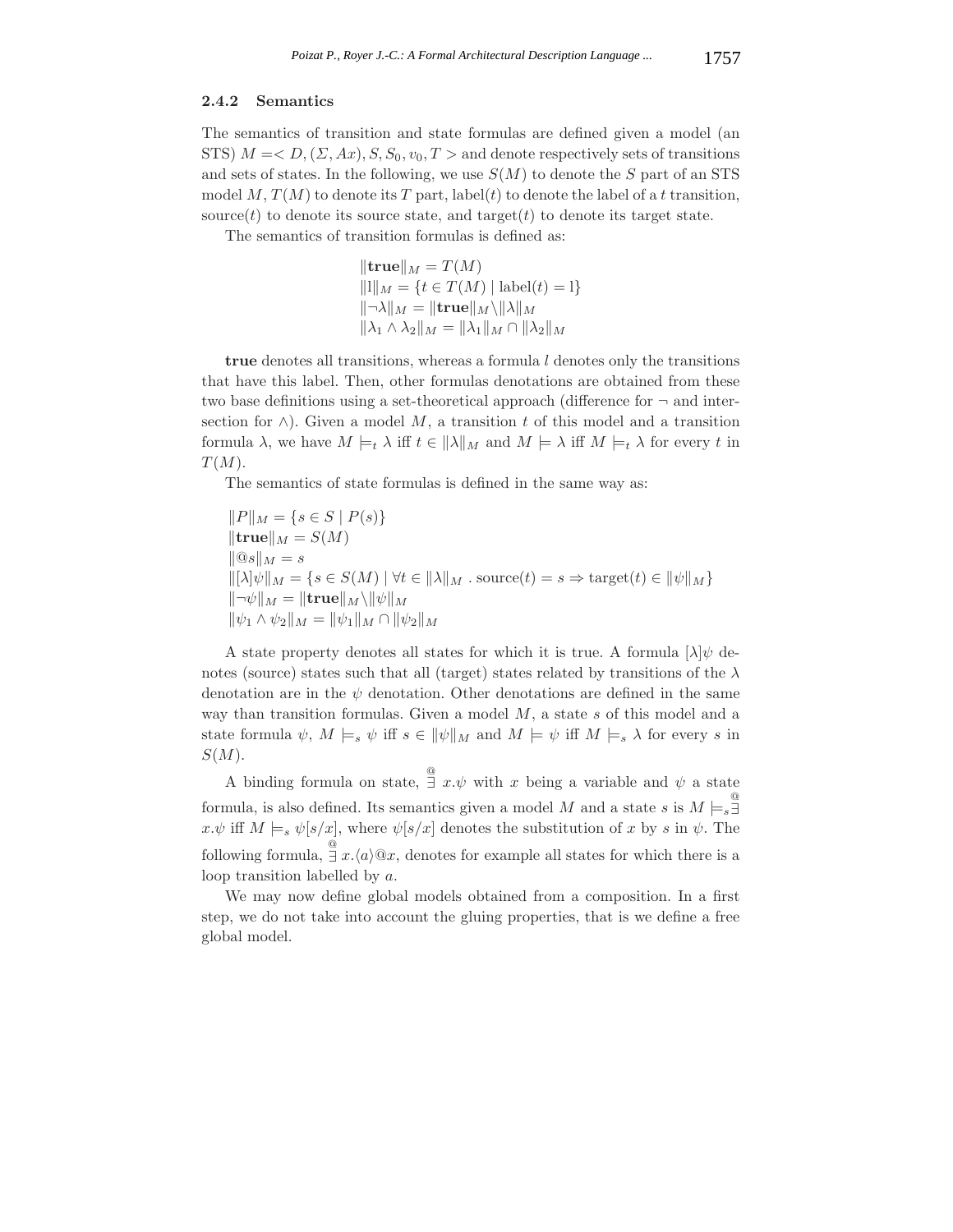**Definition 4 Free Global Model.** Given a composite  $C = (\text{Id}, \{j : M_j, j \in \mathbb{R}\})$  $\text{Id}\}, Ax_{\Theta}, \overline{\psi}, \overline{\psi_1}, \overline{\lambda}), \text{ with } M_{j \in \text{Id}} = \langle D_j, (\Sigma_j, Ax_j), S_j, L_j, s^0{}_j, T_j \rangle, \text{ a free global }$ *model* for C is an STS  $\overline{M}_{\text{free}}(C) = \langle \overline{D}, (\overline{\Sigma}, \overline{Ax}), \overline{S}, \overline{L}, \overline{s^0}, \overline{T} \rangle$  such that:

- $-\overline{D}$  and  $(\overline{\Sigma}, \overline{Ax})$  are obtained from a product type of the ADT specification, adding the  $Ax_{\Theta}$  glue axioms within;
- $-\overline{S} = \Pi_{j \in \text{Id}} j.S_j, \overline{L} = \Pi_{j \in \text{Id}} L_j, \overline{s^0} = \Pi_{j \in \text{Id}} j.s^0_j;$
- $-\overline{T} \subseteq \overline{S} \times T_{\Sigma_{\text{Boolean}},X} \times \overline{H}_{j \in \text{Id}}(\text{Event}(L_j) \cup \{\varepsilon\}) \times T_{\Sigma_{\overline{D}},X} \times \overline{S}$  is defined as follows:

 $(\Pi_{j\in\text{Id}}j.s_j,\bigwedge_{j\in\text{Id}}\mu_j,\Pi_{j\in\text{Id}}l_j,\Pi_{j\in\text{Id}}\delta_j,\Pi_{j\in\text{Id}}j.t_j)\in\overline{T}$  iff for every j in Id

- if  $l_j = \varepsilon$  then  $s_j = t_j$ ,  $\mu_j =$  **true** and  $\delta_j =$  self;
- otherwise there is a transition  $(s_j, \mu_j, l_j, \delta_j, t_j)$  in  $T_j$ .

 $\varepsilon$  is used to denote a do-nothing event, *i.e.*, a subcomponent which does not participate in a synchronizing.

A free global composition model is made up of indexed state and transition products built from states and transitions of the composition subcomponents. Indexing is used to be able to denote, at the composition level, a property of a given (named) subcomponent. Apart from this, an interesting property of global composition models is that they have the same transition system structure than component models, hence composites can be used as components in larger compositions. In the following, we use  $\overline{S(\overline{M})}$  to denote the  $\overline{S}$  part of a  $\overline{M}$  model,  $\overline{s^0}(\overline{M})$  to denote its  $\overline{s^0}$  part,  $\overline{T}(\overline{M})$  to denote its  $\overline{T}$  part, label( $\overline{t}$ ) to denote the label of a  $\bar{t}$  transition, source( $\bar{t}$ ) to denote its source state, and target( $\bar{t}$ ) to denote its target state. Moreover, we define the set of identifiers of a composition model as  $\overline{\text{Id}(M)} = \{j \mid \exists \overline{s} \in \overline{S}(M) \exists j.s \in \overline{s}\}.$  Suffixes are used to denote the projection of a (global) element on a given identifier (*e.g.*, given a  $\bar{t}$  transition,  $\overline{t}_c$  corresponds to the transition of c which has been used to build  $\overline{t}$ ).

Coordination using temporal logic is given using a set  $\overline{\lambda}$  of compositionoriented transition formulas (all possibly **true**), and two  $\overline{\psi}$  and  $\overline{\psi}$  compositionoriented state formulas (both possibly **true**). The semantics of compositionoriented transition formulas is defined on free global models in the following way:

$$
\|\mathbf{true}\|_{\overline{M}} = \overline{T}(\overline{M})
$$
  

$$
\|c.\lambda\|_{\overline{M}} = \{\overline{t} \in \overline{T}(\overline{M}) \mid \exists c \in \overline{Id}(\overline{M}) \ \overline{t}_c \in \|\lambda\|_{\overline{M}_c}\}
$$
  

$$
\|\overline{\neg \lambda}\|_{\overline{M}} = \|\mathbf{true}\|_{\overline{M}} \setminus \|\overline{\lambda}\|_{\overline{M}}
$$
  

$$
\|\overline{\lambda}_1 \wedge \overline{\lambda}_2\|_{\overline{M}} = \|\overline{\lambda}_1\|_{\overline{M}} \cap \|\overline{\lambda}_2\|_{\overline{M}}
$$

The interesting part here is the indexed formulas  $(c.\lambda)$  which are true for a given  $\overline{t}$  transition of the global model only if there is a subcomponent identified by c in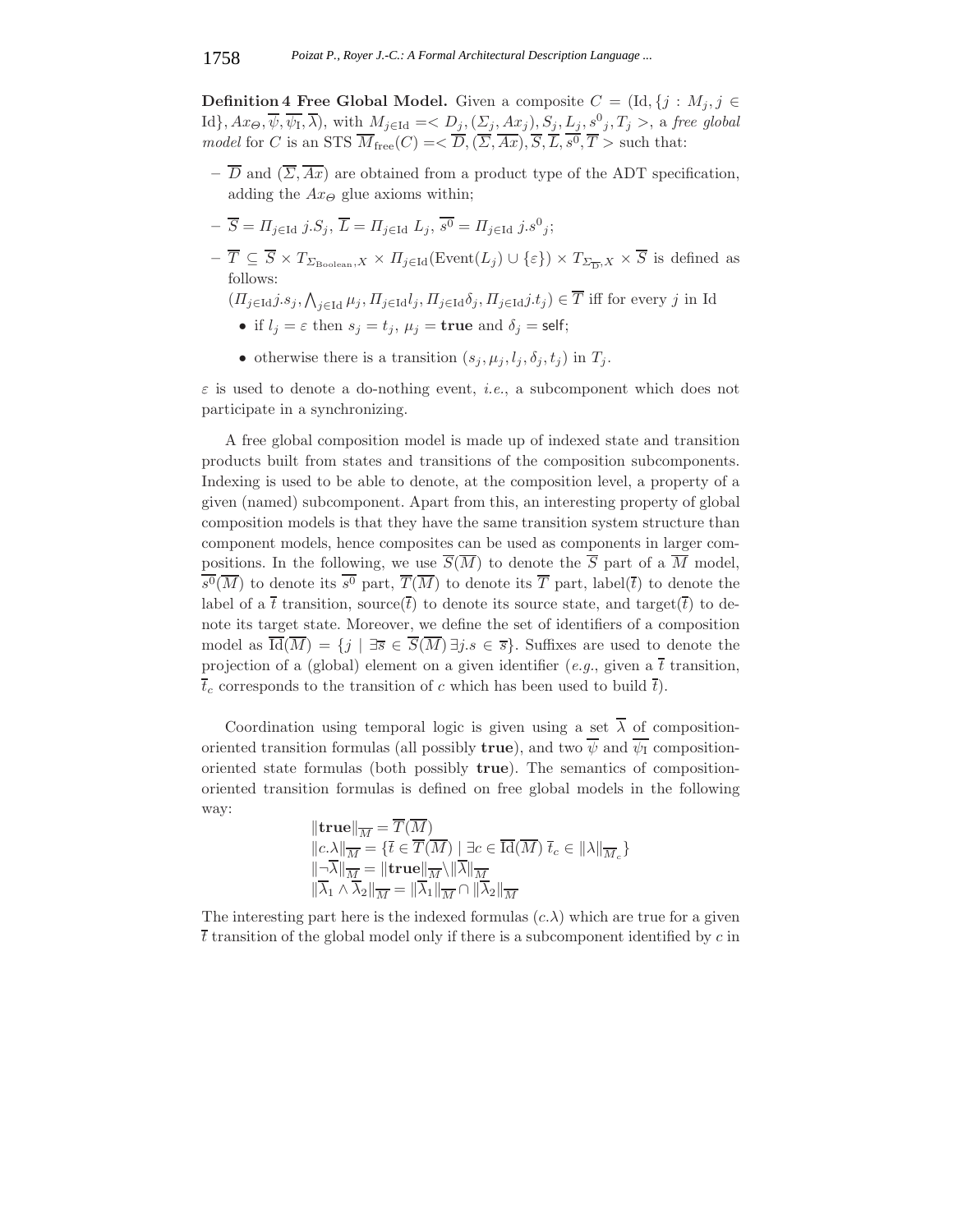the global model and if  $\lambda$  is true for this subcomponent part of the  $\overline{t}$  transition  $(\overline{t}_c)$ . Given a model  $\overline{M}$ , a transition  $\overline{t}$  of this model, and a formula  $\overline{\lambda}$ ,  $\overline{M} \models_{\overline{t}} \overline{\lambda}$ iff  $\overline{t} \in \|\overline{\lambda}\|_{\overline{M}}$ , and  $\overline{M} \models \overline{\lambda}$  iff  $\overline{M} \models_{\overline{t}} \overline{\lambda}$  for every  $\overline{t}$  in  $\overline{T}(\overline{M})$ . Composition-oriented state formulas are handled in the same way, and the  $\frac{a}{\exists}$  operator defined earlier on state formulas can be lifted to composition-oriented state formulas: given a model  $\overline{M}$  and a state  $\overline{s}$  of this model,  $\overline{M} \models_{\overline{s}} \overline{x}$  iff  $\overline{M} \models_{\overline{s}} \overline{\psi}[\overline{s}/\overline{x}]$ . Other formula operators can be lifted up to composition formulas too, such as the  $[\lambda]\psi$ state formula operator:

$$
\|\left[\overline{\lambda}\right]\overline{\psi}\|_{\overline{M}} = \{\overline{s} \in \overline{S}(\overline{M}) \mid \forall \overline{t} \in \|\overline{\lambda}\|_{\overline{M}} : \mathrm{source}(\overline{t}) = \overline{s} \Rightarrow \mathrm{target}(\overline{t}) \in \|\overline{\psi}\|_{\overline{M}}\}
$$

We may now define our glued global models (or global models for short).

**Definition 5 Global Model.** Given a composite  $C = (\text{Id}, \{j : M_j, j \in \text{Id}\},\)$  $Ax_{\Theta}, \overline{\psi}, \overline{\psi_1}, \overline{\lambda}$ , with  $M_{j \in \text{Id}} = D_j, (\Sigma_j, Ax_j), S_j, L_j, s^0{}_j, T_j >$ , a global model for C is an STS  $\overline{M}(C) = \langle \overline{D},(\overline{\Sigma},\overline{Ax}), \overline{S}, \overline{L}, \overline{s^0}, \overline{T} \rangle$  such that:

- let  $\overline{M}_{\text{free}}(C) = \langle \overline{D}_{\text{free}}, \overline{Z}_{\text{free}}, \overline{Ax}_{\text{free}}, \overline{S}_{\text{free}}, \overline{L}_{\text{free}}, \overline{s^0}_{\text{free}}, \overline{T}_{\text{free}} \rangle$  be the free global model of C,
- $-\overline{D} = \overline{D}_{\text{free}}$  and  $(\overline{\Sigma}, \overline{Ax}) = (\overline{\Sigma}_{\text{free}}, \overline{Ax}_{\text{free}})$ ,
- $-\overline{S} = \{\overline{s} \in \overline{S}_{\text{free}} \mid \overline{M}_{\text{free}} \models_{\overline{s}} \overline{\psi}\},\$
- $-\overline{L} = \overline{L}_{\text{free}},$
- $-\overline{s^0} = \{\overline{s^0} \in \overline{s^0}_{\text{free}} \mid \overline{M}_{\text{free}} \models_{\neg \theta} \overline{\psi} \wedge \overline{\psi}_1\},\$  $-\overline{T} = \{\overline{t} \in \overline{T}_{\text{free}} \mid \forall \overline{\lambda_i} \in \overline{\lambda}, \ \overline{M}_{\text{free}} \models_{\overline{\tau}} \overline{\lambda_i}\}.$

This semantics is supported by the ETS plug-in [Poi05]. It can be obtained in an *on-the-fly* way to be more efficient. Thus in practice, we reduce for example  $\overline{S}$  to be the set of reachable states from  $\overline{s^0}$ .

## **2.4.3 Expressiveness of the Glue**

Our glue is expressive and enables us to link symbolic transition systems to denote synchronizations and communications in an abstract and concise way. It may also denote complex synchronizations between sequences of states or transitions as in Figure 16. Here are some examples of basic communication patterns which can be expressed:

- **−** synchronizing, *e.g.*,  $c_1$  and  $c_2$  must synchronize on *a*:  $c_1.a$  ⇔  $c_2.a$ ;
- event ports connection (ports may have different names):  $c_1.a_1$  ⇔  $c_2.a_2$ ;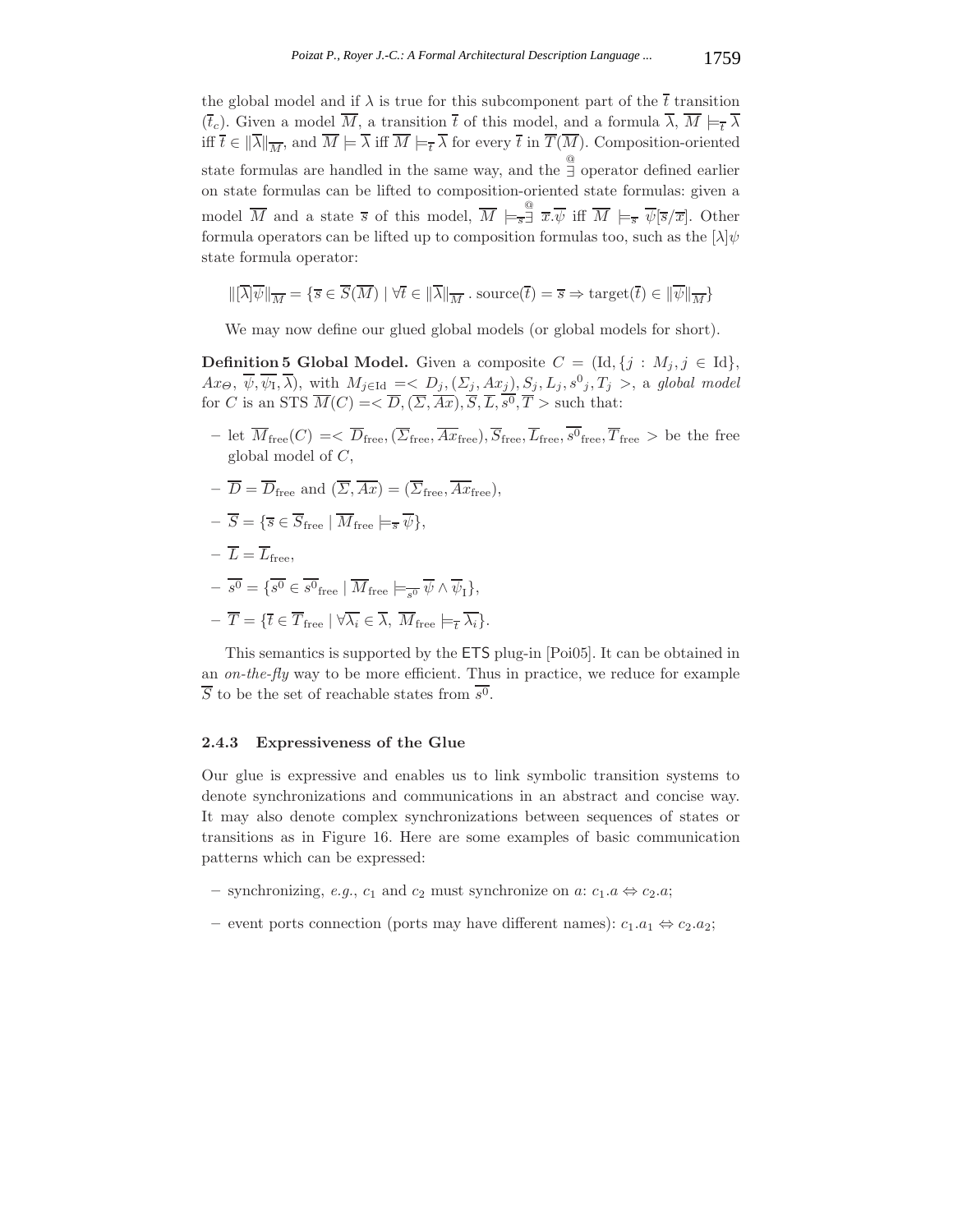- $−$  broadcasting (1 to N):  $\forall i$  : [1..*N*](server.send  $\Leftrightarrow$  client.*i.receive*);
- exclusive peer to peer (1 to 1): server.send  $\Leftrightarrow$  ⊕i : [1..N](*client.i.receive*);
- **–** as in LOTOS, value passing if glued labels are of sort ?/!, value agreement if glued labels are of sort !/! (*e.g.*, two components synchronizing on a given frequency), and value negotiation if glued labels are of sort ?/? (*e.g.*, a given arbitrary number is chosen by two components before going on communicating); for more details on value agreement and value negotiation, see [ISO89];
- exclusive states, *e.g.*  $c_1$  and  $c_2$  may not be in their *on* state at the same time:  $\neg(c_1.\textcircled{0}on \wedge c_2.\textcircled{0}on);$
- **–** composite event exportation: self.a ⇔ self.sub.a, where self denotes the current component, being composed of a sub subcomponent.

## **3 The** KADL **Architectural Description Language**

In this Section we present the KADL ADL and demonstrate its use on a specification benchmark [DOP00]. We first present simple primitive components and then architectures. Note that the overall architectural description of the case study is presented in Figure 14 and that the comprehensive modelling can be found in a technical report [PR06].

In Figure 7 we relate the Korrigan metamodel on which KADL is based with the ADL metamodel we have presented in the introduction.

In our model, both Components and Connectors are represented as *Views*. Both can be simple (using *Integration Views*) or composite (using Composition Views). Architectures are composite components. Ports and Roles correspond to Event Ports. Among the different kinds of *Formulas*, the Indexed Formulas refer to Events of identified subcomponents. These events correspond to the Event Ports of the components. The bindings between component ports and connector roles is achieved through the Indexed Formulas part of composites.

#### **3.1 Interface Description Language**

Components, both primitive and composite ones are described using boxes with well-defined interfaces. Their syntax is given in Figure 8.

Component interfaces may be generic on (possibly constrained) data values (*i.e.*, constants, *e.g.*, N,M:Natural {1<N<M}, Fig. 17), data types (*e.g.*, MSG:Sort, Fig. 10), event ports (*e.g.*, G, Fig. 15) and component types (*e.g.*, Server, Client, Fig. 15). As in UML, this is denoted by dashed boxes in the top corners of the components (top left for event ports and component types; top right for data values and data types). In conjunction with genericity on data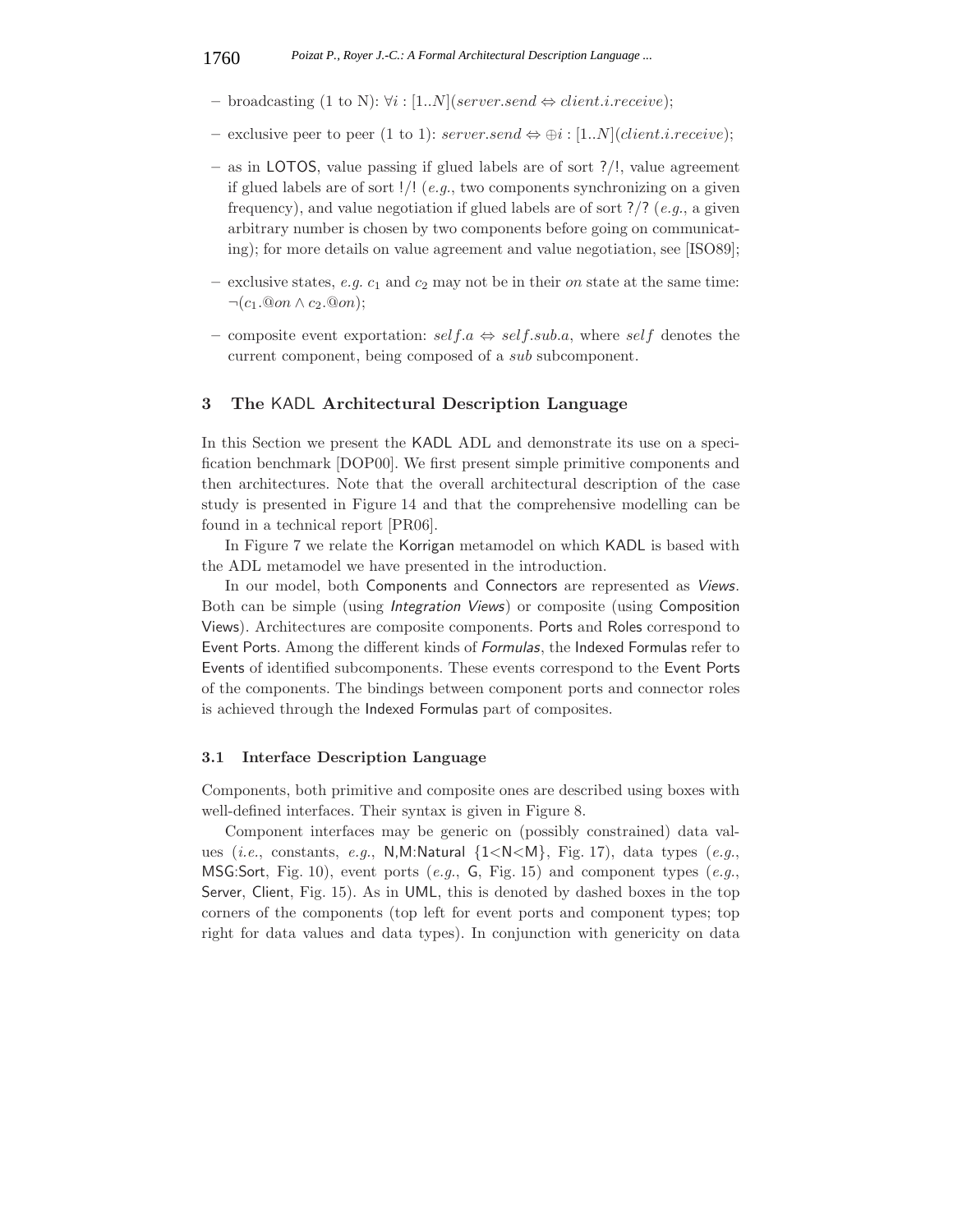

**Figure 7:** Relation Between Metamodels (UML notation)



**Figure 8:** Notation for Interfaces

types and component types, genericity on event ports yields the expressiveness of KADL to express patterns. Patterns may be used in KADL to describe general or common architectures of systems. More information on patterns in KADL will be presented in Section 3.4 (see Fig. 15 and Fig. 16 for example).

*Example 6 Interface.* The interface of the Till component is given in Figure 9. This component is generic on two instances of a MsgConnection component type. This constrains it to be glued, as far as the send and rec event ports are concerned, with an MsgConnection component or any component that inherits from it (DropMsgConnection, Fig. 10).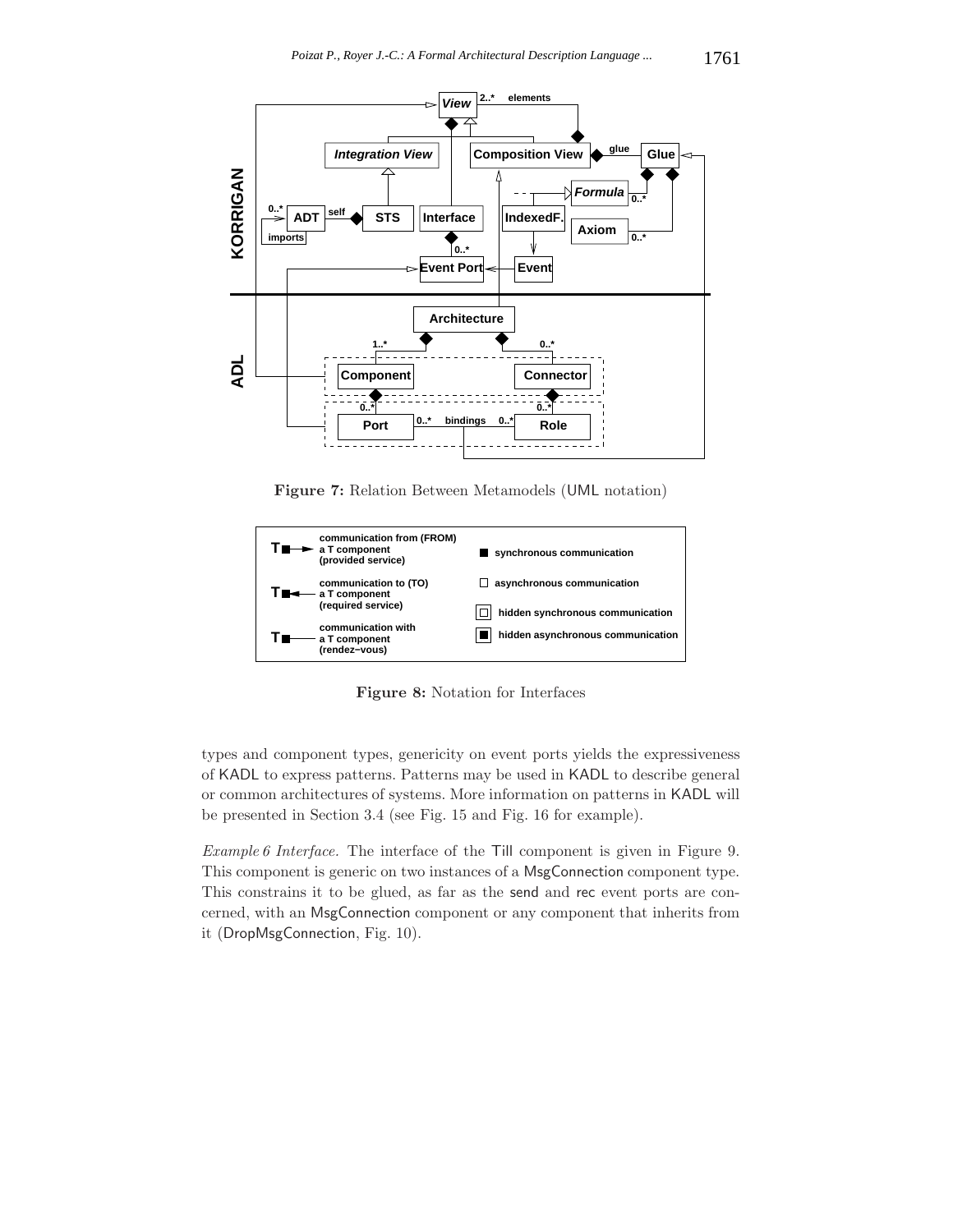

**Figure 9:** Till Interface

## **3.2 Primitive Components**

Like any other architectural language, KADL provides the designer with first class components. However, in KADL, several kinds of contracts can be associated to components. Both the functional properties (operations) and the dynamic properties (protocols) of these components can be specified. Moreover, an integrated semantics is provided through the use of integration views, namely STS, and their operational semantics which enables one to ensure the consistency between both aspects using verification techniques developed in Section 4.

*Example 7 Primitive Components.* We have demonstrated the complete set (static and behavioural models) of KADL primitive component notations on the Till component. Its interface has been given in Figure 9, its static model in Figures 4 and 5, and its behavioural model in Figure 6. To be comprehensive, we also give the behavioural models of all the other components used in the global architecture, Figure 14, *i.e.* the connection, BankInterface and DataBase components. Connection components (Fig. 10) are used to model links between tills and the bank interface. Here, we rely on inheritance (UML-like arrow) to specify the relation between links with (possible) failures, DropMsgConnection, and links without message loss, MsgConnection. Failure is modelled using a special down port in DropMsgConnection (right-hand part of Fig. 10). This method may also be used to take into account the dynamic creation or deletion of components.

The behavioural models of the last two components, BankInterface and Data-Base, are given in Figure 11. Altogether, they proceed as follows. The tills send withdrawal information to the bank interface they are connected to. This corresponds to an Info type made up of a client identifier and a requested amount of money. The bank interface then passes it to the central database, together with its own identification (which corresponds to a line number). This global information is stored by the database using the lock action. The database then checks if the client is known and if he has enough money on his account. The result of this is then sent back to the till via the bank interface. The information stored is unstored after the database has finished using it.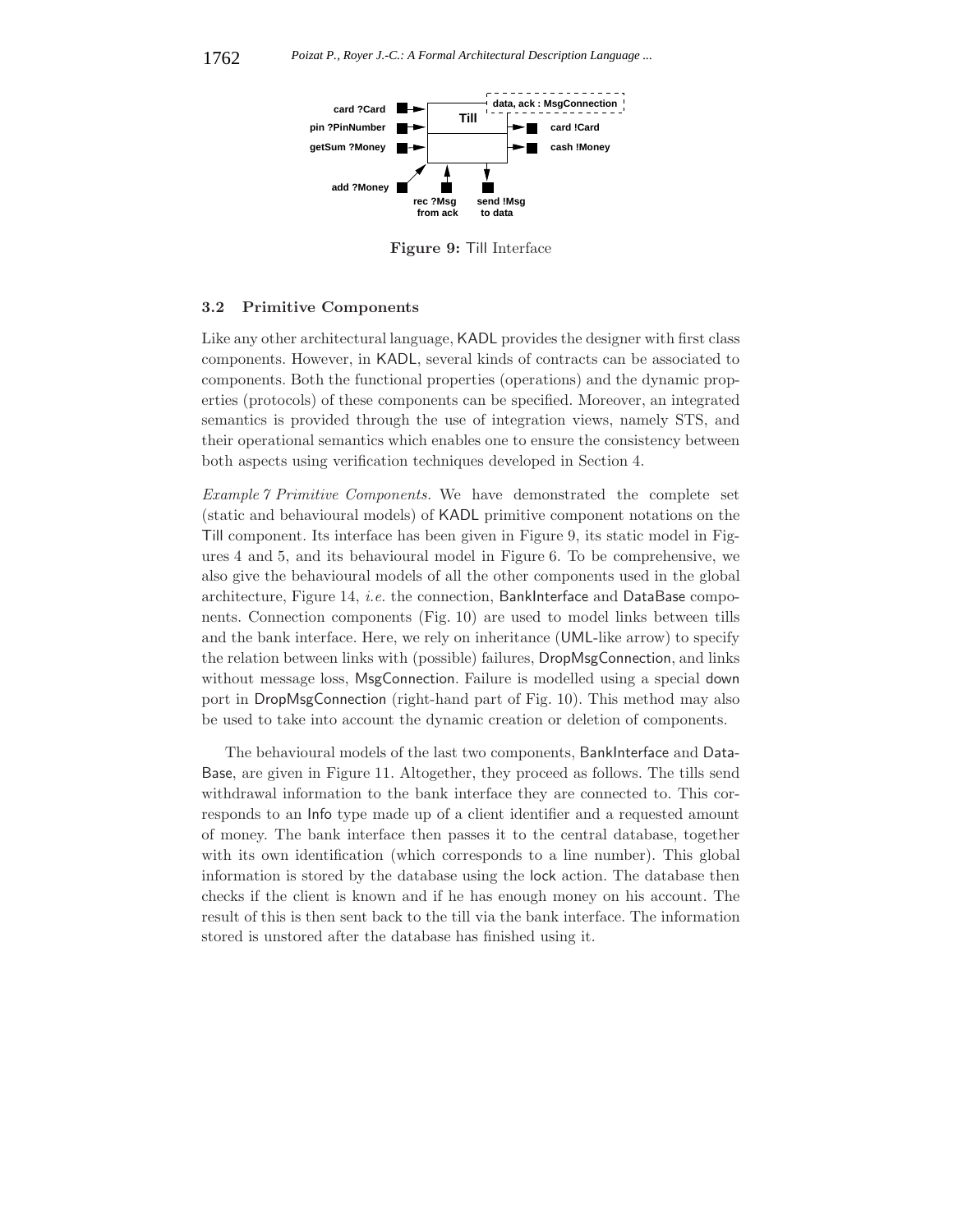

**Figure 10:** The MsgConnection and DropMsgConnection Behavioural Models



Figure 11: The BankInterface (left) and DataBase (right) Behavioural Models

## **3.3 Composite Components**

*Composition diagrams* (Fig. 12) are used to represent the component structure of composition views. We reuse the UML class diagram notation with aggregation relations (white diamonds) to denote the concurrent composition of subcomponents into a composite. This has been chosen since the subcomponents of a composite, and more generally the components of an architecture, usually have independent life-cycles. As presented earlier on, we also reuse UML notations for templates/genericity (dashed boxes) and for inheritance (white arrows). We use the usual UML roles on aggregation relations to identify components and extend this notation using our range operator. A component interface may be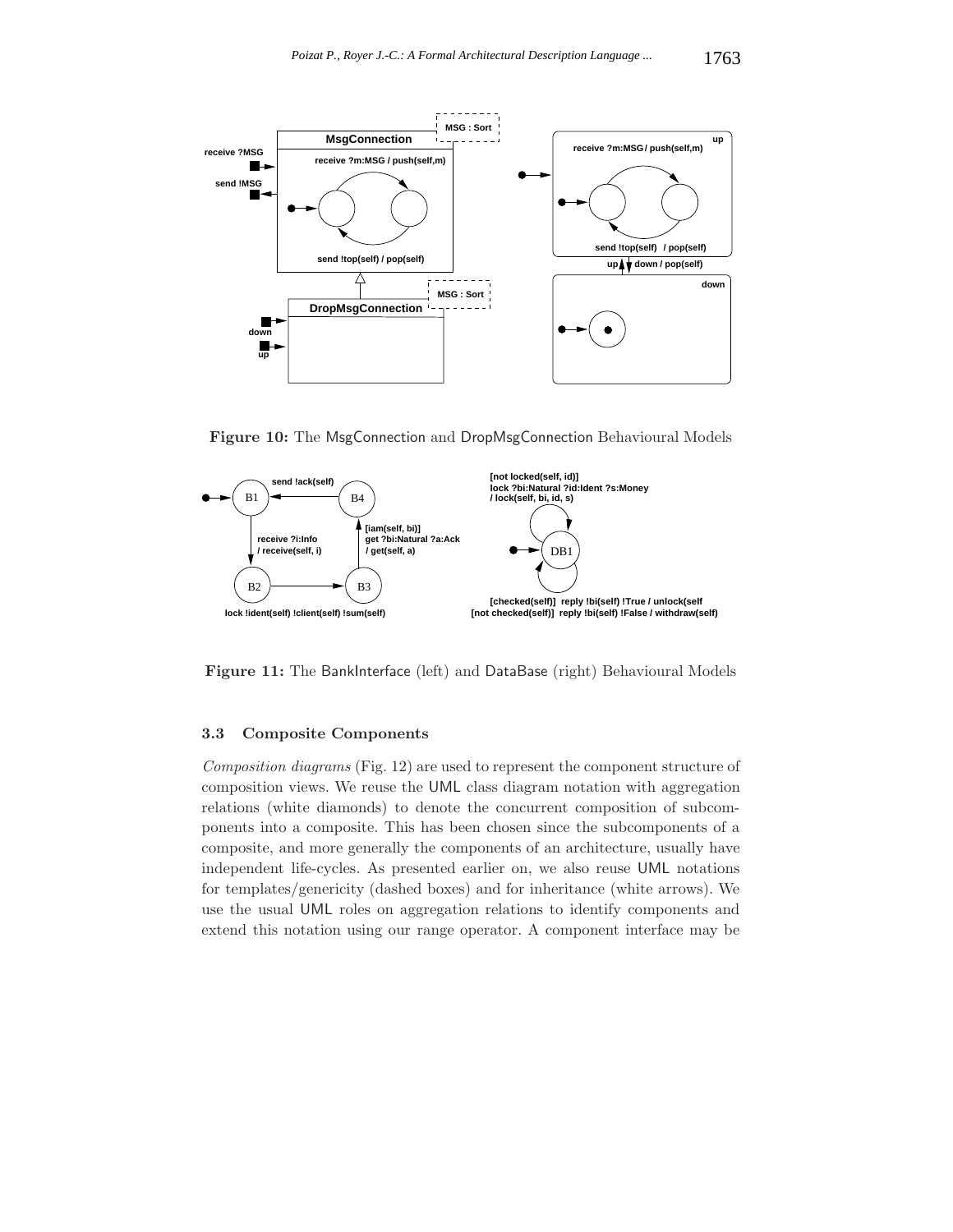

**Figure 12:** Composition Diagrams

associated with a composition by exporting some events of its subcomponents. Hence, composites are components too, and genericity and pattern issues apply also to them.



**Figure 13:** Communication Diagrams

*Communication diagrams* are composition diagrams complemented with glue rules (Fig. 13). The axioms  $(Ax_{\Theta})$  and the state formulas ( $\overline{\psi}$  and  $\overline{\psi_1}$ ) are put in the composite component as they denote invariants of the composite.

Composition-oriented transition formulas  $(\overline{\lambda})$  are represented as follows:

- **–** a communication interface symbol is used to give an information on the communication type;
- **–** lines (or arrows when the communication is directional) between the interface symbol and the components denote to which components the (indexed) subparts of the formula applies;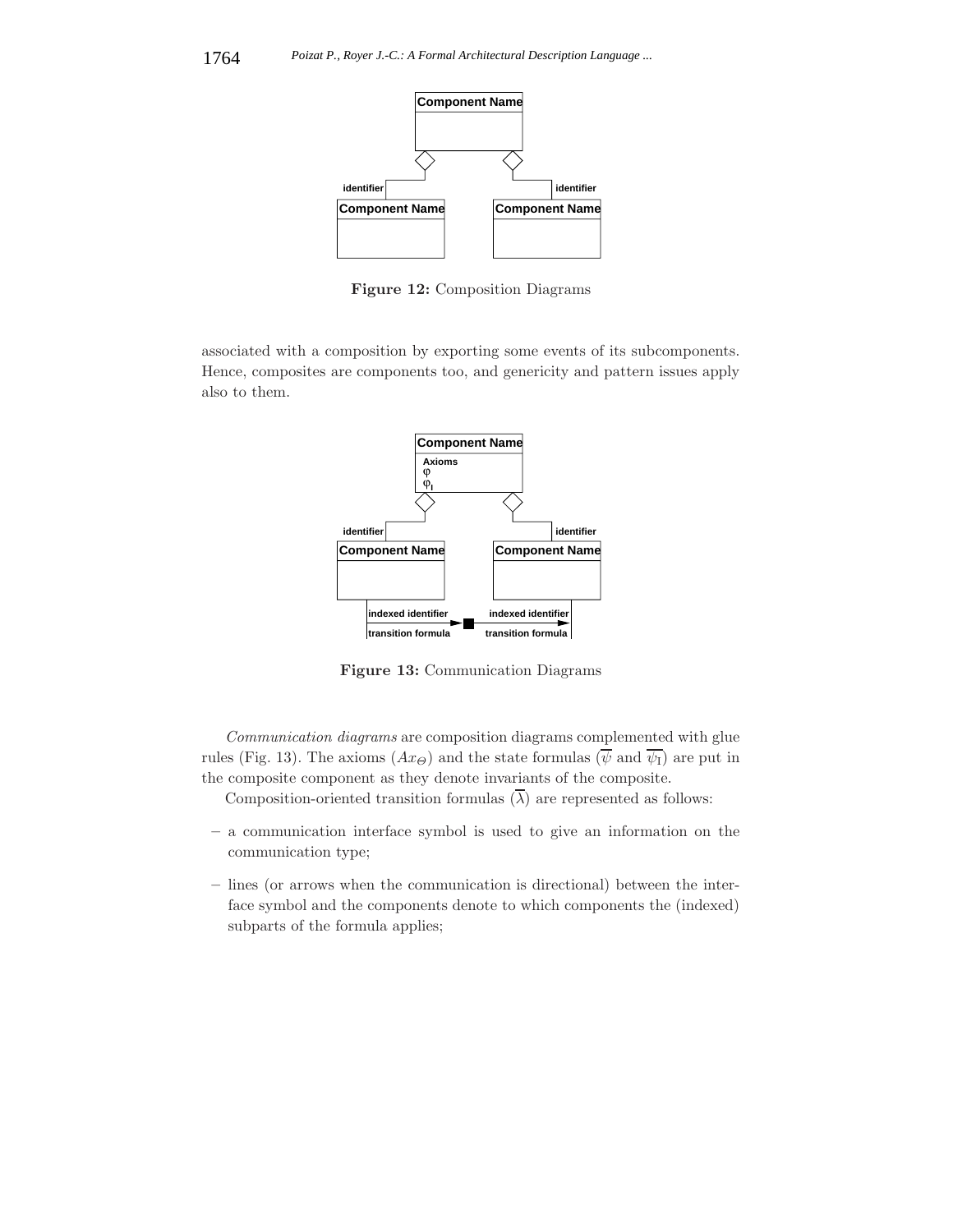**–** the identification parts are put above the lines and the formula parts below.

For example, a formula such as  $c_1.a_1! \Leftrightarrow c_2.a_2?$  would be represented with an arrow from component  $c_1$ , an arrow to component  $c_2$ ,  $c_1$  and  $c_2$  above the lines, and  $a_1$  and  $a_2$  below:

$$
\begin{array}{c}\n c_1 \\
 \hline\n a_1\n\end{array}\n\longrightarrow\n\begin{array}{c}\n c_2 \\
 \hline\n a_2\n\end{array}
$$

If a range operator is used, it is also put above the line, on the side of the component to which it applies (*e.g.*, with server.send!  $\Leftrightarrow \bigoplus i : [1..N]$  (*client.i.receive*?) a  $\oplus$  would be put on the *client.i* side)

$$
\xrightarrow{\text{server}} \longrightarrow \blacksquare \xrightarrow{\oplus i:[1..N] \text{ client.}i} \text{receive}
$$

or above the communication interface symbol if it applies to the whole formula  $(e.g., with \forall i : [1..N] (server. send! \Leftrightarrow client.i. receive?) \land \forall$  would be put above the communication interface symbol).

$$
\begin{array}{c}\n\forall i:[1..N] \\
\hline\n\text{server} \\
\hline\n\end{array}\n\longrightarrow\n\blacksquare\n\begin{array}{c}\n\text{client.i} \\
\hline\n\end{array}
$$

The graphical representation of modal logic formulas is still an open issue due to the expressiveness of these logics. Some works have addressed this issue for specific logics, *e.g.*,  $[DKM+94, MRK+97]$ . A simple solution leads to architectural connectors corresponding to the logic propositional connectors. In our approach we restrict this to the  $\Leftrightarrow$  logic connector, which is however the most useful one to represent communication patterns, as demonstrated in 2.4.3. The Reo [Arb04] coordination language adopts a complementary approach: coordination is achieved from a fixed set of basic coordinators, and a graphical notation is defined for each one.

The notion of configurations is also dealt with composite components in KADL as demonstrated in the following example.

*Example 8 System Architecture.* The system architecture of the till system is given in Figure 14. The till system is made up of N TillLines (*i.e.*, a till and its two communication lines) and the bank with its bank interfaces and database. The range operator is used both to identify components (*e.g.*, the TillLines and the BankInterfaces) and to denote glue.

#### **3.4 Connectors**

There is no explicit connector in KADL which rather defines a powerful means to glue things altogether, enabling specific connectors to be defined as particular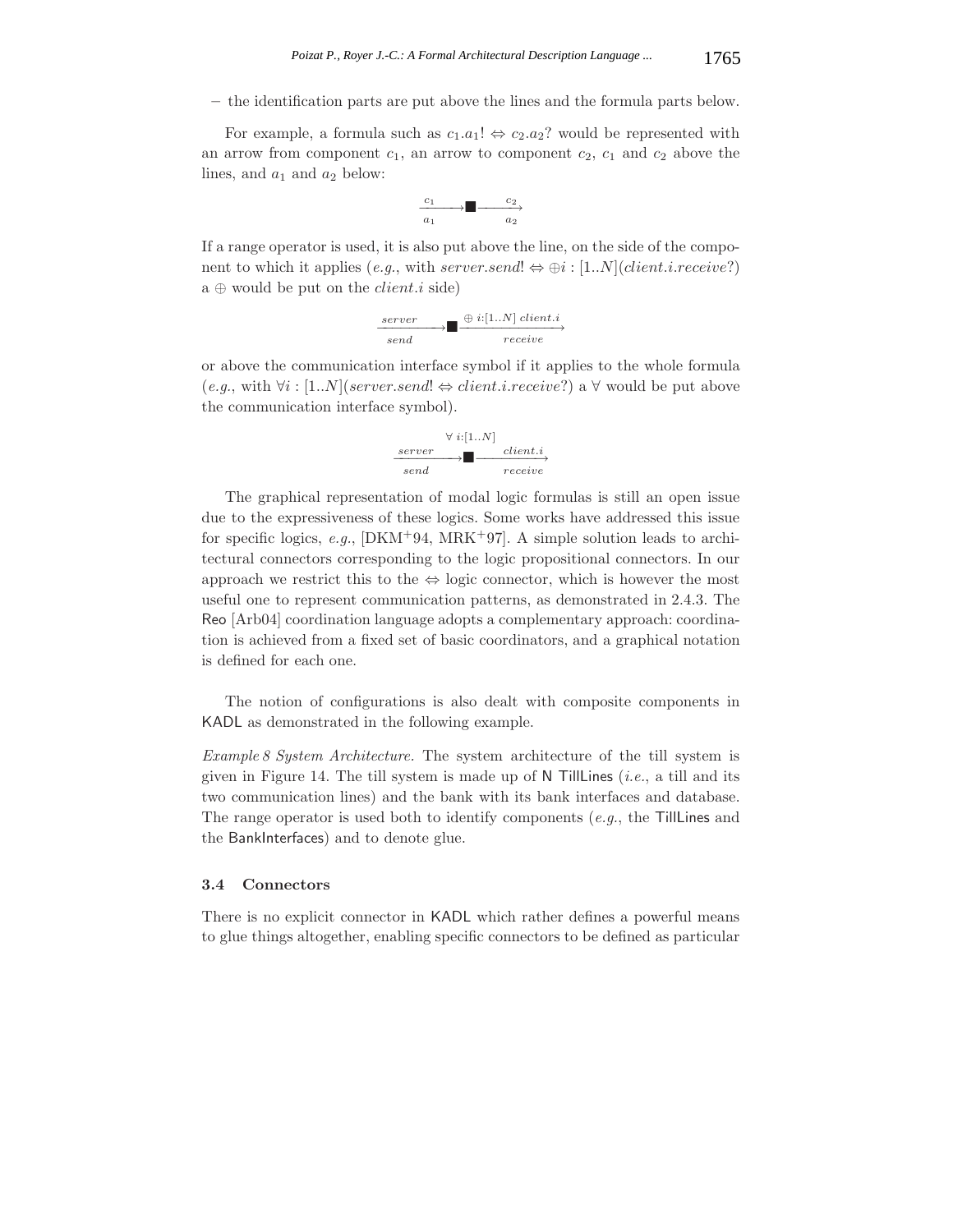

**Figure 14:** System Architecture Communication Diagram

(generic) components or component patterns. This treatment of connectors is compatible with remarks from [MT00] which state that connectors are particular kinds of components used to model interactions which, however, may not correspond to a compilation unit in the implemented system. To complete this remark we may quote [AG97]: "*explicit connectors are better for intuitive expression of architecture, implicit connectors as components provide a simpler formal semantics*".

A connector may then be seen as a generic pattern resulting from an abstraction over the subcomponents of an architecture. As an example, let us consider a centralized client-server architecture, with a star topology, where the clients may additionally communicate altogether as in a ring network (Fig. 15).

This architecture is made up of a Server and several concurrent Clients. The clients communicate with their two neighbours using their NEXT and PREV ports. The server communicates with a client using G and H ports. The resulting StarRing composite component is generic on the number of clients (N), on the Server and the Client component types, and on the G, H, NEXT, and PREV ports. The Server and the Clients subcomponents are also generic on, respectively, G and {H, NEXT, PREV}.

Instead of requiring a rigid encoding of the communications in the state behaviour of the composition subcomponents, KADL relies on an external (exogenous) glue, put in the composition models. For example, in the  $\overline{\lambda}$  part, one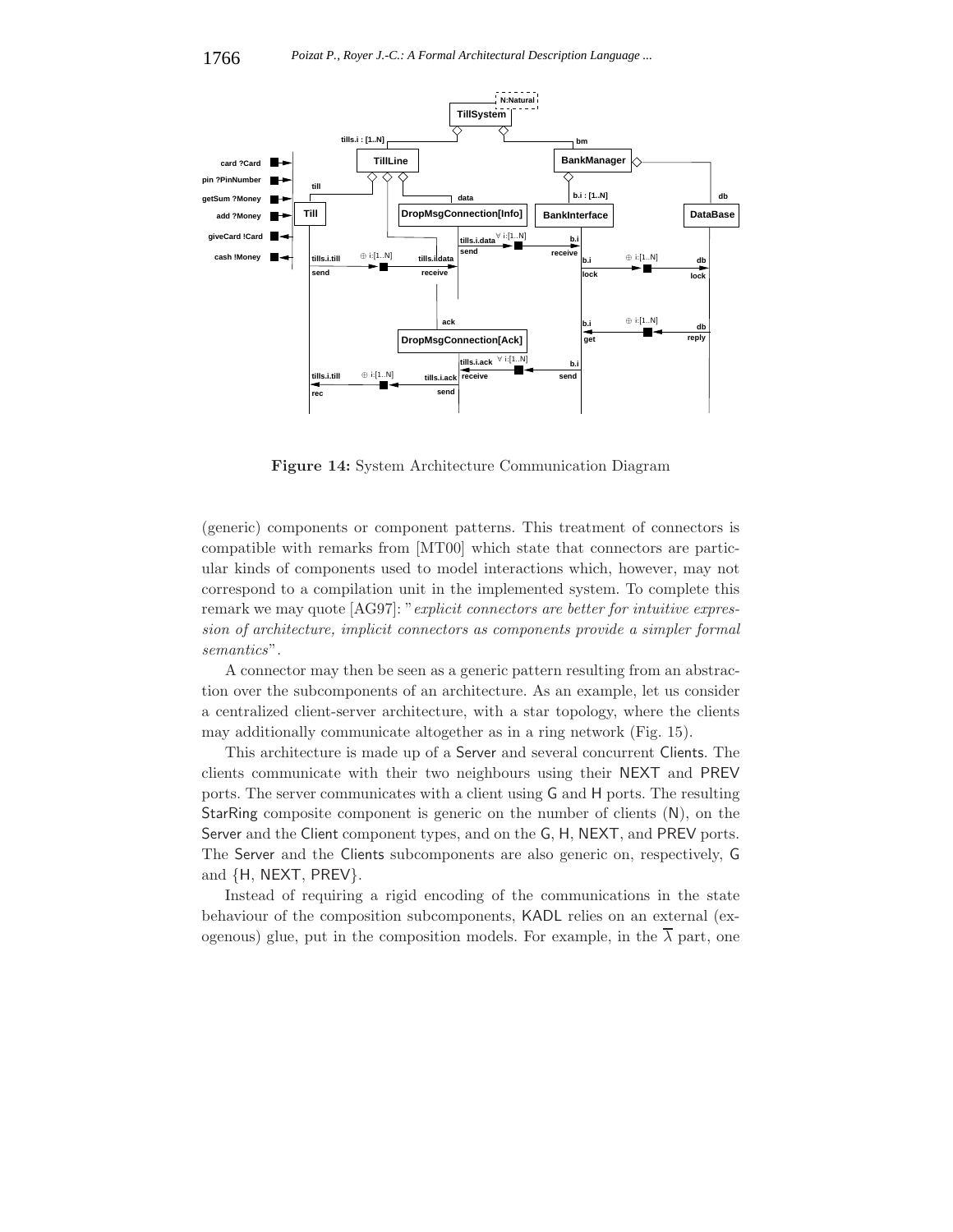

**Figure 15:** StarRing Connector/Pattern using a Communication Diagram

may write  $(s.G \Leftrightarrow c.i.H)$  to synchronize G of s:Server and H of c.i:Client. To formally express that communications are exclusive between the server and its clients (*i.e.*, one client treated at a time), this formula can be refined using the  $oplus$ operator:  $s.G \Leftrightarrow \oplus i : [1..N]$  (c.*i.H*). As explained before, these communication constraints may be graphically represented, as in Figure 15, by a line joining the two components with a  $\oplus$  quantifier. The  $\forall$  quantifier, in the same figure, denotes that the inter-client communication represented here is valid for any client.

The generic pattern of Figure 15 allows one to instantiate StarRing connectors. One first has to give a concrete server component and several concrete clients components, and then instantiate the different port parameters. This example demonstrates that connectors naturally arise in KADL thanks to its first class components and its external glue.

## **3.5 Dynamic Architectures**

Architectural descriptions in KADL are inherently dynamic in the sense that, taking the behavioural aspects of components into account, one may get an operational semantics from the composition of the architectural components using the definitions in Section 2. Dynamic architectures also means to adapt the architecture to changes in a system. A demonstrative example is the Faulty-Tolerant Client-Server (FTCS) [AG97]. This is a classic client-server architecture with an auxiliary server that can be used whenever the main server goes down. A KADL specification of FTCS is given in Figure 16.

This example is based on the following communication scheme. Whenever the main server is on (*i.e.*, the formula main.@on yields) then the server and the clients may synchronize on G/H. If the main server is off while the auxiliary server is on, then the same can be achieved using the auxiliary server in place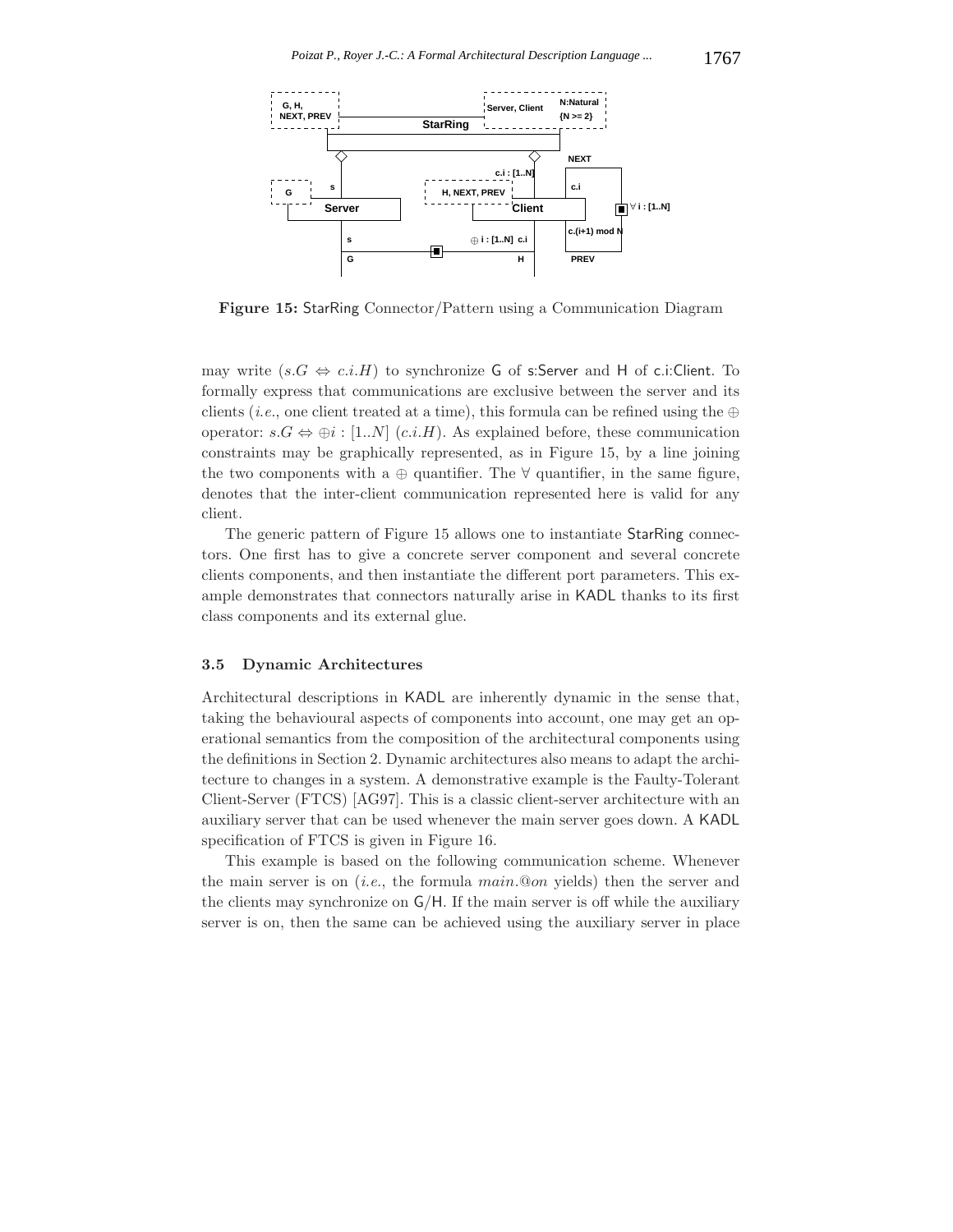

**Figure 16:** Faulty-Tolerant Client-Server

of the main server. The corresponding glue is:

 $(\text{main}.\mathbb{Q}\text{on}\wedge(\text{main}.G\Leftrightarrow\oplus i:[1..N]c.i.H))\vee$  $(\textit{main}.\textcircled{a}off \wedge \textit{aux}.\textcircled{a}on \wedge (\textit{aux}.G \Leftrightarrow \oplus i : [1..N]c.i.H))$ 

Here, most of the basic client-server pattern was kept, as it was possible to extend it into a FTCS using the glue. However, dynamic reconfiguration often yields more complex situations. Dynamic reconfiguration may indeed mean two (non exclusive) things:

- 1. dynamic modification of the communications, as in the FTCS example;
- 2. dynamic modification of the architectural set of components.

To demonstrate the ability of KADL to support also the second case, let us take into account a modified version of our case study. The tills may now be up or down, we reuse the principles of Figure 10 for this. The new architecture is given in Figure 17.

N-1 tills are connected by dedicated TillLines, one each, as before. The  $N^{th}$ line is now used to connect a Multiplexer and additional Tills (from N to M). The interface of the multiplexer has to be the same as a till line, yet its dynamic behaviour is different. The glue in the multiplexer has to connect any of its related tills with the b.i.N bank interface. This link must be valid during a complete cycle of send and receive to avoid the possible interleaving of communications between the different tills connected to the multiplexer and the rest of the system. Such treatment of cycles may be dealt with in KADL using the modal  $[\lambda]\psi$ operator and the binding operator on states,  $\overline{\overset{\circ}{\exists}}$ . The glue of the multiplexer for one till (the j<sup>th</sup>) and without failure is  $\overline{\Phi}_j$ :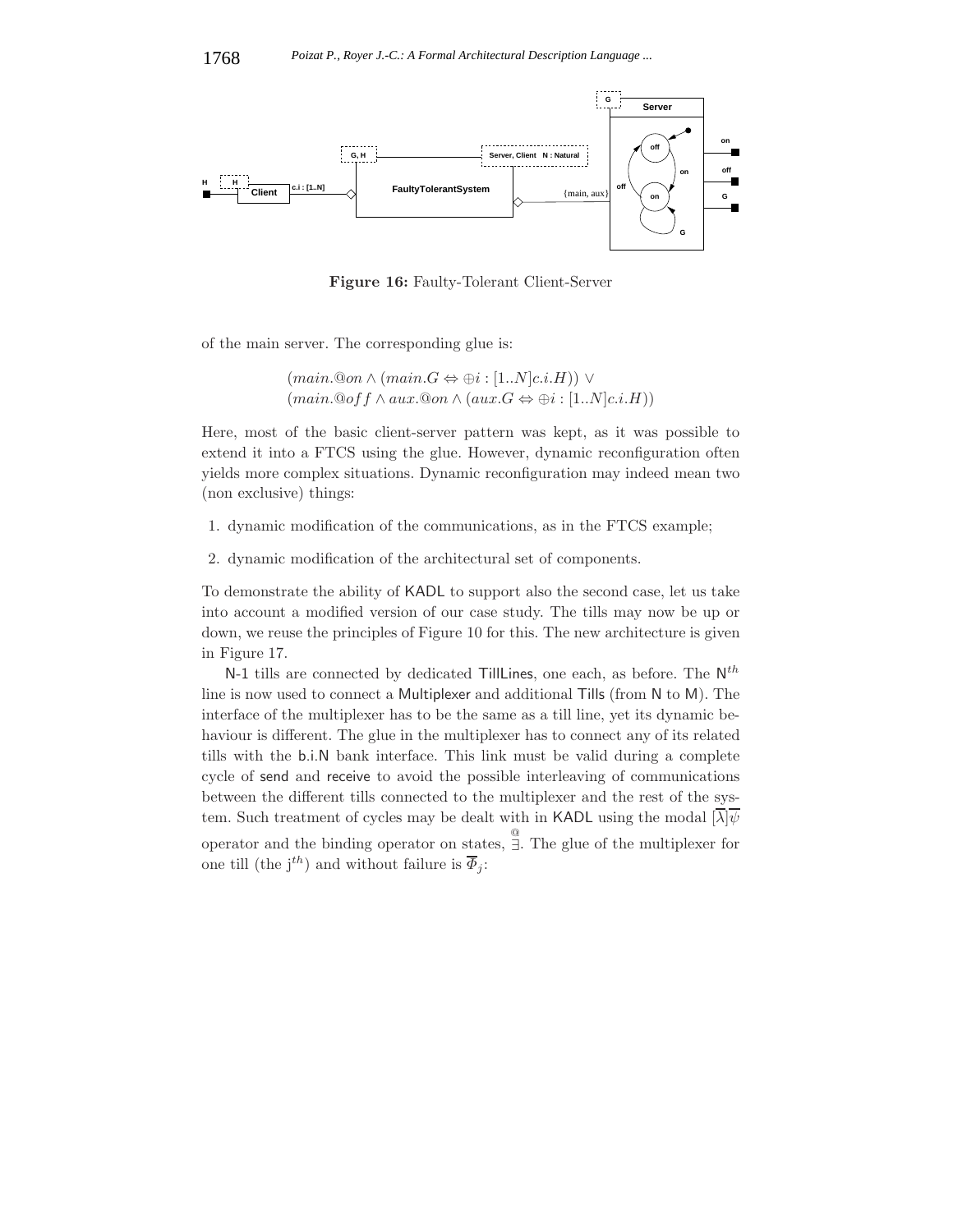

**Figure 17:** Multiplexer for the Till System

 $\overline{\phi}_1 = \textit{self.till.}j.\textit{send!} \Leftrightarrow \textit{self.cx.receive?}$  $\overline{\phi}_2 = \textit{self.cx.send}! \Leftrightarrow \textit{self.send}!$  $\overline{\phi}_3 = self.receive? \Leftrightarrow self.cx.receive?$  $\overline{\phi}_4 = self.cx.send! \Leftrightarrow self.till.j.rec?$  $\overline{\varPhi}_{j}=\overset{\textcircled{\textit{i}}}{\exists}\;\overline{s} . [\overline{\phi}_{1}][\overline{\phi}_{2}][\overline{\phi}_{3}][\overline{\phi}_{4}]\textcircled{\scriptsize{3}}\;$ 

where  $\frac{\mathbb{Q}}{\exists \delta} \cdot [\overline{\phi}_1][\overline{\phi}_2][\overline{\phi}_3][\overline{\phi}_4] \mathbb{Q}$  denotes a cycle starting from a given state (denoted by  $\overline{s}$ ), satisfying in sequence  $\overline{\phi}_1 \dots \overline{\phi}_4$ , and ending in the  $\overline{s}$  state.

Formula  $\overline{\Phi}_j$  may be extended to take all the multiplexed tills into account using the exclusive disjunction operator:  $\overline{\Phi}_{\text{Multiplexer}} = \oplus j : [1..M-N].\overline{\Phi}_j.$ 

## **4 Architecture Verification**

In order to promote the use of formal methods in the industrial world, we agree with [Bro85]: *most important properties of specifications methods are not only the underlying theoretical concepts but more pragmatic issues such as readability, tractability, support for structuring, possibilities of visual aids and machine support*. The need for machine support, *i.e.*, tools, fully yields for formal architectural languages [MT00]. In this Section we will briefly present tool-equipped techniques that we have developed which can be applied to KADL architectures. We will first present the finite domain ones, *i.e.*, techniques which arbitrarily restrict the domain of the data types in order to obtain finite LTS from STS. We will then present new techniques we have developed which rely on the system architecture and on bounded analysis to obtain an abstraction of the system which can be verified.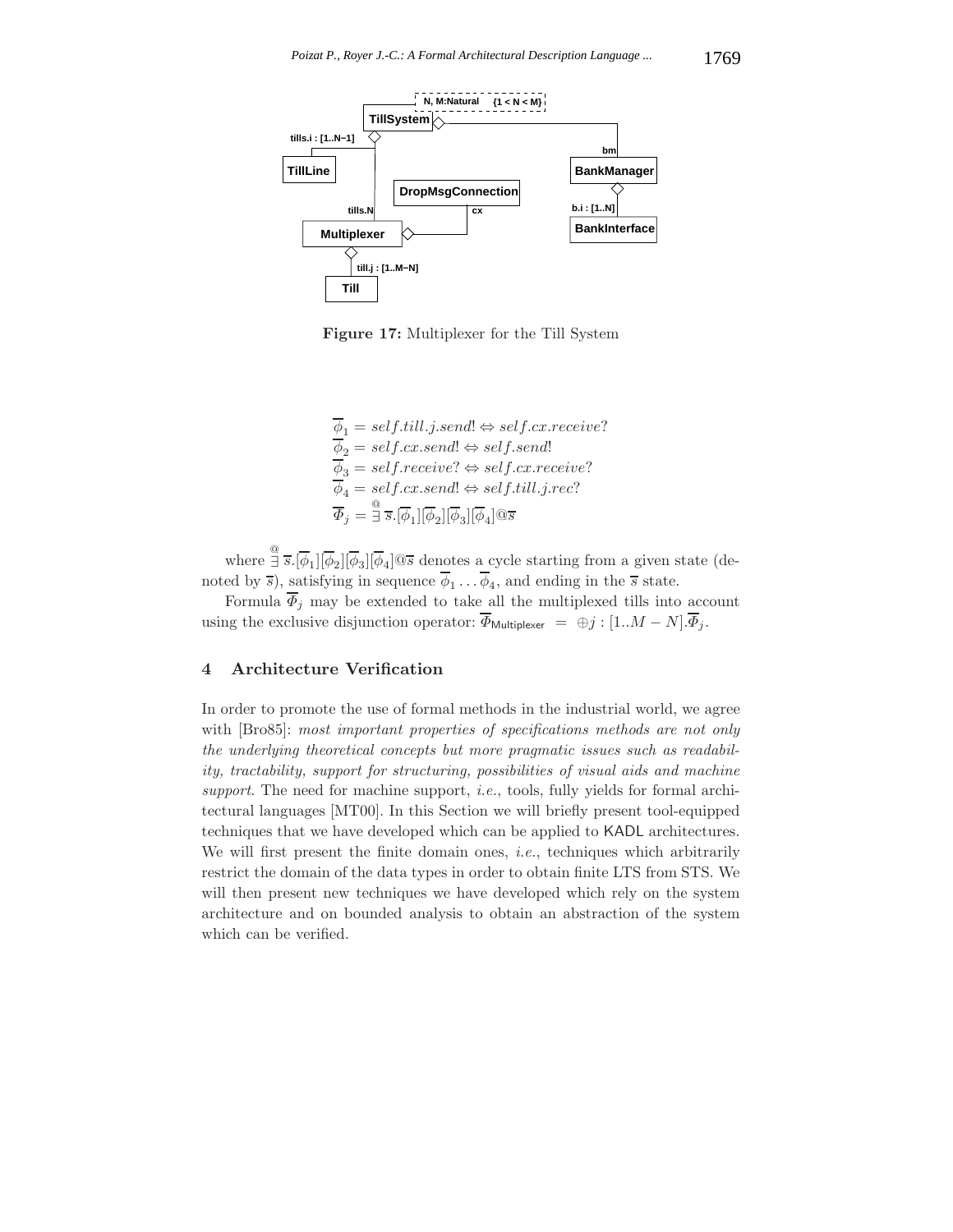#### **4.1 Finite Domain Techniques**

In [CPR01b], we have proposed a framework dedicated to Korrigan which followed two main principles: openness and extensibility. According to these principles, it provided a library for STS and supported model transformation into other mixed formalisms (Larch, LOTOS and SDL) with the objective to take advantage of their dedicated verification tools (model checkers or theorem provers). As the set of possible target model languages evolve, the framework was based on a class library reifying the different models taken into account. Transformations were implemented as methods within these classes. This design made the framework extensible.

Our objective was also to provide tools which could be used in external formal frameworks. Therefore, we had defined the CLAP (Class Library for Automata in Python) library [CPR01b] which enabled one to perform (a)synchronous composition of any state-transition based models. CLAP served as a basis for xCLAP [APS07], a tool dedicated to the animation of UML state diagrams extended with formal data types (either Larch, Z or B). CLAP has been recently reimplemented and extended as a Java plug-in for Eclipse, ETS [Poi05]. ETS is, as far as we know, the only tool for state-transition composition which (i) enables the extension of components with any user-defined feature associated to either states or transitions, (ii) supports an expressive external composition description language for models (glue) and (iii) keeps the structuring on the models resulting from the composition. ETS is used in Adaptor, a tool dedicated to model-based software adaptation [CPS06], in order to obtain the models of adaptors which solve behavioural mismatch between components.

Another important feature of the framework presented in [CPR01b] was the ability to generate code in a concurrent object-oriented language, Active Java, from the specifications. This was based on a four steps mechanism, using a hierarchical approach where control nodes enforced an asynchronous model of concurrency and a purely synchronous communication between components. The code generation has been recently improved in [PNPR05] using pure Java. This implementation relies on controllers which encapsulate protocols and channels devoted to (possibly remote) communications between components. This enables both synchronous and asynchronous communication and avoids the need for centralizing control nodes.

## **4.2 Symbolic Analysis Techniques**

The main drawback of the framework presented in [CPR01b] is that it relies on model transformation into mixed formalisms whose tools impose to restrict the domains of variables in order to get finite transition systems (LTS) from the STS specifications. In cases where a lot of, or complex data types are used, this may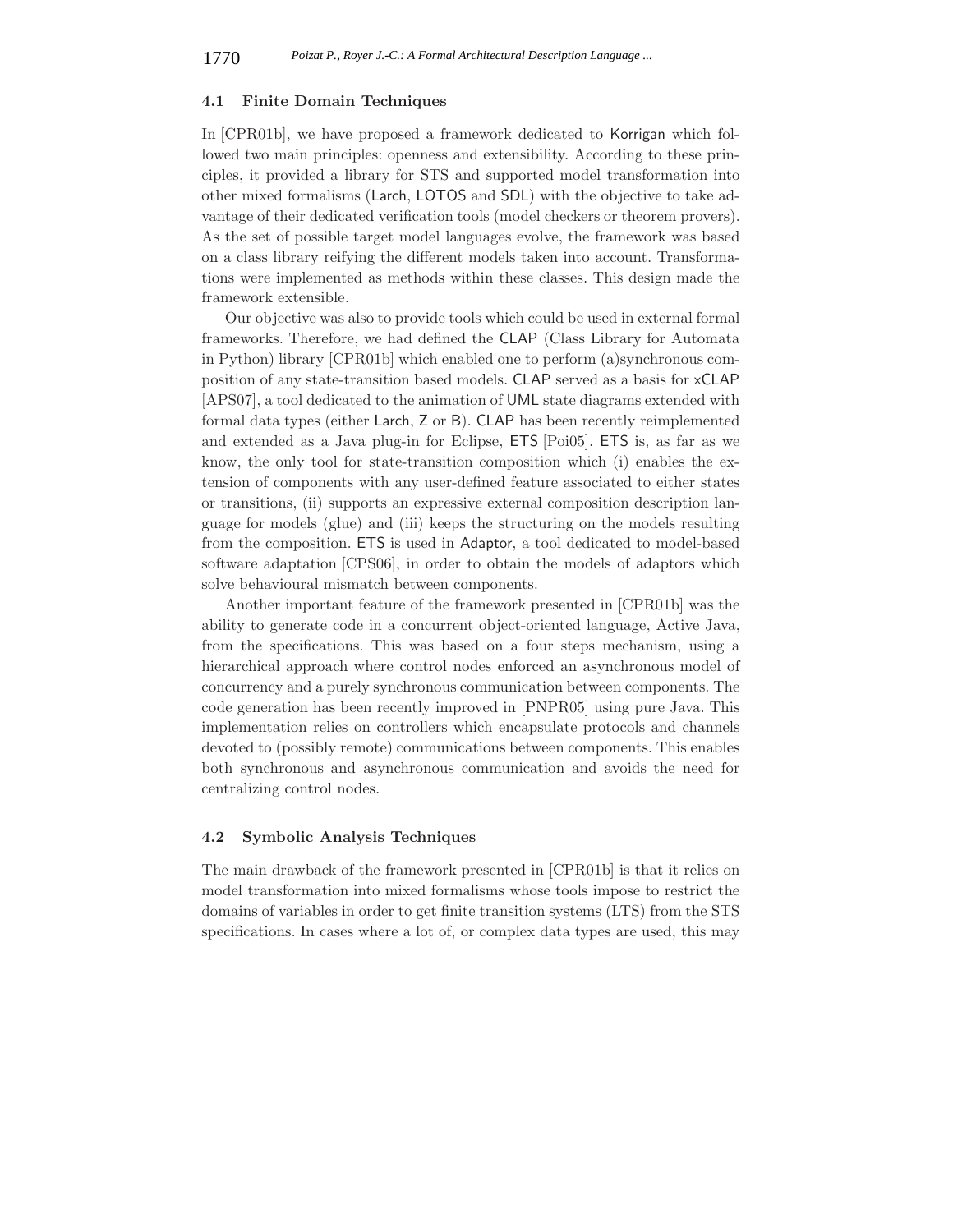prevent verification to be performed on the models (see 4.3, below). Therefore, since [CPR01b], we have developed symbolic verification techniques which take advantage of the architectural descriptions and the symbolic description level of the dynamic models.

We first worked on boundedness procedures for message queues (mailboxes) of components described using STS. This is an important property of componentbased systems as mailbox unboundedness may cause message loss and service denial. At the model level, unconstrained mailboxes are also a reason for the models state explosion when verifying them. We have proposed semi-decidable procedures for this in [MPR04] using different mailbox protocols, namely FIFO (First In First Out) and DICO, an hash-table based abstraction of FIFO. This proposal has then been extended with the notions of *bounded analysis* and *bounded projection* [PRS06]. Bounded analysis tests the boundedness of possibly infinite systems or part of them (in presence of composition and communication) and generates finite simulations over which verification can be performed. Bounded projection is an approach which can make bounded analysis more efficient. The idea is to select a subset of the data used in the behavioural models (*e.g.*, using properties of interest and slicing) and then do a partial evaluation of STS using it. The computation of configuration graphs is adjusted to evaluate only guards and actions related to the selected data. One can then analyse parts of an STS which can be bounded and then build an abstraction of it.

These symbolic analysis techniques have been implemented in SyCLAP, an extension of CLAP (about 4000 lines of Python). They have been successfully applied to several benchmarks, including different distributed systems protocols (several versions of the bakery protocol, the slip protocol, resource allocator protocols), a component based flight reservation system and the example used in this article.

We have also been interested in theorem proving related techniques for the verification of STS, focusing on the development of automatic proof strategies depending on the properties form, and on the interaction between theorem proving and model checking. In [AR02, NPR04] we have shown that the PVS theorem prover could be used to conduct proofs on STS models. These works have been extended in [Roy04] where a temporal logic for STS, CTL\*Data, and dedicated PVS proof techniques, have been defined. Deadlock freedom, but also properties involving data types have been successfully proved in this context.

## **4.3 Application to the Example**

In this Section we demonstrate verification on our case-study. Comprehensive descriptions and verifications of the models, together with more discussion on the limits of the finite domain techniques, are described in a technical report [PR06].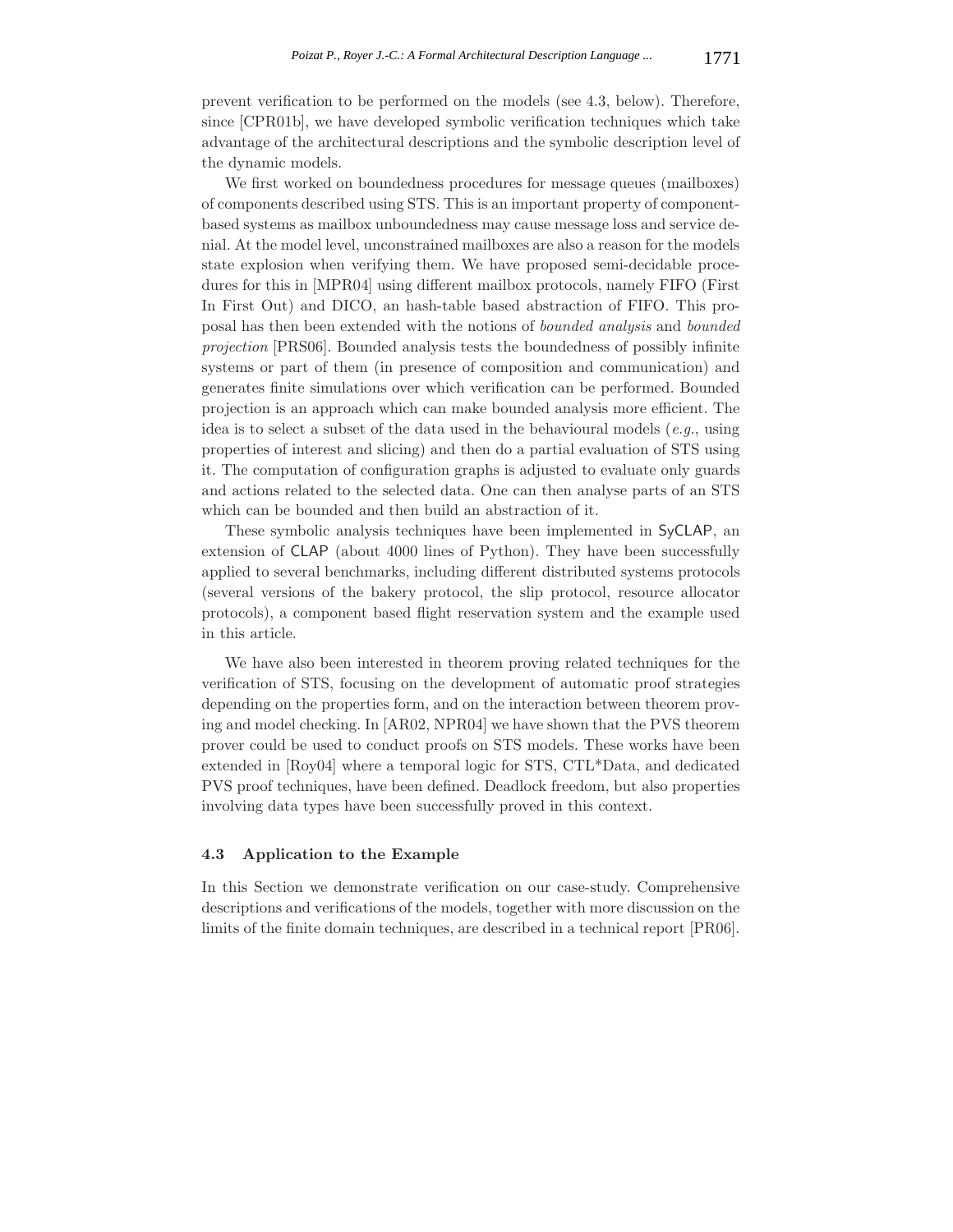An important remark is that the verification of our example with a representative finite domains tool, namely CADP with LOTOS specifications, has failed due to the high inter-relation between the behavioural and the static (data types) aspects in the case study.

**Hypotheses and verification technique.** In order to illustrate the use of SyCLAP, we work under the following hypotheses. Clients may type in either correct or wrong PIN codes. Different (any) amounts can be asked to be withdrawn. We consider the withdrawal daily limit for an account i as a parameter MAXi. Closing systems by modelling (restricting the behaviours of) its external environment is a way to reduce the verification complexity. Yet, this prevents full-fledged verification. Here the system is not a closed one, *i.e.*, we do not enforce a given client behaviour: the client may perform actions in any order and with any values, see Figure 18).



**Figure 18:** Unconstrained Client Model

Then, a global STS for the system can be built from the component STSs, several client STSs (depending on N, the number of tills in the system) and the architectural description (which defines correspondences between component events), and afterwards corresponding configuration graphs can be derived from this global STS. Information on these graphs, for different system parameters, are given in tables, *e.g.*, Table 1 (due to lack of place, these graphs have not been given here because of their size). Sizes are indicated as couples (S,T) where S is the number of states and T the number of transitions. Variables and constants not specified in the tables are kept unbound; this is a major difference with finite domains tools which would require one to bound all data type domains.

|                | $N \# account max$ Till amount MAX1 MAX2 |  | size           |
|----------------|------------------------------------------|--|----------------|
| $\Omega$       |                                          |  | (324, 1224)    |
| $\overline{2}$ |                                          |  | (1692, 6724)   |
| $\overline{2}$ |                                          |  | (8872, 36992)  |
|                |                                          |  | (15912, 67176) |

**Table 1:** Verification – Configuration Graphs (Part I)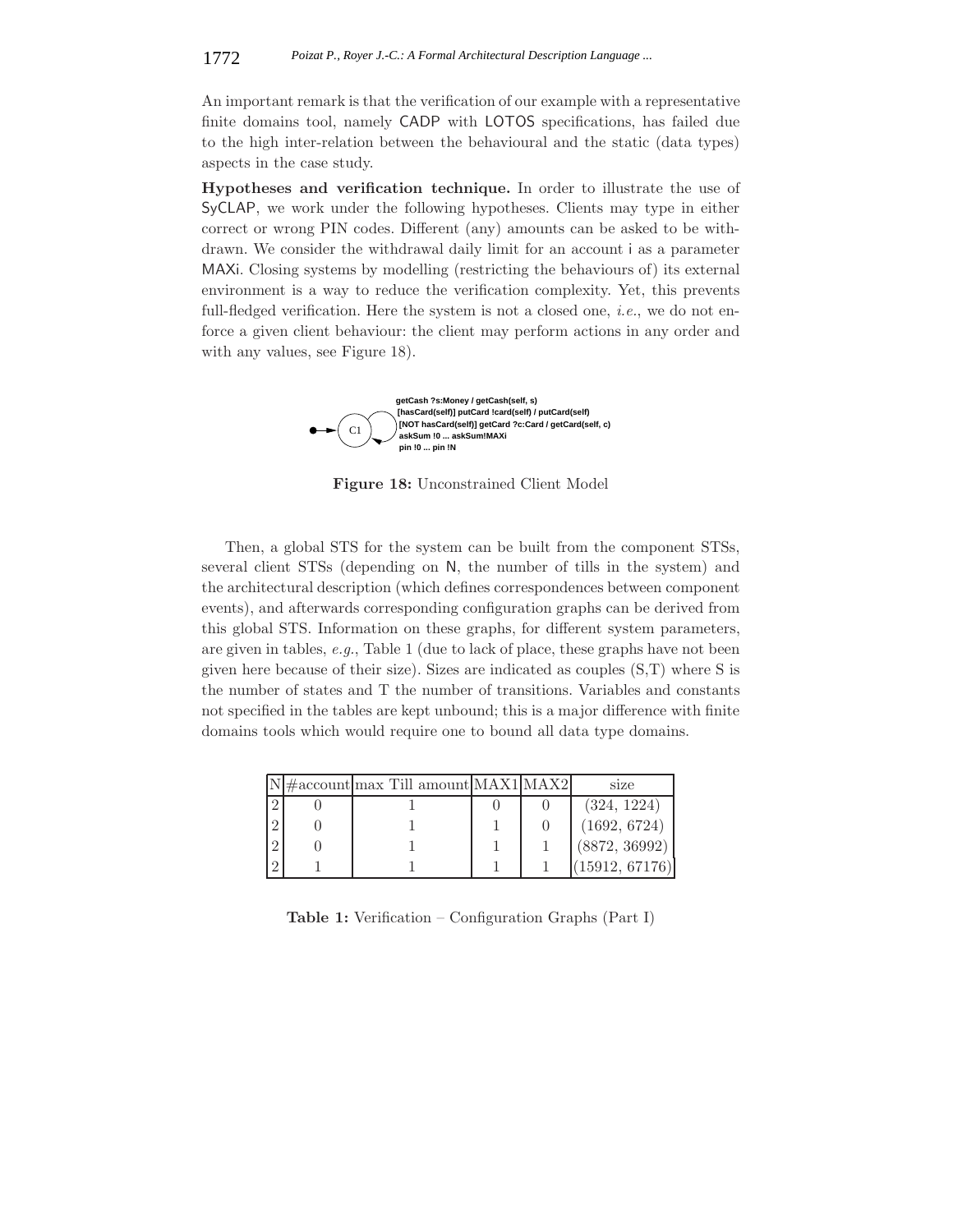In Table 1 one can observe that even with only two tills and a single bank account (remember that accounts can be shared unless otherwise specified), the size of the configuration graphs can grow quite big. This is due to the numerous other variables and constants that have an effect on the system, and this makes important the use of symbolic techniques.

**Model refinement from verification.** As explained before, we chose not to close the system by restricting the clients behaviours. However, symbolic verification on the global system using SyCLAP allowed us to find out several problems. We discovered for example that after swallowCard takes place, the passing of time (clock) may become the only possible transition of the system. Moreover, we noticed that the set of states where only clock is possible corresponded exactly to the targets of a swallowCard event. This meant that the two were closely related. The problem was due to the fact that the tills keep cards after three successive wrong PIN identifications. The system could be corrected with a more advanced model, where a client action was added to get the card back.

**Safety properties and bounded projection.** Another experiment was to check if the system ensured an exclusive access to bank accounts, which was related to the possibility of having several clients interacting at the same time with different tills in the system. A counter-example would have been that two clients, with the same account number, would withdraw at the same time using two distinct tills. There, we have applied our abstraction techniques as follows to avoid state explosion.

The parts corresponding to the database and bank interfaces have been checked, while the remaining of the system was abstracted and a dedicated component was devoted to the simulation of the tills, the clients and the communication links. The database contains both information on client accounts (account identification and money amount, *i.e.*, Ident x Money) and information related to communications (as explained in 3.2: communication line, account information, and withdrawal request, *i.e.*, Natural x Ident x Money). The overall information yield by the database is then  $List[Ident \times Money] \times List[Natural \times Ident \times Money]$ , with constraints that make it equivalent to List[Natural x Ident x Money]. Using this information, a bounded projection decomposition over only List[Natural x Ident], the one interesting for our exclusive access property, could be achieved on the DataBase component STS. Then, building projection and configuration graphs with SyCLAP, it was possible to prove that the desired exclusive access property yield, *e.g.*, for N=2, #account=10, MAX=3 and N=3, #account=4, MAX=2 (see Tab. 2 for information on the related configuration graphs, note again that unless specified, variables and constants are left unbound).

Other safety properties have also been verified in the same way, *e.g.*, that the PIN counter is always equal to three after a swallowCard, and that both database and till amounts are always greater or equal than zero.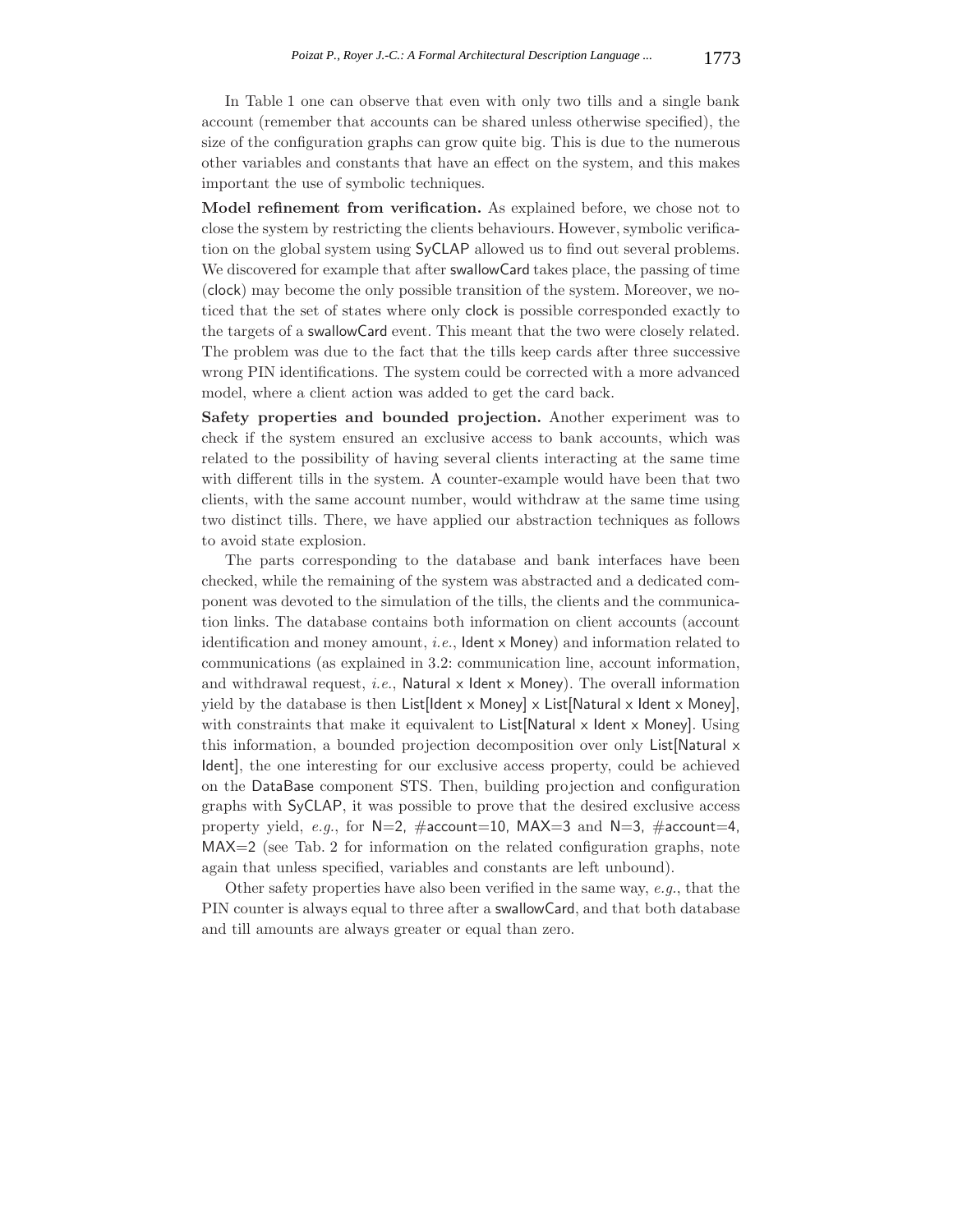|                |                | MAX #account   | size            |  |
|----------------|----------------|----------------|-----------------|--|
| 2              | $\overline{2}$ |                | (52, 118)       |  |
| $\overline{2}$ | $\overline{2}$ | $\mathfrak{D}$ | (193, 564)      |  |
| $\overline{2}$ | $\overline{2}$ | 10             | (4561, 24580)   |  |
| $\overline{2}$ | 3              | 1              | (177, 484)      |  |
| $\,2$          | 3              | 2              | (713, 2568)     |  |
| $\overline{2}$ | 3              | 10             | (17961, 145960) |  |
| 3              | $\mathfrak{D}$ | 1              | (309, 966)      |  |
| 3              | $\overline{2}$ | $\overline{2}$ | (2351, 9978)    |  |
| 3              | $\overline{2}$ | 4              | (19461, 107292) |  |
|                | 3              |                | (1895, 7290)    |  |

**Table 2:** Verification – Configuration Graphs (Part II)

**Manual abstraction over STS.** Note that other abstraction techniques such as [CGL94, DGG97, BLO98, MV98] could be used in our context. However, this would require complex manual transformations of the model and the properties. Meanwhile, some abstractions are quite simple to perform on our STS, either on the behavioural part or the data part.

As an example, we wanted to check that an existing card is either owned by the proper client or by the till the client is connected to. This property has been proven by abstracting the data of the system into the card identity type which also corresponds to the clients ids. The global product has been computed for N=1, 2 and 3 without having to choose effective values for the other parameters. The obtained corresponding configuration graphs were bounded (see Tab. 3) and the property could be checked.

|  | size           |
|--|----------------|
|  | (24, 56)       |
|  | (576, 2688)    |
|  | (13824, 96768) |

**Table 3:** Verification – Configuration Graphs (Part III)

The abstractions of the components STSs were automatic, but the abstractions on the ADT have been achieved manually. Automation is a perspective.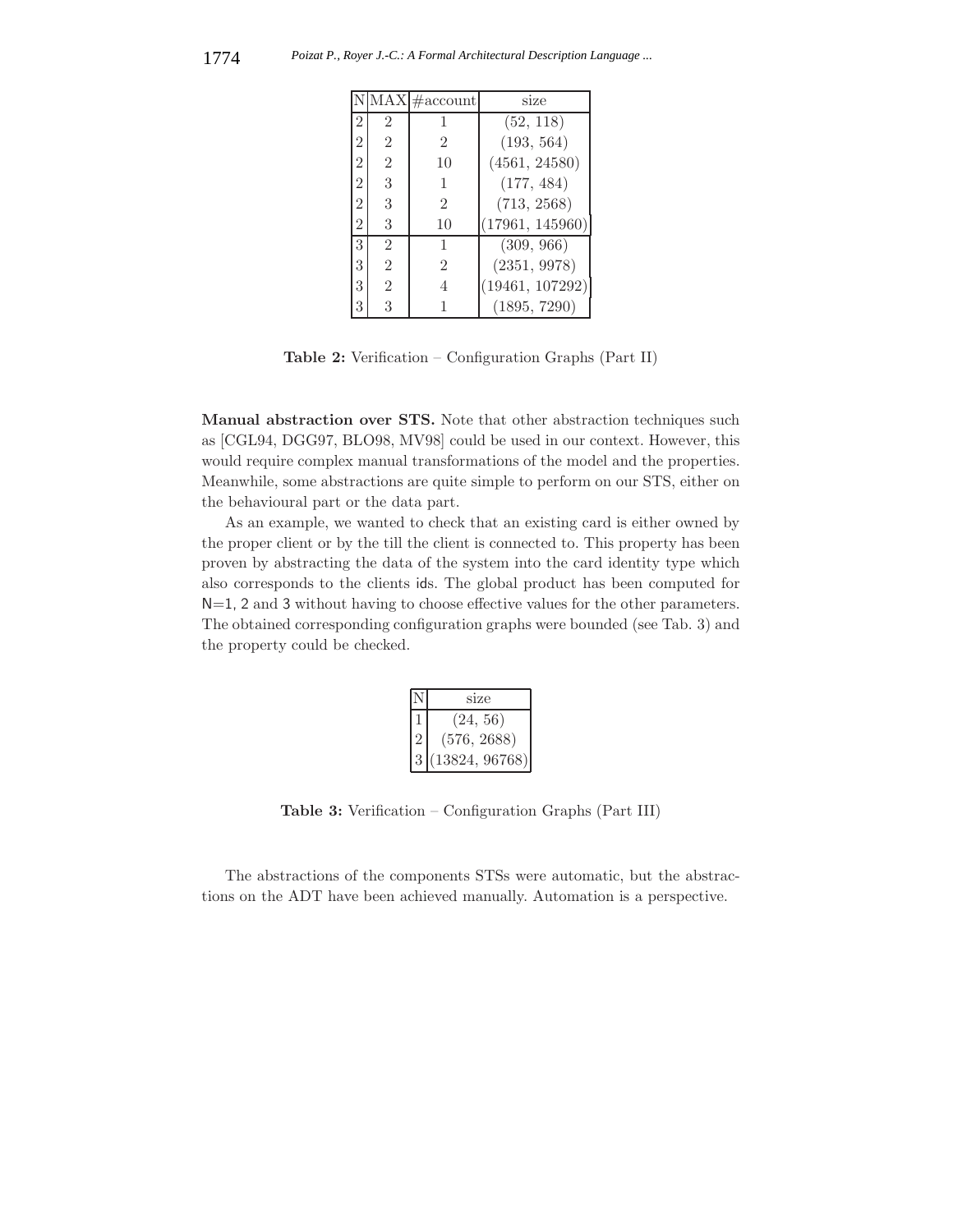## **5 Related Work and Models**

Numerous works have addressed the formal description and analysis of components and architectures. Most of them proceed by adapting in an ADL framework different process algebras (*e.g.*, CSP and the FDR tool for Wright [AG97],  $\pi$ -calculus for Darwin [MK96], FSP and the LTSA tool for [MKG99, FUMK03], EMPA for PADL [BCD01] and AEmilia [BBS02]). Graphical representations for architectures have been initially supported by extensions of semi-formal notations such as UML 1.x [MRRR02, SR98]. They are now fully supported by UML 2.0 [OMG05]. In this section we compare the KADL ADL with representatives of these two families, namely Wright for the formal ADLs and UML for the graphical notations that support ADL descriptions. To end, we will relate KADL with coordination languages as they share common features.

## **5.1 Formal ADLs**

Wright [AG97] is a representative of process algebra based ADLs. It is a formal ADL with first class components and connectors which can be seen as relook of CSP, since its syntax and semantics are related to this process algebra and since the FDR tool is used to verify Wright specifications. Architectures in Wright are made up of three parts: type definitions, configurations and bindings. The first part is used to define both component and connector types. A component is given as a set of ports and a behaviour over these ports. A connector defines a set of roles and a glue specification. A connector role describes the expected local behaviour of the component interacting at this connector and the connector glue then describes how the local activities of the different roles are coordinated altogether. The second part of a Wright specification describes an architectural configuration as a set of instances of component types and connector types. Finally, the third part describes how the component and connector instances are connected to define the complete system. Wright supports dynamic reconfiguration. Specific events denote when reconfiguration is permitted and are used in a separate view of the architecture. The configuration program (configuror) describes how these events trigger reconfigurations.

The semantics of the Wright constructions is defined by translation into CSP. This enables one to take advantage of CSP model-checking and behavioural refinement techniques. Wright allows one to check for connector, configuror, and attachment consistency using mainly techniques to prove deadlock freedom and behavioural refinement.

Data types are an important means to define a relation between the dynamic interface (events) and the functional interface (operations) of components. In KADL, not only simple dynamic properties but also properties taking into account semantics information (related to the ADT) are therefore supported, as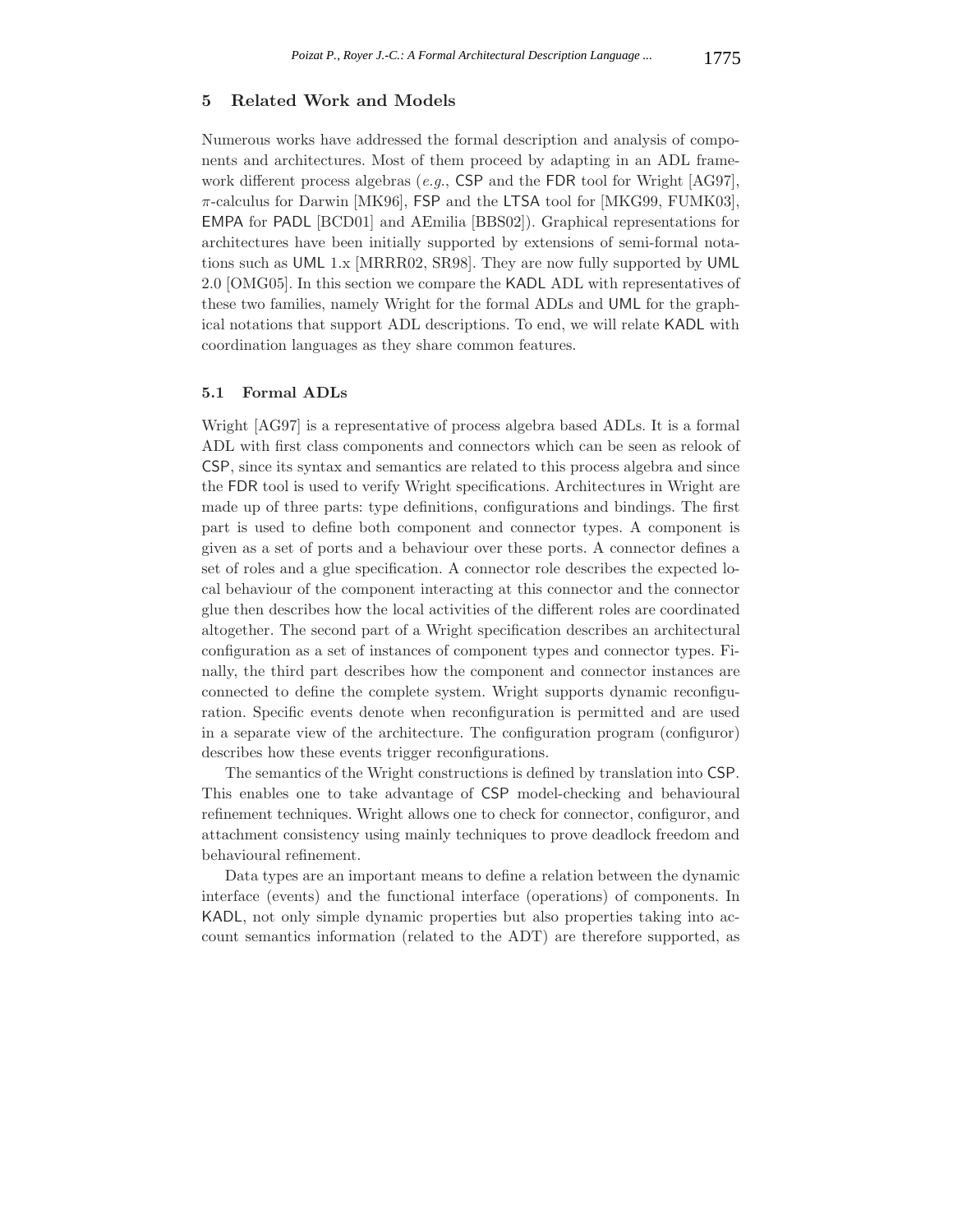demonstrated in 4.3. Meanwhile, verification is limited in Wright by state explosion in case of value-passing or value encapsulation. Wright therefore supports only very simple, bounded, data types. This is an important limitation of all ADLs based on process algebras. The support of full data types is a major difference between Wright and KADL. More generally KADL supports STS related models and is not limited to LTS finite state models such as Wright.

In Wright, connectors explicit the protocol of the connected components and describe, through the glue, the expected global behaviour of the system using process algebraic expressions. KADL is more abstract since its glue denotes modal logic properties of the global system and not directly the global dynamic behaviour, even if the semantics enables one to obtain it. KADL improves also readability thanks to graphic notations for behaviours, while Wright process algebraic notation may be less legible. Finally, Wright has no support for n-ary composition.

## **5.2 Graphical Semi-Formal Notations**

As seen earlier on, KADL is supported by an UML-inspired graphical notation. When possible, we suggest to reuse and extend such common software engineering notations in the design of new formal languages. This paves the way for their integration in model driven engineering (MDE) and on a wider scale it should help in their acceptation outside the academic community.

A major problem with UML 1.x was its lack of support for components and for the definition of clear architectures of concurrent systems [MM98, CPR01a, Boc04]. Extensions of UML such as UML-RT [SR98] have partly addressed the same issues than KADL: architectural design, dynamic and functional interfaces of components, and reusability. While UML-RT is a purely design level notation, KADL is concerned about formal specification and verification issues. There are also some other differences, mainly at the communication level, but the major one is that, to the contrary of UML-RT, KADL enables one to specify both active, reactive and proactive systems in a uniform way.

UML 2.0 extends, cleans up and clarifies UML 1.x on several points [PD03, Boc04]. We will focus here on architecture and scalability related ones. UML 2.0 supports a notion of component with ports, a first-class concept that denotes instantiable connections. The UML 1.x interface concept is extended to deal with the required and provided aspects of component interfaces. Protocol state machines, a restricted form of UML state diagrams, can be used to specify service invocation sequences in interfaces. Structured classes allow the definition of hierarchical structures. All these elements are valuable, but mainly syntactic, improvements which increase the ability and utility of UML to deal with architecture and scalability. However, due to its expressiveness, UML still lacks means to check consistency of dynamic behaviours and data types.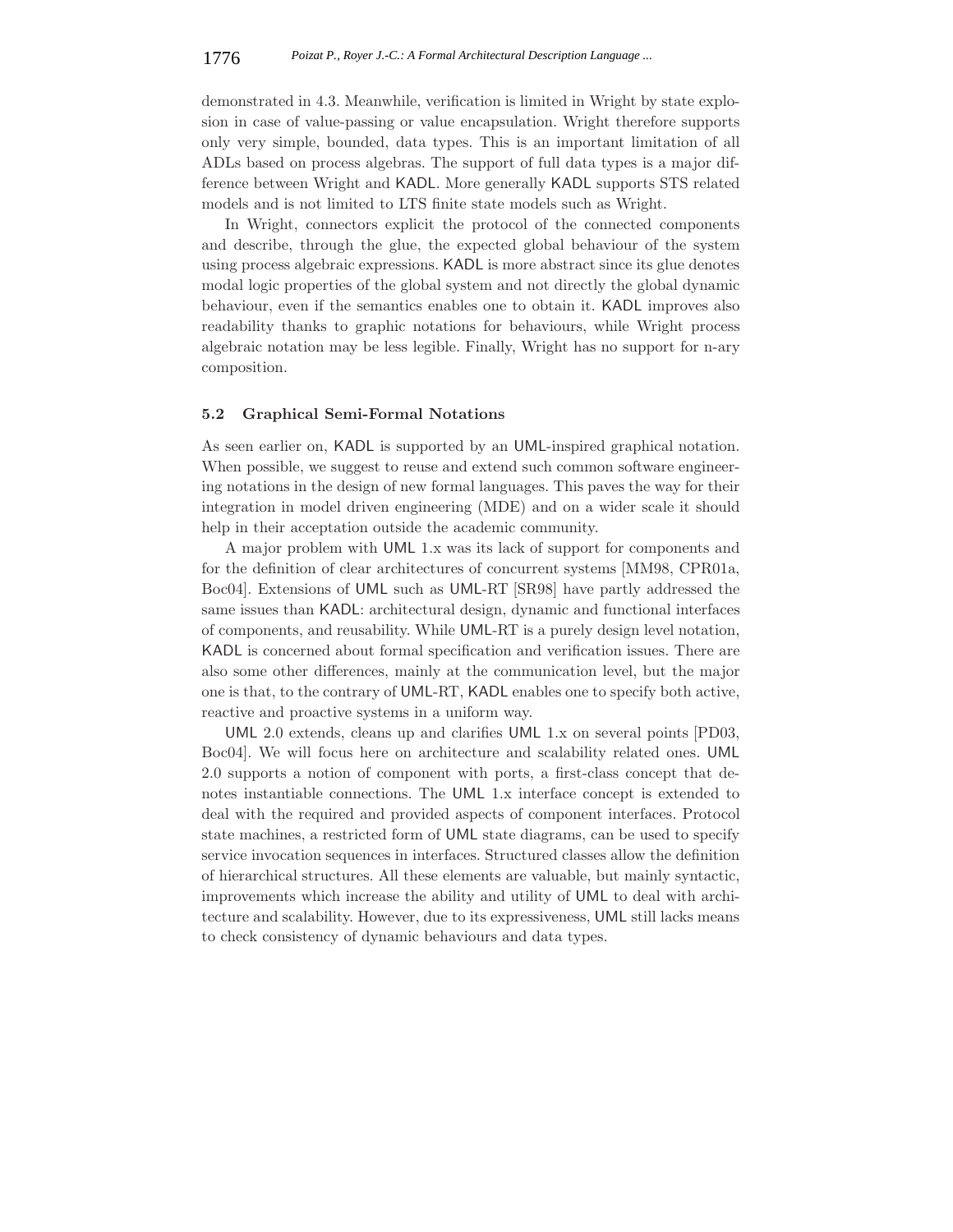Our concerns about methods and graphical notations for formal languages are close to [RL97, CR99] ones. However, we think we can reuse UML notations, or partly extend them using stereotypes or profiles, rather than defining new notations from scratch. Our notations are also more expressive and abstract than [RL97] as far as communication issues are concerned. Our approach is dual to the theoretical approaches that try to formalize the UML [APS07].

## **5.3 Coordination Languages**

In comparison with more usual languages in which the interaction part of compositions (*i.e.*, communication, synchronizing) is embedded within the computation part, coordination languages [PA98] promote separation of concerns hence the definition of interaction as a first-class entity, described separately from computation. Coordination languages are split into two categories. Data driven languages propose expressive but low level communication mechanisms based on shared data spaces, such as Linda tuple spaces and their Java implementation, javaspaces. On the contrary, event driven languages such as Reo [Arb04] promote more abstract coordination patterns based on events corresponding to the coordinated entities input and output ports.

Our proposal is clearly related to this second category which is, in our opinion, more adequate for the design process than data spaces. The KADL glue, used separately from the definition of components, can be seen as an expressive way of modelling coordination patterns. Moreover, taking full formal data types into account, we extend event based coordination to interactions involving data. Using STS in place of more usual LTS, we also have a very abstract description means for behavioural interface description languages and protocols which are the support for coordination.

## **6 Conclusion**

Architectural Description Languages (ADL) promote abstraction and separation of concerns in Component Based Software Engineering. They focus on composition and interaction aspects of systems supporting the component design and deployment process. They are also the ground on which formal methods can be applied to analyse component architectures, coordinate components and, if required, adapt them. As component based systems get more complex, new requirements arise for ADLs and components interfaces description languages. Interface descriptions must be available for operations, behaviours, semantics and quality of service (QoS); and formal techniques must address, when possible, the specification and verification at these four description levels.

In this article, we addressed both the operation, behavioural and semantics levels through the definition of KADL, a formal ADL based on ideas from the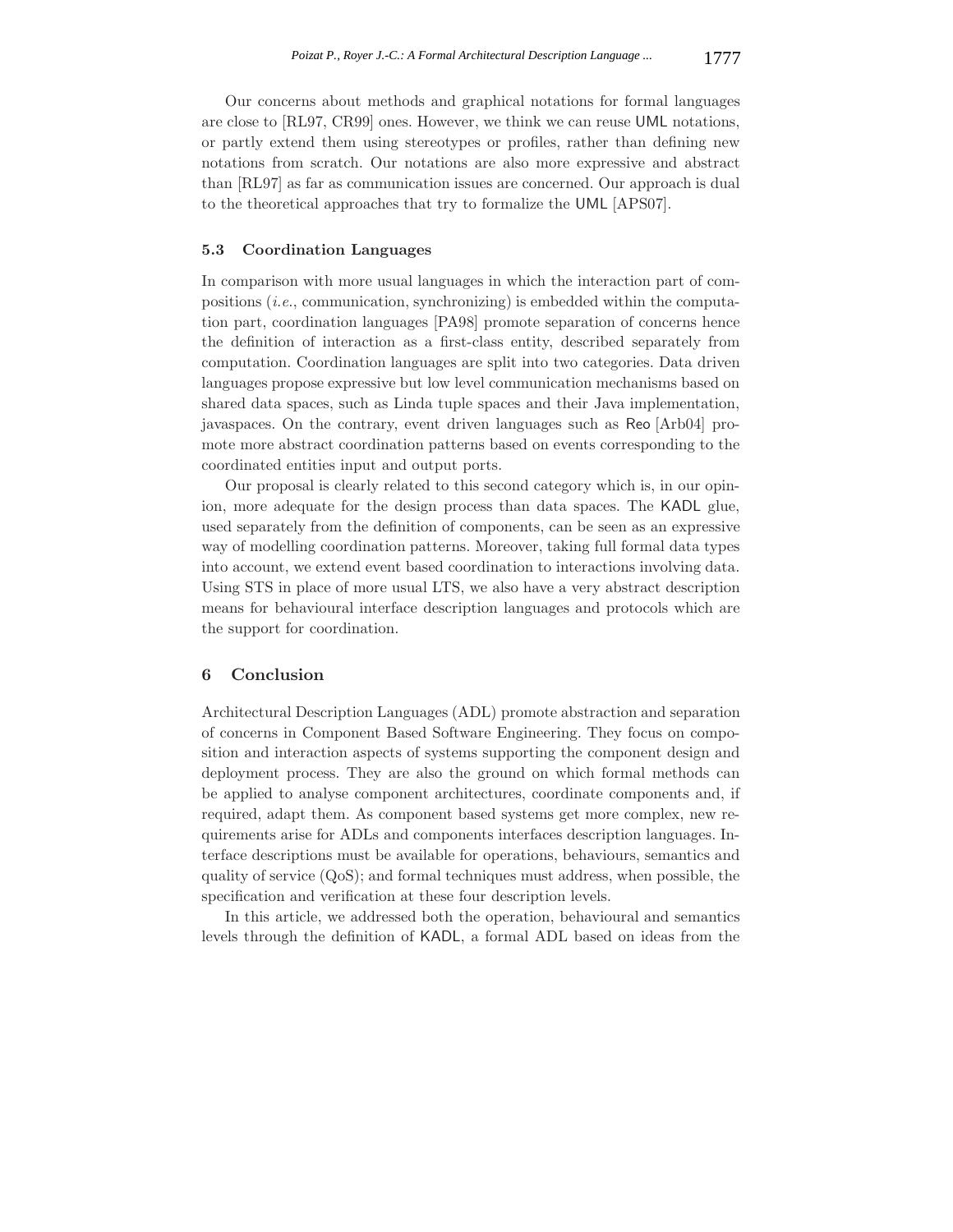Korrigan specification language. This ADL enables one to describe component architectures formally, at a good abstraction level, using expressive interaction structuring mechanisms based on modal logic. Both operations, their semantics and the behaviours of components are taken into account thanks to the use of Symbolic Transition Systems (STS), a mixed specification model supporting the integration of fully formal data types into behaviours. We also addressed the verification of component architectures through analysis techniques dedicated to the use of STS in the context of interacting components. This enables one to avoid the well-known state explosion problem arising when verifying behavioural protocols integrating data types into lower level formal models such as Labelled Transition Systems (LTS).

Perspectives concern the integration of KADL in the MDE process trough model transformations from design level notations such as UML 2.0 to KADL and from KADL to component implementation languages such as Fractal which, thanks to its hierarchical structure, may more easily support the transformation process. We are also working on the integration of (temporal or resource based) QoS properties in architectures and the extension of our verification and adaptation techniques to this level.

## **Acknowledgements**

We would like to thank the anonymous reviewers for their numerous remarks which have helped us to improve the article.

## **References**

- [ABP04] M. Aiguier, F. Barbier, and P. Poizat. A Logic with Temporal Glue for Mixed Specifications. In *Foundations of Coordination Languages and Software Architectures (FOCLASA'03)*, volume 97 of *Electronic Notes in Theoretical Computer Science*, pages 155–174, 2004.
- [AG97] R. J. Allen and D. Garlan. A Formal Basis for Architectural Connection. *ACM Transactions on Software Engineering and Methodology*, 6(3):213– 249, 1997.
- [AKBK99] E. Astesiano, B. Krieg-Brückner, and H.-J. Kreowski, editors. *Algebraic Foundation of Systems Specification*. IFIP State-of-the-Art Reports. Springer-Verlag, 1999.
- [APS07] C. Attiogbé, P. Poizat, and G. Salaün. A Formal and Tool-Equipped Approach for the Integration of State Diagrams and Formal Datatypes. *IEEE Transactions on Software Engineering*, 33(2), February 2007. to appear.
- [AR02] M. Allemand and J.-C. Royer. Mixed Formal Specification with PVS. In *Workshop on Formal Methods for Parallel Programming (FMPPTA'2002) at the International Parallel and Distributed Processing Symposium (IPDPS)*, 2002.
- [Arb04] F. Arbab. Reo: a channel-based coordination model for component composition. *Mathematical Structures in Computer Science*, 14(3):329–366, 2004.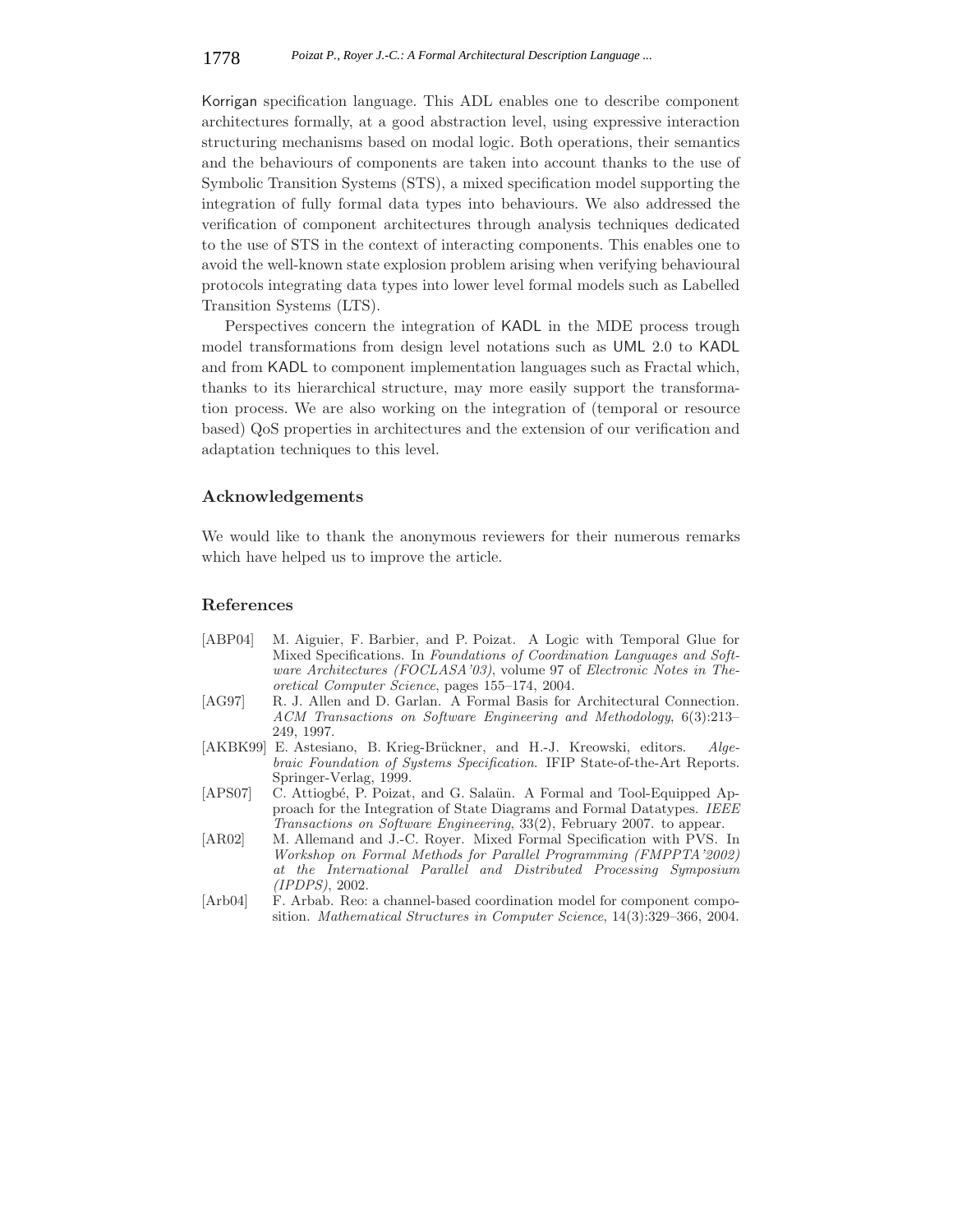- [BBS02] S. Balsamo, M. Bernardo, and M. Simeoni. Combining Stochastic Process Algebras and Queueing Networks for Software Architecture Analysis. In *International Workshop on Software and Performance (WOSP'2002)*, pages 190–202, 2002.
- [BCD01] M. Bernardo, P. Ciancarini, and L. Donatiello. Detecting Architectural Mismatches in Process Algebraic Description of Software Systems. In *Working IEEE/IFIP Conference on Software Architecture (WICSA'2001)*, pages 77–86, 2001.
- [B´ez05] J. B´ezivin. On the Unification Power of Models. *Software and System Modeling*, 4(2):171–188, 2005.
- [BI03] M. Bernardo and P. Inverardi, editors. *Formal Methods for Software Architectures*, volume 2804 of *Lecture Notes in Computer Science*. Springer-Verlag, 2003.
- [BLO98] S. Bensalem, Y. Lakhnech, and S. Owre. Computing Abstractions of Infinite State Systems Compositionally and Automatically. In *Computer-Aided Verification (CAV'98)*, volume 1427 of *Lecture Notes in Computer Science*, pages 319–331. Springer-Verlag, 1998.
- [Boc04] C. Bock. UML2 Composition Model. *Journal of Object Technology*, 3(10):47–73, 2004.
- [Bro85] M. Broy. Specification and Top Down Design of Distributed Systems. In *International Joint Conference on Theory and Practice of Software Development (TAPSOFT'85)*, volume 185 of *Lecture Notes in Computer Science*, pages 4–28. Springer-Verlag, 1985.
- [CGL94] E. M. Clarke, O. Grumberg, and D. E. Long. Model-Checking and Abstraction. *ACM Transactions on Programming Languages and Systems*, 16(5):1512–1542, 1994.
- [CMP06] C. Canal, J. M. Murillo, and P. Poizat. Software Adaptation. *L'Objet*, 12(1):9–31, 2006. Special Issue on Coordination and Adaptation Techniques for Software Entities.
- [CMS02] M. Calder, S. Maharaj, and C. Shankland. A Modal Logic for Full LOTOS Based on Symbolic Transition Systems. *The Computer Journal*, 45(1):55– 61, 2002.
- [CPR99] C. Choppy, P. Poizat, and J.-C. Royer. From Informal Requirements to COOP: a Concurrent Automata Approach. In *Formal Methods Conference (FM'99)*, volume 1709 of *Lecture Notes in Computer Science*, pages 939– 962. Springer-Verlag, 1999.
- [CPR00] C. Choppy, P. Poizat, and J.-C. Royer. A Global Semantics for Views. In *Algebraic Methodology And Software Technology (AMAST'00)*, volume 1816 of *Lecture Notes in Computer Science*, pages 165–180. Springer-Verlag, 2000.
- [CPR01a] C. Choppy, P. Poizat, and J.-C. Royer. Specification of Mixed Systems in Korrigan with the Support of a UML-Inspired Graphical Notation. In *Fundamental Approaches to Software Engineering (FASE 2001)*, volume 2029 of *Lecture Notes in Computer Science*, pages 124–139. Springer-Verlag, 2001.
- [CPR01b] C. Choppy, P. Poizat, and J.-C. Royer. The Korrigan Environment. *Journal of Universal Computer Science*, 7(1):19–36, 2001. Special issue: Tools for System Design and Verification.
- [CPS06] C. Canal, P. Poizat, and G. Salaün. Synchronizing Behavioural Mismatch in Software Composition. In *International Conference on Formal Methods for Open Object-Based Distributed Systems (FMOODS'06)*, volume 4037 of *Lecture Notes in Computer Science*, pages 63–77. Springer-Verlag, 2006.
- [CR99] E. Coscia and G. Reggio. JTN: A Java-Targeted Graphic Formal Notation for Reactive and Concurrent Systems. In *Fundamental Approaches to Software Engineering (FASE'99)*, volume 1577 of *Lecture Notes in Computer*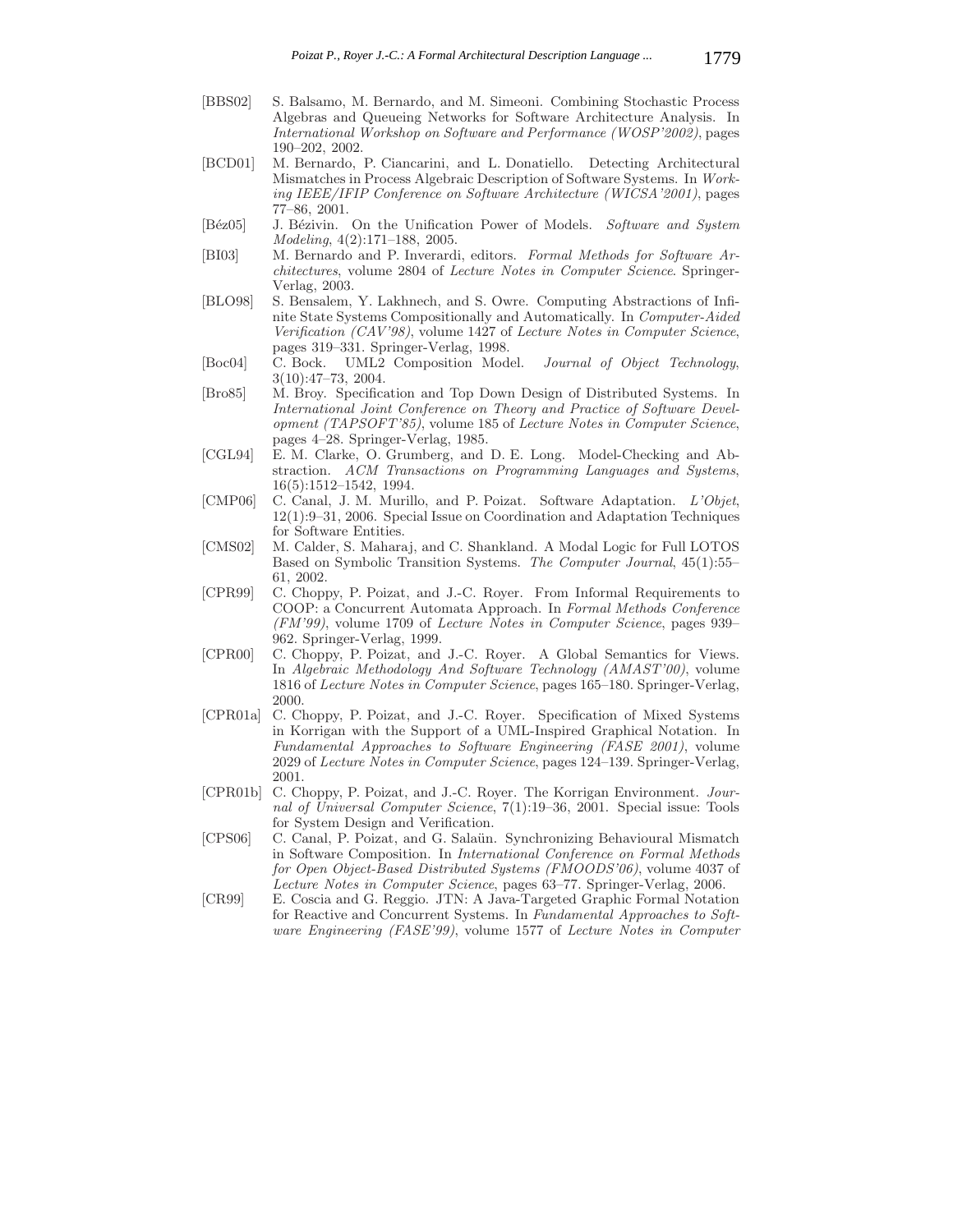*Science*, pages 77–97. Springer-Verlag, 1999.

- [CVZ06] I. Cerná, P. Vareková, and B. Zimmerova. Component Substitutability via Equivalencies of Component-Interaction Automata. In *International Workshop on Formal Aspects of Component Software*, Electronic Notes in Theoretical Computer Science. Elsevier, 2006.
- [DGG97] D. Dams, R. Gerth, and O. Grumberg. Abstract Interpretation of Reactive Systems. *ACM Transactions on Programming Languages and Systems*, 19(2):253–291, 1997.
- [DKM<sup>+</sup>94] L. K. Dillon, G. Kutty, L. E. Moser, P. M. Melliar-Smith, and Y. S. Ramakrishna. A Graphical Interval Logic for Specifying Concurrent Systems. *ACM Transactions on Software Engineering and Methodology*, 3(2):131– 165, 1994.
- [DMY02] A. David, M. O. Möller, and W. Yi. Formal Verification of UML Statecharts with Real-Time Extensions. In *International Conference on Fundamental Approaches to Software Engineering (FASE'02)*, volume 2306 of *Lecture Notes in Computer Science*, pages 218–232. Springer-Verlag, 2002.
- [DOP00] T. Denvir, J. Oliveira, and N. Plat. The Cash-Point (ATM) 'Problem'. *Formal Aspects of Computing*, 12(4):211–215, 2000.
- [FECA05] R. E. Filman, T. Elrad, S. Clarke, and M. Akşit. *Aspect-Oriented Software Development*. Addison-Wesley, 2005.
- [Fis97] C. Fischer. CSP-OZ: a combination of Object-Z and CSP. In *2nd IFIP Workshop on Formal Methods for Open Object-Based Distributed Systems (FMOODS'97)*, pages 423–438. Chapman & Hall, 1997.
- [FUMK03] H. Foster, S. Uchitel, J. Magee, and J. Kramer. Model-based Verification of Web Service Compositions. In *International Conference on Automated Software Engineering (ASE'2003)*, pages 152–163. IEEE Computer Society, 2003.
- [GLM01] H. Garavel, F. Lang, and R. Mateescu. An Overview of CADP 2001. *EASST Newsletter*, 4:13–24, 2001.
- [Har87] D. Harel. Statecharts: A Visual Formalism for Complex System. *Science of Computer Programming*, 8(3):231–274, 1987.
- [IL01] A. Ingolfsdottir and H. Lin. *A Symbolic Approach to Value-passing Processes*, chapter Handbook of Process Algebra. Elsevier, 2001.
- [ISO89] ISO/IEC. LOTOS: A Formal Description Technique based on the Temporal Ordering of Observational Behaviour. ISO/IEC 8807, International Organization for Standardization, 1989.

[IT02] ITU-T. Specification and Description Language (SDL), 2002.

- [JJRZ05] B. Jeannet, T. Jéron, V. Rusu, and E. Zinovieva. Symbolic Test Selection Based on Approximate Analysis. In *International Conference on Tools and Algorithms for the Construction and Analysis of Systems (TACAS'2005)*, volume 3440 of *Lecture Notes in Computer Science*, pages 349–364. Springer-Verlag, 2005.
- [KLM<sup>+</sup>97] G. Kiczales, J. Lamping, A. Mendhekar, C. Maeda, C. Videira Lopes, J.- M. Loingtier, and J. Irwin. Aspect-Oriented Programming. In *European Conference on Object-Oriented Programming (ECOOP'97)*, volume 1241 of *Lecture Notes in Computer Science*, pages 220–242, 1997.
- [Lam94] L. Lamport. The Temporal Logic of Actions. *ACM Transactions on Programming Languages and Systems*, 16(3):872–923, 1994.
- [Mes92] J. Meseguer. Conditional rewriting logic as a unified model of concurrency. *Theoretical Computer Science*, 96(1):73–155, 1992.
- [MK96] J. Magee and J. Kramer. Dynamic Structure in Software Architectures. In *ACM SIGSOFT Symposium on the Foundations of Software Engineering (FSE)*, pages 3–14, 1996.
- [MKG99] J. Magee, J. Kramer, and D. Giannakopoulou. Behaviour Analysis of Software Architectures. In *Working IFIP Conference on Software Architecture*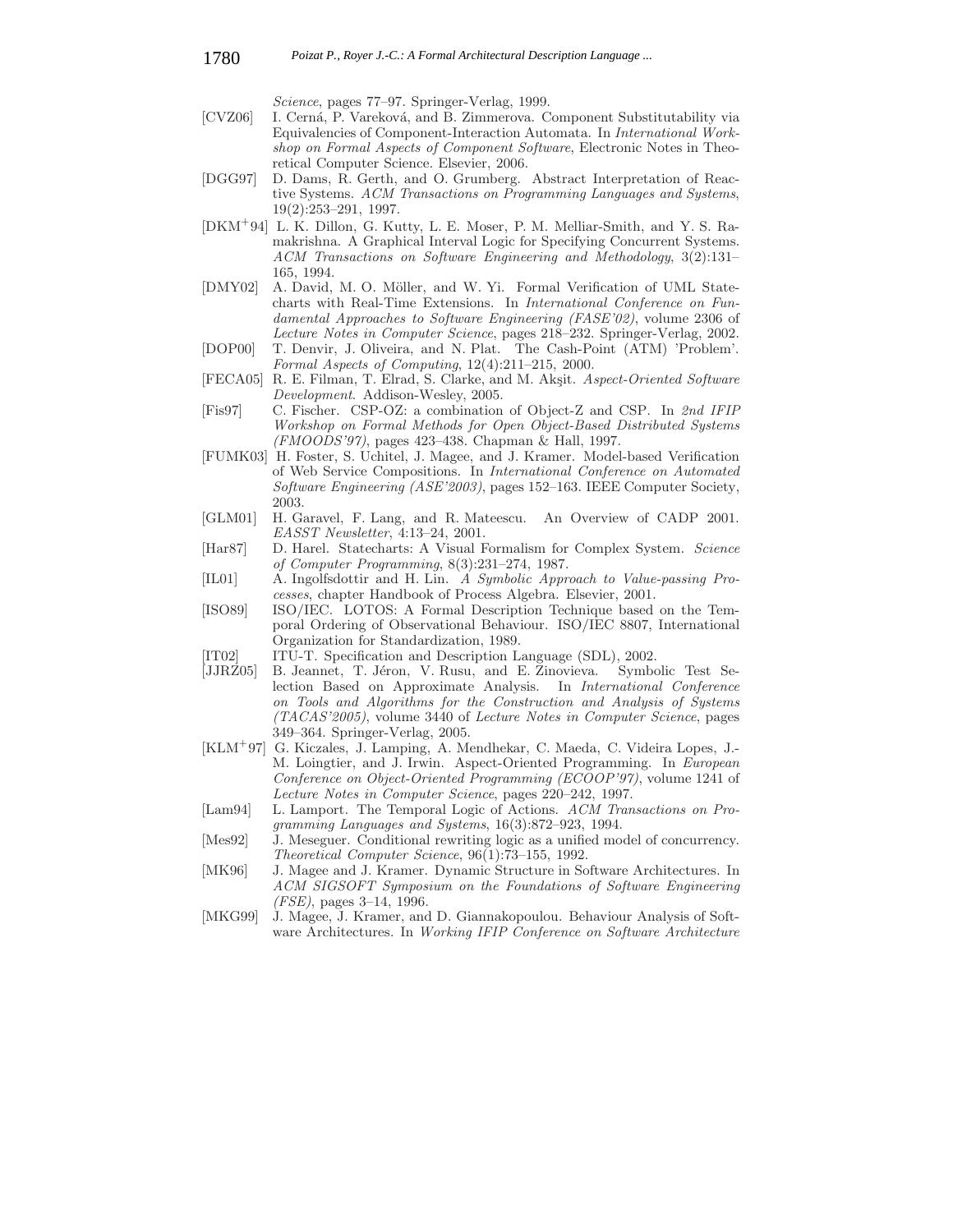*(WICSA1)*, volume 140 of *IFIP Conference Proceedings*, pages 35–50, 1999. [MM98] M. J. McLaughlin and A. Moore. Real-time extensions to UML. *Dr. Dobb's Journal of Software Tools*, 23(12):82, 84, 86–93, 1998.

- [MPR04] O. Maréchal, P. Poizat, and J.-C. Royer. Checking Asynchronously Communicating Components using Symbolic Transition Systems. In *Internationa Symposium on Distributed Objects and Applications (DOA'04)*, volume 3291 of *Lecture Notes in Computer Science*, pages 1502–1519. Springer-Verlag, 2004.
- [MRK<sup>+</sup>97] L. E. Moser, Y. S. Ramakrishna, G. Kutty, P. M. Melliar-Smith, and L. K. Dillon. A Graphical Environment for the Design of Concurrent Real-Time Systems. *ACM Transactions on Software Engineering and Methodology*, 6(1):31–79, 1997.
- [MRRR02] N. Medvidovic, D. S. Rosenblum, D. F. Redmiles, and J. E. Robbins. Modeling Software Architectures in the Unified Modeling Language. *ACM Transactions on Software Engineering and Methodology*, 11(1):2–57, 2002.
- [MT00] N. Medvidovic and R. N. Taylor. A Classification and Comparison Framework for Software Architecture Description Languages. *IEEE Transactions on Software Engineering*, 26(1):70–93, 2000.
- [MV98] F. Michel and F. Vernadat. Maîtriser l'explosion combinatoire, réduction du graphe de comportement. *RAIRO, Technique et Science Informatiques*, 17:805–837, 1998.
- [Nie95] O. Nierstrasz. Regular types for active objects. In *Object-Oriented Software Composition*, pages 99–121. Prentice Hall, 1995.
- [NPR04] J. Noyé, S. Pavel, and J.-C. Royer. A PVS Experiment with Asynchronous Communicating Components. In *Workshop on Algebraic Development Techniques (WADT'2004)*, 2004.
- [OMG05] OMG. UML Superstructure Specification, v2.0. Document formal/05-07- 04, August 2005.
- [OMG06] OMG. CORBA Component Model Specification, v4.0. Document formal/06-04-01, April 2006.
- [PA98] G. A. Papadopoulos and F. Arbab. Coordination Models and Languages. In *The Engineering of Large Systems*, volume 46 of *Advances in Computers*, pages 329–400. Academic Press, 1998.
- [PD03] B. Powel Douglass. UML 2.0: Incremental Improvements for Scalability and Architecture. Technical report, I-Logix Inc., 2003.
- [Pla03] D. S. Platt. *Introducing Microsoft .NET, Third Edition*. Microsoft Press, 2003.
- [PNPR05] S. Pavel, J. Noyé, P. Poizat, and J.-C. Royer. A Java Implementation of a Component Model with Explicit Symbolic Protocols. In *International Workshop on Software Composition (SC'05)*, volume 3628 of *Lecture Notes in Computer Science*, pages 115–124. Springer-Verlag, 2005.
- [Poi00] P. Poizat. *Korrigan : un formalisme et une m´ethode pour la sp´ecification formelle et structurée de systèmes mixtes.* PhD thesis, University of Nantes, France, December 2000.
- [Poi05] P. Poizat. Eclipse Transition Systems. French National Network for Telecommunications Research (RNRT), STACS Project Deliverable, 2005.
- [PR06] P. Poizat and J.-C. Royer. KADL specification of the cash point case study. Technical Report RR 2006-07, IBISC FRE 2873 CNRS, Université d'Évry Val d'Essonne, December 2006.
- [PRS04] P. Poizat, J.-C. Royer, and G. Salaün. Formal Methods for Component Description, Coordination and Adaptation. In *International Workshop on Coordination and Adaptation Techniques for Software Entities (WCAT'04) at ECOOP*, pages 89–100, 2004.
- [PRS06] P. Poizat, J.-C. Royer, and G. Salaün. Bounded Analysis and Decomposition for Behavioural Descriptions of Components. In *International*